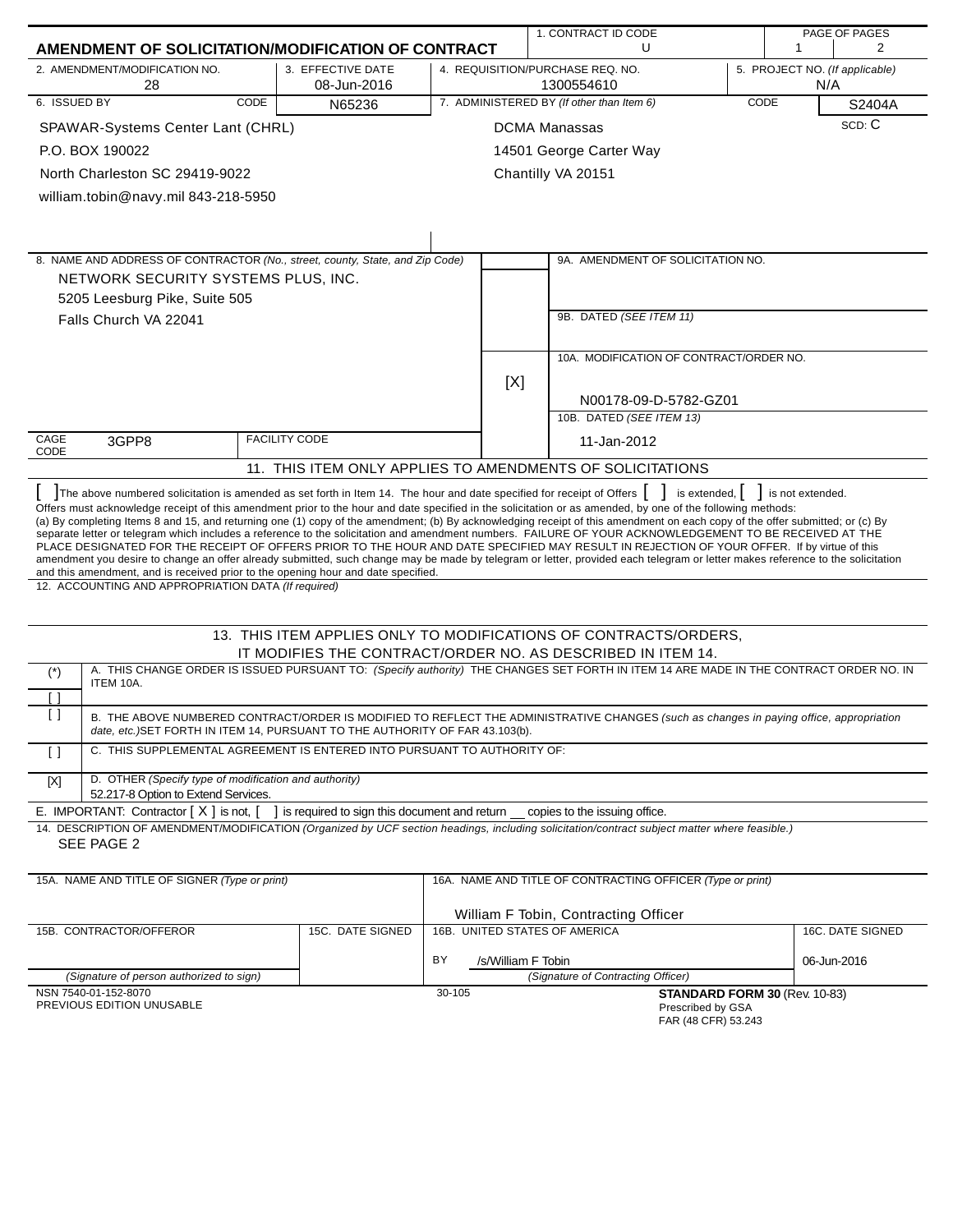| <b>CONTRACT NO.</b> | ' ORDER NO.<br><b>DELIVERY</b> | AMENDMENT/MODIFICATION NO. | PAGE   | ' FINAL |
|---------------------|--------------------------------|----------------------------|--------|---------|
| N00178-09-D-5782    | GZ01                           | $\bigcap$<br>$\angle C$    | 2 of 2 |         |

## **GENERAL INFORMATION**

The purpose of this modification is to add option CLINS 4006 and 6006... Accordingly, said Task Order is modified as follows: A conformed copy of this Task Order is attached to this modification for informational purposes only.

To provide for the new option CLINs the CLIN ceilings have been realigned to:

| <b>CLIN</b> | <b>CLIN</b> Ceiling |
|-------------|---------------------|
| 4001        | \$295,000.00        |
| 6001        | \$10,000.00         |
| 4002        | \$2,597,844.34      |
| 6002        | \$25,000.00         |
| 4003        | \$3,062,000.00      |
| 6003        | \$10,216.00         |
| 4004        | \$5,081,968.00      |
| 6004        | \$15,000.00         |
| 4005        | \$15,734,810.00     |
| 6005        | \$616,490.00        |
| 4006        | \$13,321,035.00     |
| 6006        | \$ 890,194.00       |
| TOTAL       | \$ 41,659,557.34    |

The total amount of funds obligated to the task is hereby increased from \$20,385,884.62 by \$0.00 to \$20,385,884.62.

The total value of the order is hereby decreased from \$41,659,557.00 by \$14,211,228.66 to \$27,448,328.34.

| <b>CLIN/SLIN</b> | From $(\$)$  | By()           | To $($ )     |
|------------------|--------------|----------------|--------------|
| 4002             | 7,864,802.00 | (5,266,957.66) | 2,597,844.34 |
| 4003             | 8,006,158.00 | (4,944,158.00) | 3,062,000.00 |
| 4004             | 8,191,887.00 | (3,109,919.00) | 5,081,968.00 |
| 6002             | 313,470.00   | (288, 470.00)  | 25,000.00    |
| 6003             | 313,470.00   | (303, 254.00)  | 10.216.00    |
| 6004             | 313,470.00   | (298, 470.00)  | 15,000.00    |

The Period of Performance of the following line items is hereby changed as follows:

| CLIN/SLIN | From | To                      |
|-----------|------|-------------------------|
| 4006      |      | $9/11/2016 - 7/10/2017$ |
| 6006      |      | $9/11/2016 - 7/10/2017$ |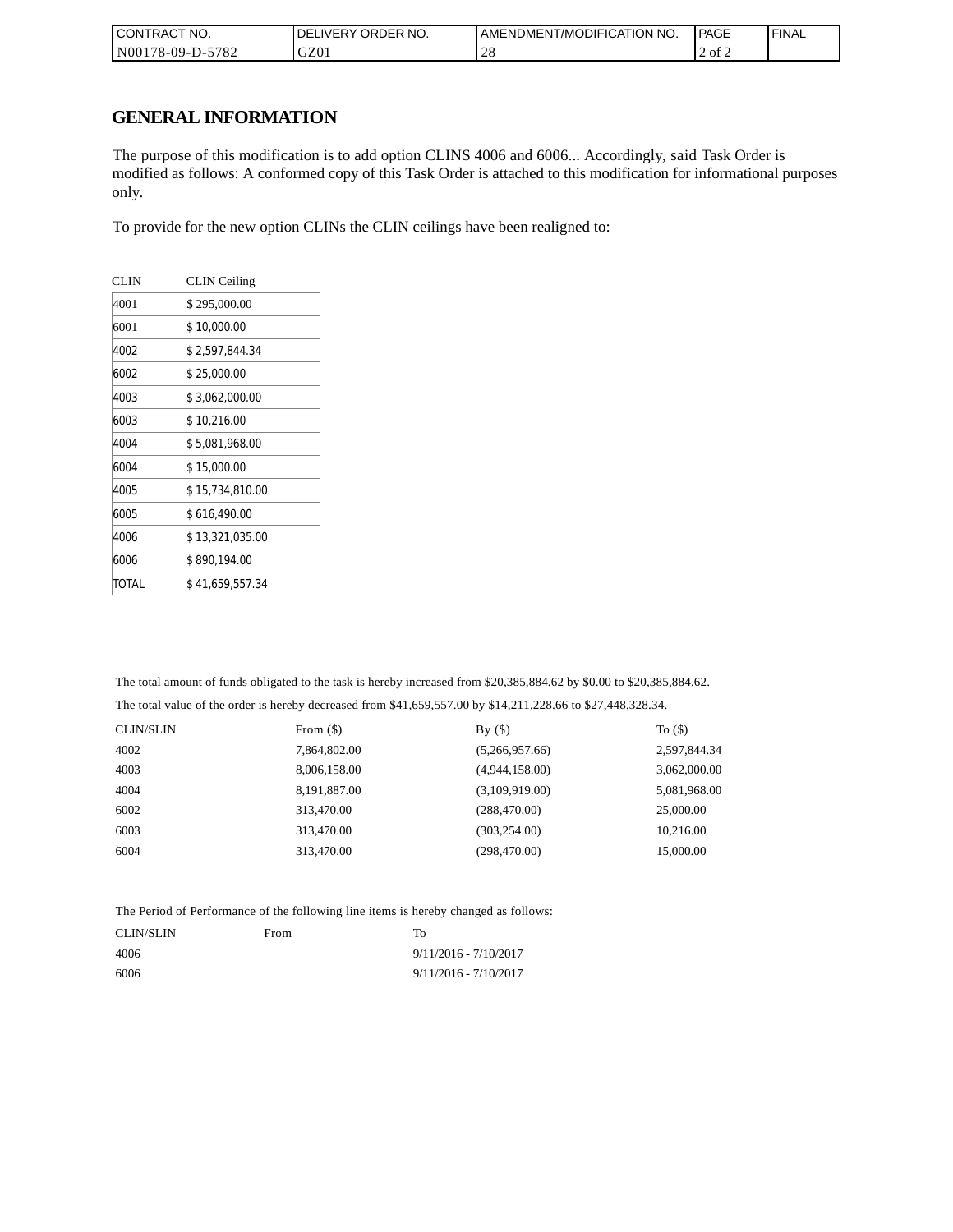| <b>ICON</b><br>°CT NO.<br>∵I RAC | $\sim$ $\sim$ $\sim$<br>R NO.<br>JR'<br>≀DE!<br>⊣د، | ICATION NO.<br>ODIFIO<br>AME<br>-NDMEN.<br>l /MC | PAGE<br>____ | <b>FINAL</b> |
|----------------------------------|-----------------------------------------------------|--------------------------------------------------|--------------|--------------|
| 5700<br>N00<br>/8-09-D-<br>ے ہ≀  | GZ0                                                 | $\sim$<br>∠∪                                     | - O1         |              |

## **SECTION B SUPPLIES OR SERVICES AND PRICES**

CLIN - SUPPLIES OR SERVICES

```
For Cost Type Items:
```

| Item | PSC | Supplies/Services                                                                   |  | Qty Unit Est. Cost | <b>Fixed Fee</b> | CPFF |
|------|-----|-------------------------------------------------------------------------------------|--|--------------------|------------------|------|
| 4001 |     | R425 IA Support (Fund Type - TBD) 1.0 LO \$282,675.35 \$12,324.65 \$295,000.00      |  |                    |                  |      |
|      |     | 400101 R425 ACRN:AA PR 1300239279 (Fund Type -<br>OTHER)                            |  |                    |                  |      |
|      |     | 400102 R425 ACRN:AB PR 1300286595 (Fund Type -<br>OTHER)                            |  |                    |                  |      |
| 4002 |     | R425 IA Support (Fund Type - TBD) 1.0 LO \$2,477,518.34 \$120,326.00 \$2,597,844.34 |  |                    |                  |      |
|      |     | 400201 R425 ACRN: AC PR: 1300298860 (Fund Type<br>- OTHER)                          |  |                    |                  |      |
|      |     | 400202 R425 ACRN: AF PR: 1300319971 (Fund Type<br>- OTHER)                          |  |                    |                  |      |
|      |     | 400203 R425 ACRN: AE PR: 1300332147 (Fund Type<br>$-$ OTHER)                        |  |                    |                  |      |
|      |     | 400204 R425 ACRN: AG PR: 1300354996 (Fund Type<br>- OTHER)                          |  |                    |                  |      |
|      |     | 400205 R425 ACRN: AH PR: 1300354996 (Fund Type<br>$-$ OTHER)                        |  |                    |                  |      |
| 4003 |     | R425 IA Support (Fund Type - TBD) 1.0 LO \$2,919,639.00 \$142,361.00 \$3,062,000.00 |  |                    |                  |      |
|      |     | 400301 R425 ACRN: AJ PR: 1300373150 (Fund Type<br>$-$ OTHER)                        |  |                    |                  |      |
|      |     | 400302 R425 ACRN: AK PR: 1300373150 (Fund Type<br>- OTHER)                          |  |                    |                  |      |
|      |     | 400303 R425 ACRN: AJ PR: 1300373150 (Fund Type<br>- OTHER)                          |  |                    |                  |      |
|      |     | 400304 R425 ACRN: AM PR: 1300394554 (Fund Type<br>- OTHER)                          |  |                    |                  |      |
|      |     | 400305 R425 ACRN AN PR 1300415544 (O&MN, N)                                         |  |                    |                  |      |
|      |     | 400306 R425 ACRN AP PR 1300436371 (O&MN, N)                                         |  |                    |                  |      |
|      |     | 400307 R425 ACRN AQ PR 1300436371 (O&MN, N)                                         |  |                    |                  |      |
| 4004 |     | R425 IA Support (Fund Type - TBD) 1.0 LO \$4,843,418.00 \$238,550.00 \$5,081,968.00 |  |                    |                  |      |
|      |     | 400401 R425 ACRN AR PR1300443439 (O&MN, N)                                          |  |                    |                  |      |
|      |     | 400402 R425 ACRN AS PR1300443439 (O&MN, N)                                          |  |                    |                  |      |
|      |     | 400403 R425 ACRN AT PR1300443439 (O&MN, N)                                          |  |                    |                  |      |
|      |     | 400404 R425 ACRN AU PR 1300447315 (O&MN, N)                                         |  |                    |                  |      |
|      |     | 400405 R425 ACRN AV PR 1300447315 (O&MN, N)                                         |  |                    |                  |      |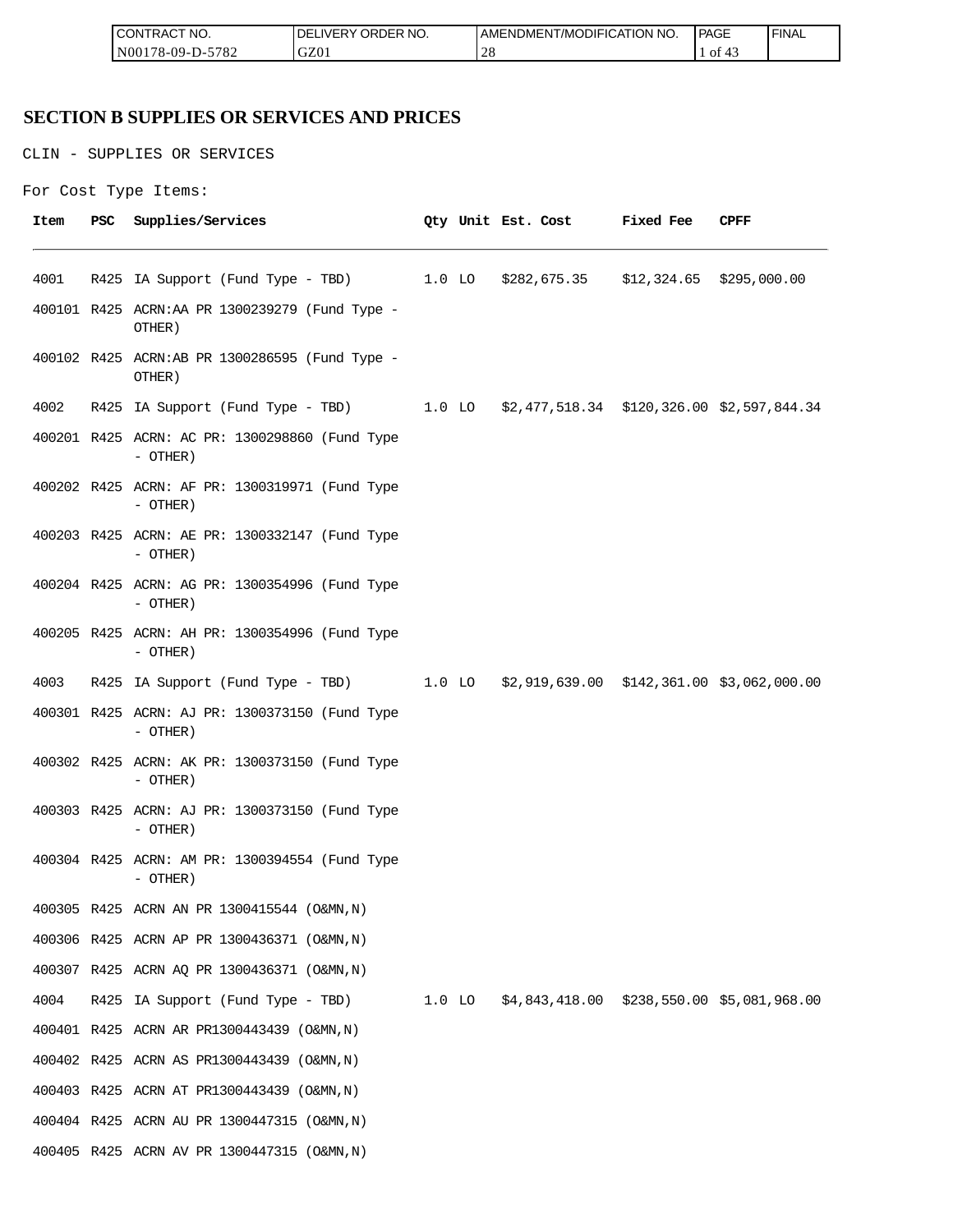| <b>ICONTRACT NO.</b> | LIVERY ORDER NO.<br>DEL | <b>I AMENDMENT/MODIFICATION NO.</b> | PAGE | 'FINAL |
|----------------------|-------------------------|-------------------------------------|------|--------|
| N00178-09-D-5782     | GZ01                    | $\bigcap$<br>-4 C                   | 2 of |        |

|      |            | CONTRACT NO.<br>N00178-09-D-5782                                                                                                                     | DELIVERY ORDER NO.<br>GZ01 |          | 28                 | AMENDMENT/MODIFICATION NO.                   |           | PAGE<br>2 of 43 | <b>FINAL</b> |
|------|------------|------------------------------------------------------------------------------------------------------------------------------------------------------|----------------------------|----------|--------------------|----------------------------------------------|-----------|-----------------|--------------|
| Item | <b>PSC</b> | Supplies/Services                                                                                                                                    |                            |          | Oty Unit Est. Cost |                                              | Fixed Fee | <b>CPFF</b>     |              |
|      |            | 400406 R425 ACRN AW PR 1300447315 (O&MN,N)                                                                                                           |                            |          |                    |                                              |           |                 |              |
|      |            | 400407 R425 ACRN AX PR 1300481274 (O&MN, N)                                                                                                          |                            |          |                    |                                              |           |                 |              |
|      |            | 400408 R425 ACRN AY PR 1300481274 (O&MN, N)                                                                                                          |                            |          |                    |                                              |           |                 |              |
|      |            | 400409 R425 ACRN AZ PR 1300481274 (O&MN, N)                                                                                                          |                            |          |                    |                                              |           |                 |              |
|      |            | 400410 R425 ACRN BB PR 1300493466 (O&MN,N)                                                                                                           |                            |          |                    |                                              |           |                 |              |
|      |            | 400411 R425 ACRN BC PR 1300493466 (O&MN, N)                                                                                                          |                            |          |                    |                                              |           |                 |              |
|      |            | 400412 R425 ACRN BD PR 1300493466 (O&MN, N)                                                                                                          |                            |          |                    |                                              |           |                 |              |
|      |            | 400413 R425 ACRN BE PR 1300494766 (O&MN,N)                                                                                                           |                            |          |                    |                                              |           |                 |              |
|      |            | 400414 R425 ACRN BF PR1300503112 FUNDING<br>DOC: PRM510760 NWA/BS: 100000986792<br>0060 EXPIRATION DATE: 9/30/2015<br>$($ O&MN, $N$ $)$              |                            |          |                    |                                              |           |                 |              |
|      |            | 400415 R425 ACRN BG PR1300503112 FUNDING<br>DOC: PRM510785 NWA/BS: 100001054404<br>0060 EXPIRATION DATE: 9/30/2015<br>$($ O&MN, $N$ $)$              |                            |          |                    |                                              |           |                 |              |
|      |            | 400416 R425 ACRN: BH PR1300513212 FUNDING DOC:<br>PRM510771 FUNDS EXPIRATION:<br>9/30/2015 NWA/BS: 100000989184 0060<br>$($ O&MN, $N$ $)$            |                            |          |                    |                                              |           |                 |              |
|      |            | 400417 R425 ACRN:BF PR1300513212 FUNDING DOC:<br>PRM510760 FUNDS EXPIRATION:<br>9/30/2015 NWA/BS: 100000986792 0060<br>$($ O&MN, N)                  |                            |          |                    |                                              |           |                 |              |
| 4005 |            | R425 IA Support (Fund Type - TBD)                                                                                                                    |                            | $1.0$ LO |                    | \$15,077,433.88 \$657,376.12 \$15,734,810.00 |           |                 |              |
|      |            | 400501 R425 ACRN: BD PR1300518572 FUNDING DOC:<br>PRM58810 EXPIRATION OF FUNDS:<br>9/30/2015 NWA/BS: 100000989199 0060<br>$($ O&MN, $\overline{N}$ ) |                            |          |                    |                                              |           |                 |              |
|      |            | 400502 R425 ACRN: BJ PR1300518572 FUNDING DOC:<br>PRM510772 EXPIRATION OF FUNDS:<br>9/30/2015 NWA/BS: 100000989224 0060<br>$($ O&MN, N)              |                            |          |                    |                                              |           |                 |              |
|      |            | 400503 R425 ACRN: BF PR1300518572 FUNDING DOC:<br>PRM510760 EXPIRATION OF FUNDS:<br>9/30/2015 NWA/BS: 100000986792 0060<br>$($ O&MN, N)              |                            |          |                    |                                              |           |                 |              |
|      |            | 400504 R425 ACRN: BK PR1300518572 FUNDING DOC:<br>PRM510762 EXPIRATION OF FUNDS:<br>9/30/2015 NWA/BS: 100000986795 0060<br>$($ O&MN, N)              |                            |          |                    |                                              |           |                 |              |
|      |            | 400505 R425 ACRN: BL PR1300518572 FUNDING DOC:<br>PRM510768 EXPIRATION OF FUNDS:<br>9/30/2015 NWA/BS: 100001000323 0060                              |                            |          |                    |                                              |           |                 |              |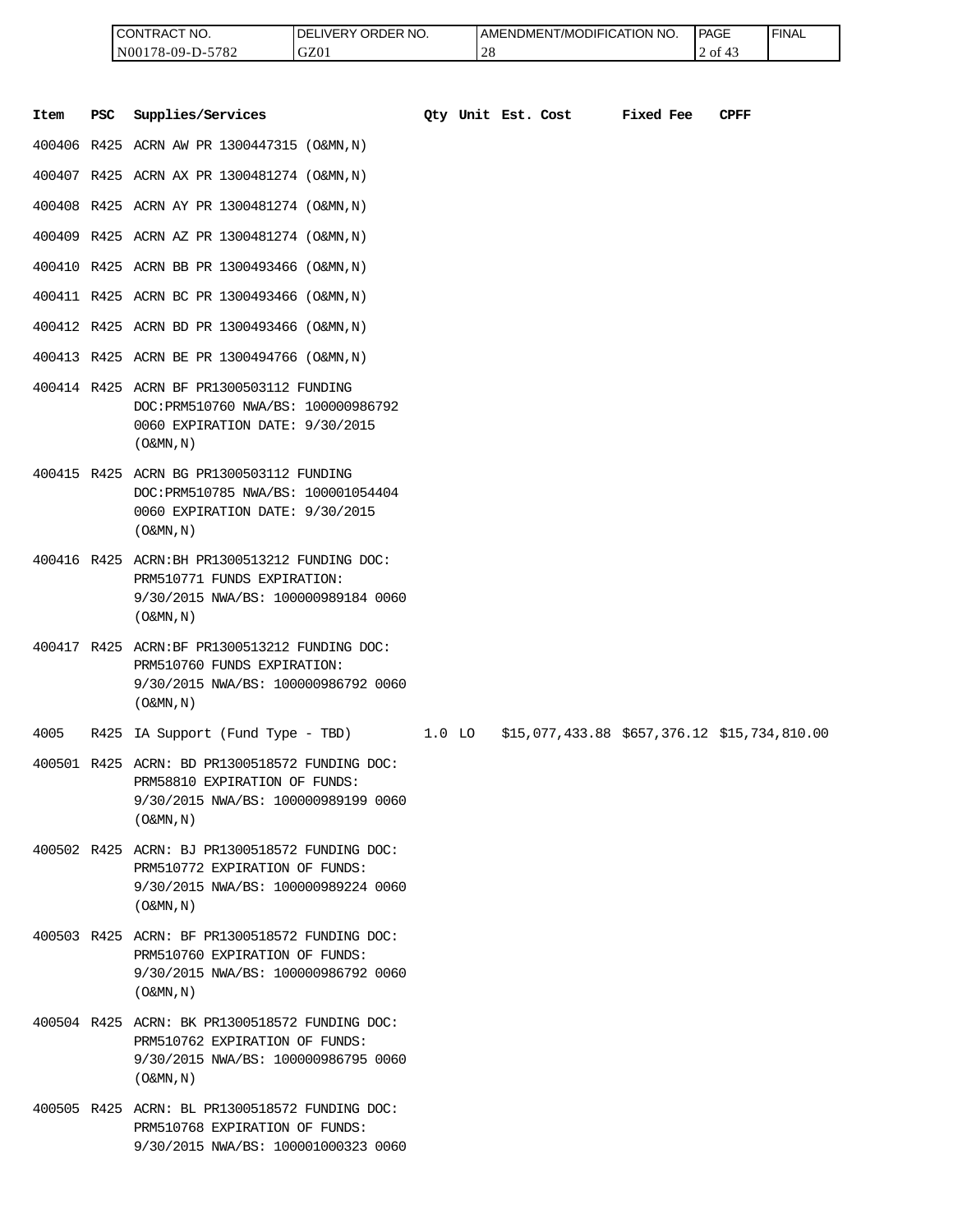| 'NO.<br>CONTRAC <sub>1</sub> | ' ORDER NO.<br>$\_$ IVERY $^{\prime}$<br>DEI | AMENDMENT/MODIFICATION_<br>NO. | <b>PAGE</b> | ' FINAL |
|------------------------------|----------------------------------------------|--------------------------------|-------------|---------|
| N00178-09-D-5782             | GZ01                                         | $\cap$ C<br>$\angle C$         | ΟĪ          |         |

| Item | <b>PSC</b> | Supplies/Services                                                                                                                                               |  | Qty Unit Est. Cost | <b>Fixed Fee</b> | CPFF |
|------|------------|-----------------------------------------------------------------------------------------------------------------------------------------------------------------|--|--------------------|------------------|------|
|      |            | $($ O&MN, N)                                                                                                                                                    |  |                    |                  |      |
|      |            | 400506 R425 ACRN: BM PR1300518572 FUNDING DOC:<br>HT0003510986 EXPIRATION OF FUNDS:<br>9/30/2015 NWA/BS: 100001060851 0060<br>$($ O&MN, $\overline{N}$ )        |  |                    |                  |      |
|      |            | 400507 R425 ACRN: BN PR1300519229 COST CODE:<br>6890151H3340 FUNDING DOC:<br>N6890115RCV0003 NWA/BS:<br>100001020678 0401 (O&MN, N)                             |  |                    |                  |      |
|      |            | 400508 R425 ACRN: BP PR1300519229 COST CODE:<br>6156451H303Q FUNDING DOC:<br>N6156415RC09018 NWA/BS:<br>100001072719 0400 (O&MN, N)                             |  |                    |                  |      |
|      |            | 400509 R425 ACRN: BN PR1300527919 FUNDING DOC:<br>N6890115RCV0003 FUNDS EXPIRATION:<br>9/30/2015 COST CODE: 6890151H334Q<br>NWA/BS: 100001020678 0401 (O&MN, N) |  |                    |                  |      |
|      |            | 400510 R425 ACNR: BQ PR1300520956 FUNDING DOC:<br>HT0003511890 FUNDS EXPIRATION:<br>9/30/2015 NWA/BS: 100000986793 0060<br>$($ O&MN, $N$ $)$                    |  |                    |                  |      |
|      |            | 400511 R425 ACNR: BR PR1300520956 FUNDING DOC:<br>HT0003510989 FUNDS EXPIRATION:<br>9/30/2015 NWA/BS: 100001060852 0060<br>$($ O&MN, N)                         |  |                    |                  |      |
|      |            | 400512 R425 ACNR: BS PR1300520956 FUNDING DOC:<br>HT0003511892 FUNDS EXPIRATION:<br>9/30/2015 NWA/BS: 100000986796 0060<br>$($ O&MN, N)                         |  |                    |                  |      |
|      |            | 400513 R425 ACNR: BT PR1300520956 FUNDING DOC:<br>HT0003511713 FUNDS EXPIRATION:<br>9/30/2015 NWA/BS: 100000989225 0060<br>$($ O&MN, N)                         |  |                    |                  |      |
|      |            | 400514 R425 ACNR: BU PR1300520956 FUNDING DOC:<br>PRM510766 FUNDS EXPIRATION:<br>9/30/2015 NWA/BS: 100000987052 0060<br>$($ O&MN, $\overline{N}$ )              |  |                    |                  |      |
|      |            | 400515 R425 ACNR: BV PR1300520956 FUNDING DOC:<br>PRM510911 FUNDS EXPIRATION:<br>9/30/2015 NWA/BS: 100001054759 0060<br>$($ O&MN, N)                            |  |                    |                  |      |
|      |            | 400516 R425 ACNR: BH PR1300520956 FUNDING DOC:<br>PRM510771 FUNDS EXPIRATION:<br>9/30/2015 NWA/BS: 100000989184 0060<br>$($ O&MN, N)                            |  |                    |                  |      |

400517 R425 ACNR: BW PR1300520956 FUNDING DOC: HT0003511157 FUNDS EXPIRATION: 9/30/2015 NWA/BS: 100000987059 0060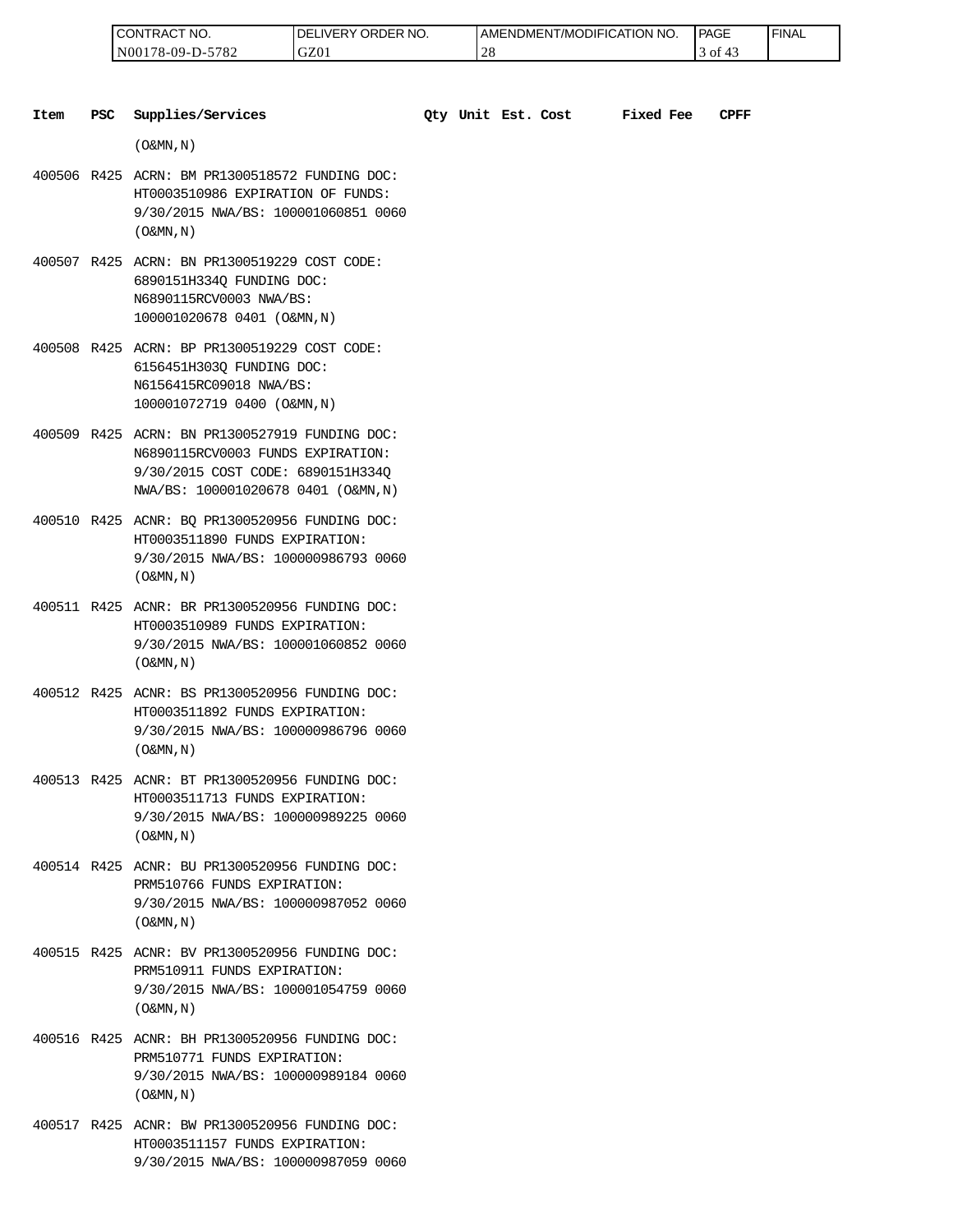| I CONTRACT NO.   | NO.<br>' ORDER<br><b>DELIVERY</b> | ' NO<br>AMENDMENT/MODIFICATION | <b>PAGE</b> | 'FINAL |
|------------------|-----------------------------------|--------------------------------|-------------|--------|
| N00178-09-D-5782 | GZ01                              |                                | 4 of        |        |

| <b>Item</b> | <b>PSC</b> | Supplies/Services                                                                                                                                                                                                                                                                                                                          | Oty Unit Est. Cost |  | Fixed Fee | <b>CPFF</b>                                     |
|-------------|------------|--------------------------------------------------------------------------------------------------------------------------------------------------------------------------------------------------------------------------------------------------------------------------------------------------------------------------------------------|--------------------|--|-----------|-------------------------------------------------|
|             |            | $($ O&MN, N)                                                                                                                                                                                                                                                                                                                               |                    |  |           |                                                 |
|             |            | 400518 R425 ACNR: BY PR1300541516 FUNDING DOC:<br>HT0003512377 FUNDS EXPIRATION:<br>9/30/2016 NWA/BS: 100001091456 0060<br>$(0\&MN, N)$                                                                                                                                                                                                    |                    |  |           |                                                 |
|             |            | 400519 R425 ACNR: BZ PR1300541516 FUNDING DOC:<br>HT0003612852 FUNDS EXPIRATION:<br>9/30/2016 NWA/BS: 100001099806 0060<br>$(0\&MN, N)$                                                                                                                                                                                                    |                    |  |           |                                                 |
|             |            | 400520 R425 ACNR: CA PR1300541516 FUNDING DOC:<br>HT0003512349 FUNDS EXPIRATION:<br>9/30/2016 NWA/BS: 100001090127 0060<br>$($ O&MN, N)                                                                                                                                                                                                    |                    |  |           |                                                 |
| 4006        | R425       | Information Assurance (IA), IA<br>Mitigation, Certification and<br>Accreditation (C&A), Information<br>Assurance Vulnerability Management<br>(IAVM) and Military and Federal<br>Health Information<br>Management/Information Technology<br>(IM/IT) Strategic Plans and Master<br>Integrated Project Plans (Fund Type<br>$- TBD)$<br>Option | $1.0$ LO           |  |           | $$12,780,427.00$ $$540,608.00$ $$13,321,035.00$ |

#### For ODC Items:

| Item | <b>PSC</b> | Supplies/Services                                                   |          | Oty Unit Est. Cost |              |
|------|------------|---------------------------------------------------------------------|----------|--------------------|--------------|
|      |            |                                                                     |          |                    |              |
| 6001 |            | R425 IA Support (Fund Type - TBD)                                   | $1.0$ LO |                    | \$10,000.00  |
|      |            | 600101 R425 ACRN: AB PR 1300286595 (Fund Type - OTHER)              |          |                    |              |
| 6002 |            | R425 IA Support (Fund Type - TBD)                                   | $1.0$ LO |                    | \$25,000.00  |
|      |            | 600201 R425 ACRN: AC PR: 1300298860 (Fund Type - OTHER)             |          |                    |              |
|      |            | 600202 R425 ACRN: AH PR: 1300354996 (Fund Type - OTHER)             |          |                    |              |
| 6003 |            | R425 IA Support (Fund Type - TBD)                                   | $1.0$ LO |                    | \$10,216.00  |
|      |            | 600301 R425 ACRN: AJ PR: 1300373150 (Fund Type - TBD)               |          |                    |              |
|      |            | 600302 R425 ACRN: AP PR:1300436371 (O&MN, N)                        |          |                    |              |
| 6004 |            | R425 IA Support (Fund Type - TBD)                                   |          | 1.0 <sub>LO</sub>  | \$15,000.00  |
|      |            | 600401 R425 ACRN AS PR 1300443439 (O&MN, N)                         |          |                    |              |
|      |            | 600402 R425 ACRN AW PR 1300447315 (O&MN, N)                         |          |                    |              |
|      |            | 600403 R425 ACRN BA PR 1300481274- Realigned to 400408 AY (O&MN, N) |          |                    |              |
|      |            | 600404 R425 ACRN BE PR 1300494766 (O&MN, N)                         |          |                    |              |
| 6005 |            | R425 IA Support (Fund Type - TBD)                                   | $1.0$ LO |                    | \$616,490.00 |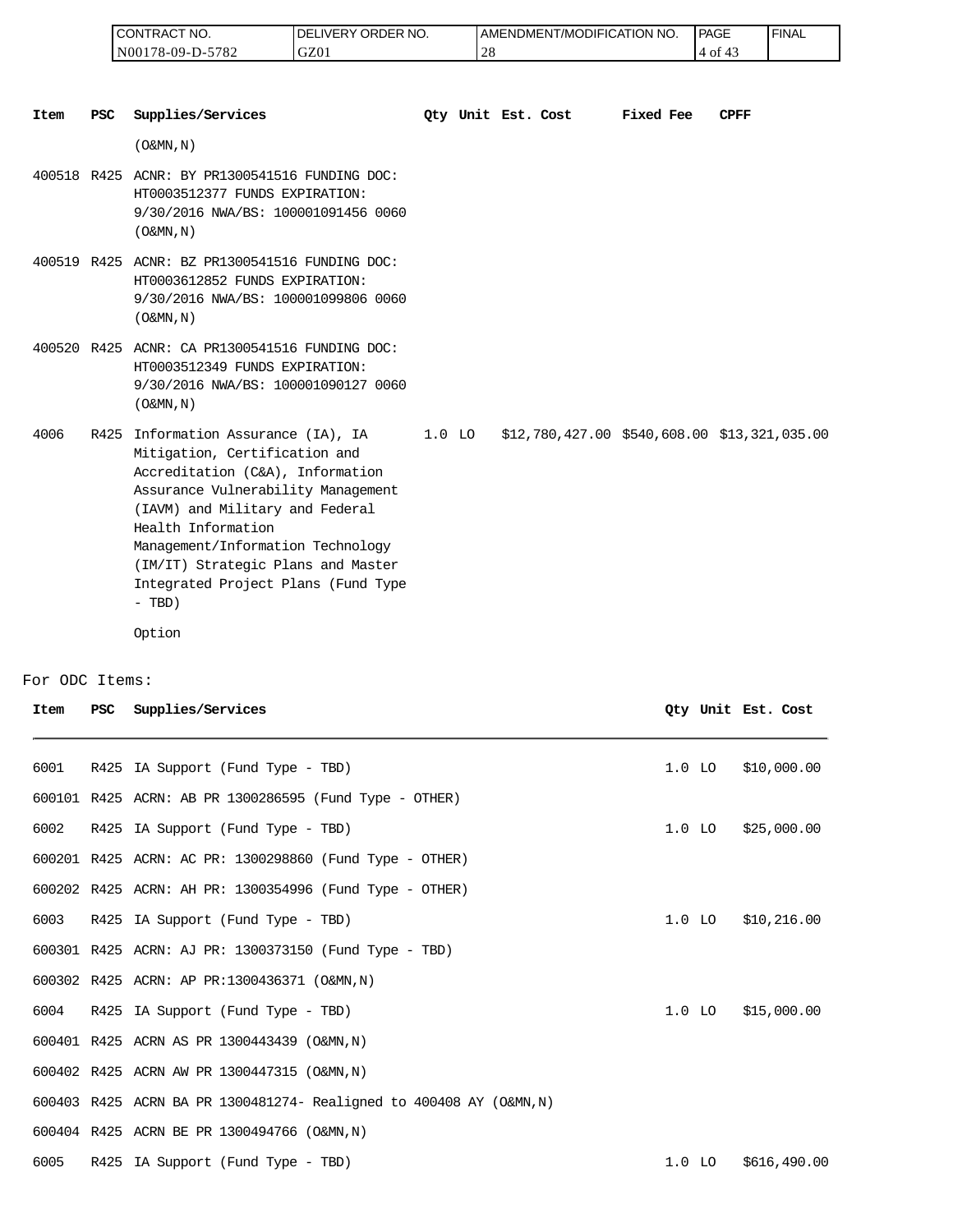|      |     | CONTRACT NO.      | DELIVERY ORDER NO.                                                                                                                     | AMENDMENT/MODIFICATION NO. |          | PAGE    | <b>FINAL</b>       |
|------|-----|-------------------|----------------------------------------------------------------------------------------------------------------------------------------|----------------------------|----------|---------|--------------------|
|      |     | N00178-09-D-5782  | GZ01                                                                                                                                   | 28                         |          | 5 of 43 |                    |
| Item | PSC | Supplies/Services |                                                                                                                                        |                            |          |         | Oty Unit Est. Cost |
|      |     |                   | 600501 R425 ACRN BN: PR 1300519229 COST CODE: 6890151H334Q FUNDING DOC:<br>N6890115RCV0003 NWA/BS: 100001020678 0401 (Fund Type - TBD) |                            |          |         |                    |
|      |     |                   | 600502 R425 ACRN: BX PR1300520956 FUNDING DOC: PRM510225 FUNDS EXPIRATION:<br>9/30/2015 NWA/BS: 100000987051 0060 (O&MN,N)             |                            |          |         |                    |
|      |     |                   | 600503 R425 ACRN: BW PR1300520956 FUNDING DOC: HT0003511157 FUNDS EXPIRATION:<br>9/30/2015 NWA/BS: 100000987059 0060 (O&MN,N)          |                            |          |         |                    |
|      |     |                   | 600504 R425 ACRN: BY PR1300541516 FUNDING DOC: HT0003512377 FUNDS EXPIRATION:<br>9/30/2016 NWA/BS: 100001091456 0060 (O&MN,N)          |                            |          |         |                    |
| 6006 |     |                   | R425 ODC in support of CLIN 4006 (Fund Type - TBD)                                                                                     |                            | $1.0$ LO |         | \$890,194.00       |
|      |     | Option            |                                                                                                                                        |                            |          |         |                    |

#### 5252.216-9204 LEVEL OF EFFORT--FEE ADJUSTMENT FORMULA (MAR 1994)

(a) Subject to the provisions of the "Limitation of Cost" or "Limitation of Funds" clause (whichever is applicable to this contract), it is hereby understood and agreed that the fixed fee is based upon the Contractor providing the following number of staff-hours of direct labor, hereinafter referred to as X, at the estimated cost and during the term of this contract specified elsewhere herein:

Total Staff-Hours (X)\* Total Prime Staff-Hours

Fixed Fee\*\*\*(inclusive of Prime and any proposed Subcontractor(s))

| <b>Base Period</b> |  |  |  |
|--------------------|--|--|--|
| Option 1           |  |  |  |
| Option 2           |  |  |  |
| Option 3           |  |  |  |
| Option 4           |  |  |  |
|                    |  |  |  |

\*\*Contractor is to identify basis for fixed fee amount: \_\_\_ Prime Hours Only \_\_\_ Total Staff-Hours

The Contractor agrees to provide the total level of effort specified above in performance of work described in Sections "B" and "C" of this contract.

(b) Of the total staff-hours of direct labor set forth above, it is estimated that \_\_ staff-hours are competitive time (uncompensated overtime). Competitive time (uncompensated overtime) is defined as hours provided by personnel in excess of 40 hours per week without additional compensation for such excess work. All other effort is defined as compensated effort. If no amount is indicated in the first sentence of this paragraph, competitive time (uncompensated overtime) effort performed by the contractor shall not be counted in fulfillment of the level of effort obligations under this contract.

(c) Effort performed in fulfilling the total level of effort obligations specified above shall only include effort performed in direct support of this contract and shall not include time and effort expended on such things as local travel from an employee's residence to their usual work location, uncompensated effort while on travel status, truncated lunch periods, or other time and effort which does not have a specific and direct contribution to the tasks described in Section B.

(d) It is understood and agreed that various conditions may exist prior to or upon expiration of the term of the contract, with regard to the expenditure of labor staff-hours and/or costs thereunder which may require adjustment to the aggregate fixed fee. The following actions shall be dictated by the existence of said conditions:

(1) If the Contractor has provided not more than 105% of X or not less than 95% of X, within the estimated cost, and at the term of the contract, then the fee shall remain as set forth in Section B.

(2) If the Contractor has provided X-staff-hours, within the term, and has not exceeded the estimated cost then the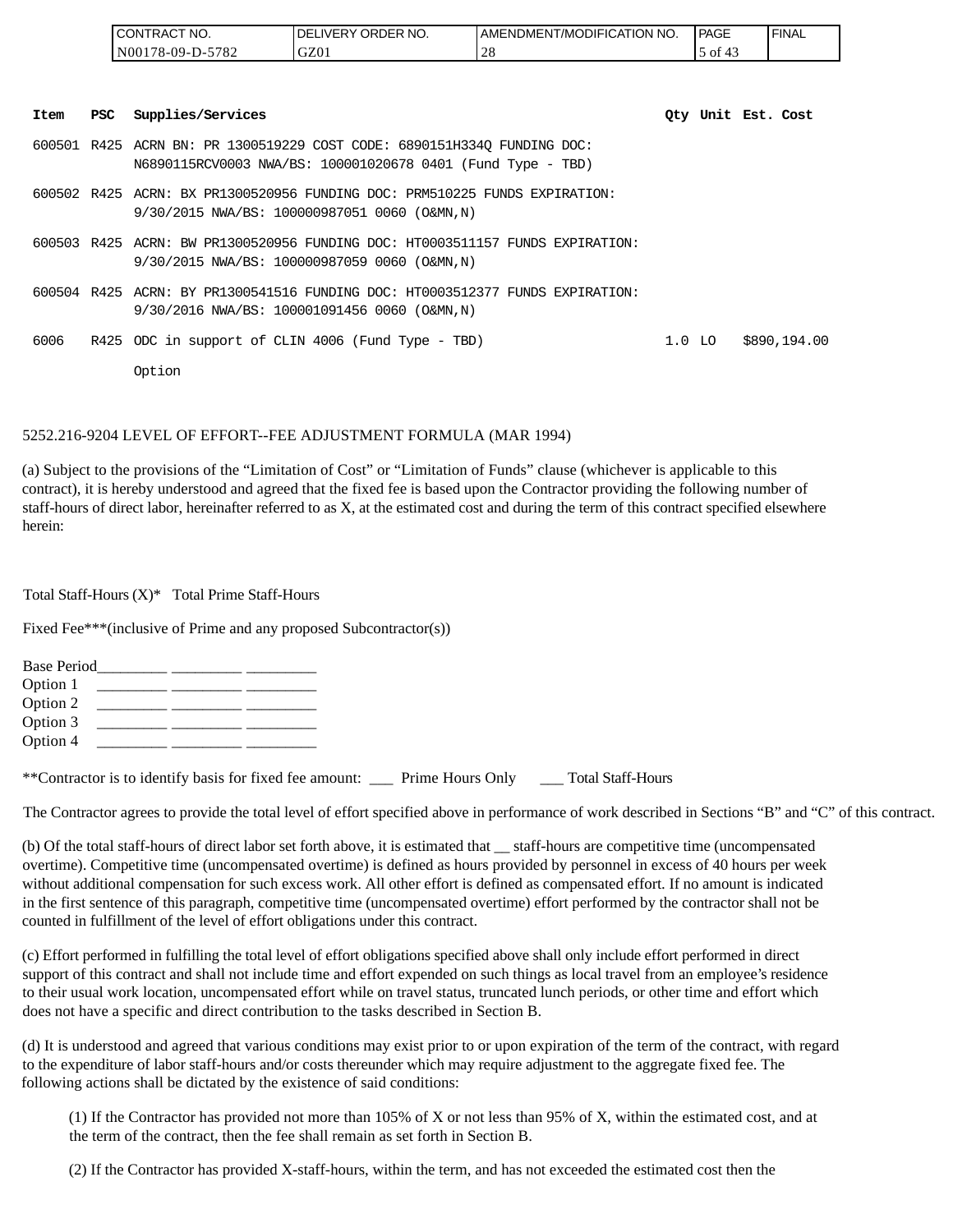| I CONTRACT NO.   | NO.<br>' ORDER<br><b>DELIVERY</b> | ' NO.<br>AMENDMENT/MODIFICATION | PAGE                     | ' FINAL |
|------------------|-----------------------------------|---------------------------------|--------------------------|---------|
| N00178-09-D-5782 | GZ01                              |                                 | $\overline{A}$<br>.to of |         |

Contracting Officer may require the Contractor to continue performance until the expiration of the term, or until the expenditure of the estimated cost of the contract except that, in the case of any items or tasks funded with O&MN funds, performance shall not extend beyond 30 September. In no event shall the Contractor be required to provide more than 105% of X within the term and estimated cost of this contract. The fee shall remain as set forth in Section B.

(3) If the Contractor expends the estimated cost of the contract, during the term of the contract and has provided less than X staff-hours, the Government may require the Contractor to continue performance, by providing cost growth funding, without adjusting the fixed fee, until such time as the Contractor has provided X staff-hours.

(4) If the Contracting Officer does not elect to exercise the Government's rights as set forth in paragraph  $(d)(2)$  and  $(d)(3)$ above, and the Contractor has not expended more than 95% of X staff-hours, the fixed fee shall be equitably adjusted downward to reflect the diminution of work. The total fee due the contractor shall be adjusted so as to be in direct proportion to the number of direct hours utilized in the same ration of fee to the estimated total hours then set forth in the contract.

(5) Nothing herein contained shall, in any way, abrogate the Contractor's responsibilities, and/or the Government's rights within the terms of the contract provision entitled "Limitation of Cost" or "Limitation of Funds" as they shall apply throughout the term of the contract, based upon the total amount of funding allotted to the contract during its specified term.

(e) Within 45 days after completion of the work under each separately identified period of performance hereunder, the Contractor shall submit the following information in writing to the Contracting Officer with copies to the cognizant Contract Administration Office and DCAA office to which vouchers are submitted:

(1) The total number of staff-hours of direct labor expended during the applicable period.

(2) A breakdown of this total showing the number of staff-hours expended in each direct labor classification and associated direct and indirect costs.

(3) A breakdown of other costs incurred.

(4) The Contractor's estimate of the total allowable cost incurred under the contract for the period.

In the case of a cost under-run, the Contractor shall submit the following information in addition to that required above:

(5) The amount by which the estimated cost of this contract may be reduced to recover excess funds and the total amount of staff-hours not expended, if any.

(6) A calculation of the appropriate fee reduction in accordance with this clause.

All submissions required by this paragraph shall separately identify subcontractor information, if any.

### **ADDITIONAL SLINS**

Additional SLINs will be unilaterally created by the Contracting Officer during performance of this Task Order to accommodate the multiple types of funds that will be used under this order.

# **LIMITATION OF LIABILITY – INCREMENTAL FUNDING**

CLINs 4001 & 6001 are incrementally funded and the amount currently available for payment hereunder is limited to **\$305,000.00**. It is estimated that these funds will cover the cost of performance through **10 January 2013**. Subject to the provisions of the clause entitled "Limitation of Funds" (APR 94) (FAR 52.232-22) of the general provisions of this contract, no legal liability on the part of the Government for payment in excess of **\$305,000.00** shall arise unless additional funds are made available and are incorporated as a modification to the delivery order. CONTRACT ROO CONFIGENT CONTRACT INTO THE CONTRACT INTO THE CONTRACT INTO THE CONTRACT INTO THE CONTRACT INTO THE CONTRACT INTO THE CONTRACT INTO THE CONTRACT INTO THE CONTRACT INTO THE CONTRACT INTO THE CONTRACT INTO THE C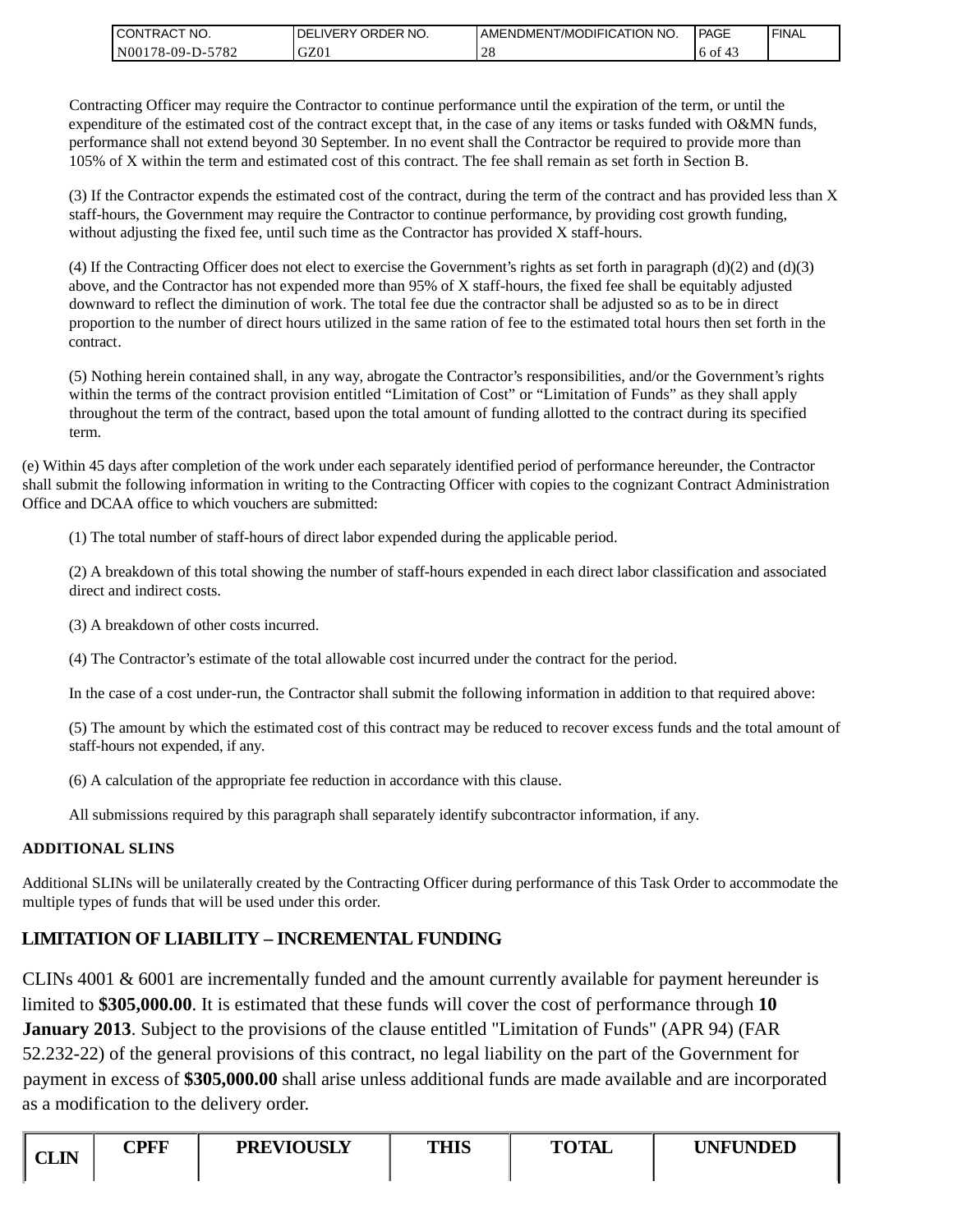| `NO.<br>эN<br>TRAC.                          | `NO.<br>₹DER<br>וR.<br>תר<br>.vF' | 'NO.<br><b>ATION</b><br>DMENT/MODIFICAT<br>AME.<br>∙NI | <b>PAGE</b> | 'FINAL |
|----------------------------------------------|-----------------------------------|--------------------------------------------------------|-------------|--------|
| 570 <sup>o</sup><br>$8-09-I$<br>100'<br>⊿ه ' | $\Gamma$<br>JZU.                  | 2 G                                                    | ОI          |        |

|      | $NTE*$       | <b>FUNDED</b> | <b>ACTION</b> | <b>FUNDED</b> | <b>BALANCE</b> |
|------|--------------|---------------|---------------|---------------|----------------|
| 4001 | \$295,000.00 | \$0.00        | \$0.00        | \$295,000.00  | \$0.00         |
| 6001 | \$10,000.00  | \$0.00        | \$0.00        | \$10,000.00   | \$0.00         |
|      |              | \$0.00        | \$0.00        | \$305,000.00  | \$0.00         |

\*\*\*\*\*\*\*\*\*\*\*\*\*\*\*\*\*\*\*\*\*\*\*\*\*\*\*\*\*\*\*\*\*\*\*\*\*\*\*\*\*\*\*\*\*\*\*\*\*\*\*\*\*\*\*\*\*\*\*\*\*\*\*\*\*\*\*\*\*\*\*\*\*\*\*\*\*\*\*\*\*\*\*\*\*\*\*\*\*\*\*\*\*\*\*\*\*\*\*\*\*\*\*\*\*

\*\*\*\*\*\*\*\*\*\*\*\*\*\*\*\*\*\*\*

\*\*\*\*\*\*\*\*\*\*\*\*\*\*\*\*\*\*\*

CLINs 4002 & 6002 are incrementally funded and the amount currently available for payment hereunder is limited to **\$2,622,844.34**. It is estimated that these funds will cover the cost of performance through **10 September 2013**. Subject to the provisions of the clause entitled "Limitation of Funds" (APR 94) (FAR 52.232-22) of the general provisions of this contract, no legal liability on the part of the Government for payment in excess of **\$2,622,844.34** shall arise unless additional funds are made available and are incorporated as a modification to the delivery order.

| <b>CLIN</b> |                                             | <b>PREVIOUSLY</b> | <b>THIS</b>   | <b>TOTAL</b>   | <b>UNFUNDED</b> |
|-------------|---------------------------------------------|-------------------|---------------|----------------|-----------------|
|             | <b>CPFF NTE*</b>                            | <b>FUNDED</b>     | <b>ACTION</b> | <b>FUNDED</b>  | <b>BALANCE</b>  |
| 4002        | $\left  \frac{1}{2} \right $ \$7,864,802.00 | \$0.00            | \$0.00        | \$2,597,844.34 | \$5,266,957.66  |
| 6002        | \$313,470.00                                | \$0.00            | \$0.00        | \$25,000.00    | \$288,470.00    |
|             | $\text{TOTAL}$ \$8,178,272.00               | \$0.00            | \$0.00        | \$2,622,844.34 | \$5,555,427.66  |

\*\*\*\*\*\*\*\*\*\*\*\*\*\*\*\*\*\*\*\*\*\*\*\*\*\*\*\*\*\*\*\*\*\*\*\*\*\*\*\*\*\*\*\*\*\*\*\*\*\*\*\*\*\*\*\*\*\*\*\*\*\*\*\*\*\*\*\*\*\*\*\*\*\*\*\*\*\*\*\*\*\*\*\*\*\*\*\*\*\*\*\*\*\*\*\*\*\*\*\*\*\*\*\*\* \*\*\*\*\*\*\*\*\*\*\*\*\*\*\*\*\*\*\*

CLINs 4003 & 6003 are incrementally funded and the amount currently available for payment hereunder is limited to **\$3,072,215.99**. It is estimated that these funds will cover the cost of performance through 10 September 2014. Subject to the provisions of the clause entitled "Limitation of Funds" (APR 94) (FAR 52.232-22) of the general provisions of this contract, no legal liability on the part of the Government for payment in excess of **\$3,072,215.99** shall arise unless additional funds are made available and are incorporated as a modification to the delivery order.

| <b>CLIN</b> | <b>CPFF NTE*</b>                     | <b>PREVIOUSLY</b><br><b>FUNDED</b> | <b>THIS</b><br><b>ACTION</b> | <b>TOTAL</b><br><b>FUNDED</b> | <b>UNFUNDED</b><br><b>BALANCE</b> |
|-------------|--------------------------------------|------------------------------------|------------------------------|-------------------------------|-----------------------------------|
| 4003        | \$8,006,158.00                       | \$532,000.00                       | \$0.00                       | \$3,062,000.00                | \$4,944,158.00                    |
| 6003        | \$313,470.00                         | \$1,000.00                         | \$0.00                       | \$10,215.99                   | \$303,254.01                      |
|             | $\vert$ TOTAL $\vert$ \$8,319,628.00 | \$533,000.00                       | \$0.00                       | \$3,072,215.99                | \$5,247,412.01                    |

CLINs 4004 & 6004 are incrementally funded and the amount currently available for payment hereunder is

limited to **\$5,096,967.37**. It is estimated that these funds will cover the cost of performance through **10**

\*\*\*\*\*\*\*\*\*\*\*\*\*\*\*\*\*\*\*\*\*\*\*\*\*\*\*\*\*\*\*\*\*\*\*\*\*\*\*\*\*\*\*\*\*\*\*\*\*\*\*\*\*\*\*\*\*\*\*\*\*\*\*\*\*\*\*\*\*\*\*\*\*\*\*\*\*\*\*\*\*\*\*\*\*\*\*\*\*\*\*\*\*\*\*\*\*\*\*\*\*\*\*\*\*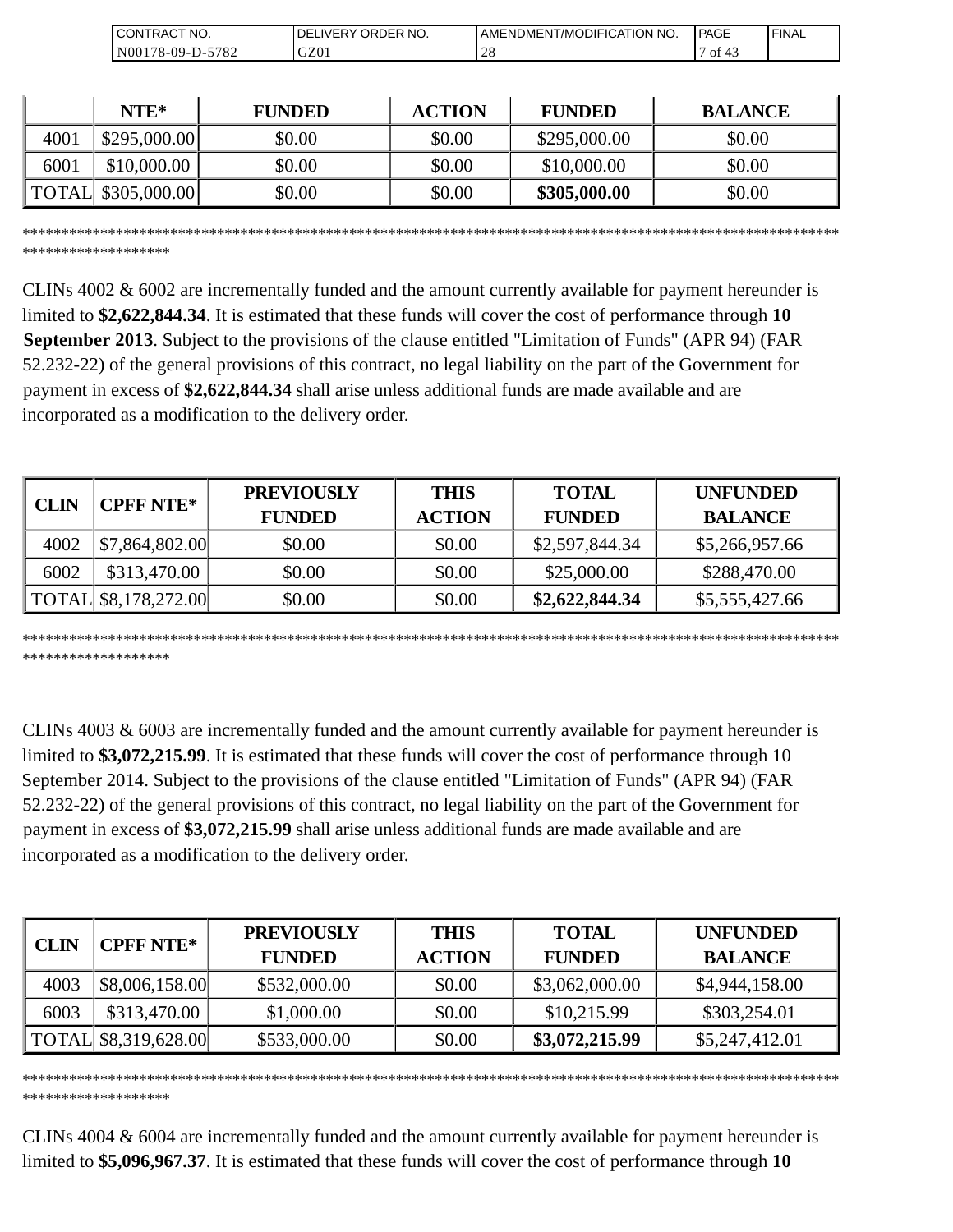| NO.<br>CONTRAC <sub>1</sub> | `ORDER NO.<br>_IVERY (<br>DEI | I AMENDMENT/MODIFICATION !<br>' NO. | PAGE | ' FINAL |
|-----------------------------|-------------------------------|-------------------------------------|------|---------|
| 5782<br>N00178-09-D-5       | GZ01                          | $\sim$<br>$\angle$ C                | 8 of |         |

**September 2015**. Subject to the provisions of the clause entitled "Limitation of Funds" (APR 94) (FAR 52.232-22) of the general provisions of this contract, no legal liability on the part of the Government for payment in excess of **\$5,096,967.37** shall arise unless additional funds are made available and are incorporated as a modification to the delivery order.

| <b>CLIN</b> | <b>CPFF NTE*</b>     | <b>PREVIOUSLY</b> | <b>THIS</b>    | <b>TOTAL</b>   | <b>UNFUNDED</b> |
|-------------|----------------------|-------------------|----------------|----------------|-----------------|
|             |                      | <b>FUNDED</b>     | <b>ACTION</b>  | <b>FUNDED</b>  | <b>BALANCE</b>  |
| 4004        | \$8,191,887.00       | \$4,671,967.37    | \$410,000.00   | \$5,081,967.37 | \$3,109,919.63  |
| 6004        | \$313,470.00         | \$20,000.00       | $-$ \$5,000.00 | \$15,000.00    | \$298,470.00    |
|             | TOTAL \$8,505,357.00 | \$4,691,967.37    | \$405,000.00   | \$5,096,967.37 | \$3,408,389.63  |

\*\*\*\*\*\*\*\*\*\*\*\*\*\*\*\*\*\*\*\*\*\*\*\*\*\*\*\*\*\*\*\*\*\*\*\*\*\*\*\*\*\*\*\*\*\*\*\*\*\*\*\*\*\*\*\*\*\*\*\*\*\*\*\*\*\*\*\*\*\*\*\*\*\*\*\*\*\*\*\*\*\*\*\*\*\*\*\*\*\*\*\*\*\*\*\*\*\*\*\*\*\*\*\*\* \*\*\*\*\*\*\*\*\*\*\*\*\*\*\*\*\*\*\*

CLINs 4005 & 6005 are incrementally funded and the amount currently available for payment hereunder is limited to **\$9,288,856.92**. It is estimated that these funds will cover the cost of performance **11 September 2015 through 10 September 2016**. Subject to the provisions of the clause entitled "Limitation of Funds" (APR 94) (FAR 52.232-22) of the general provisions of this contract, no legal liability on the part of the Government for payment in excess of **\$9,288,856.92** shall arise unless additional funds are made available and are incorporated as a modification to the delivery order.

| CLIN | <b>CPFF NTE*</b>      | <b>PREVIOUSLY</b> | <b>THIS</b>   | <b>TOTAL</b>   | <b>UNFUNDED</b> |
|------|-----------------------|-------------------|---------------|----------------|-----------------|
|      |                       | <b>FUNDED</b>     | <b>ACTION</b> | <b>FUNDED</b>  | <b>BALANCE</b>  |
| 4005 | \$15,734,810.00       | \$8,388,223.92    | \$745,000.00  | \$9,133,223.92 | \$6,601,586.08  |
| 6005 | 616,490.00            | \$100,633.00      | \$55,000.00   | \$155,633.00   | \$460,857.00    |
|      | TOTAL \$16,351,300.00 | \$8,488,856.92    | \$800,000.00  | \$9,288,856.92 | \$7,062,443.08  |

### **PR: 1300518572**

Funding Documents: PRM58810, PRM510772, PRM510760, PRM510762, PRM510768, HT0003510986

Expiration of Funds: All Funds expire on 9/30/2015

#### **PR: 1300519229**

Funding Documents: N6890115RCV0003, N6156415RC09018

Expiration of Funds: 9/30/2015

#### **PR: 13005527919**

Funding Documents: N6890115RCV0003

Expiration of Funds: 9/30/2015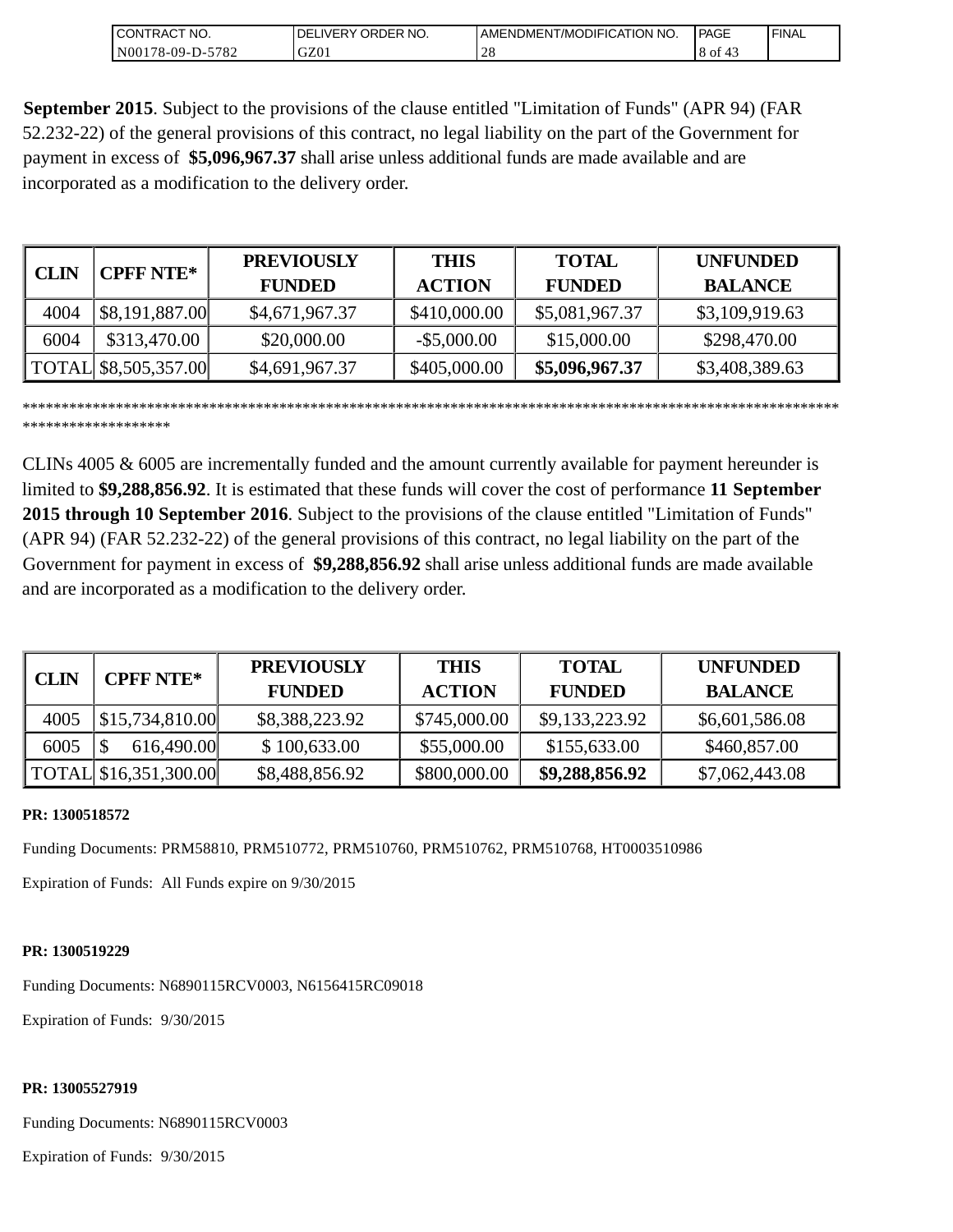| " NO.<br>ICONTRAC,                                           | <b>ORDER</b><br>NO.<br>∟IVERY<br>·DE. | <b>LAMENDMENT/MODIFICATION NO.</b> | l PAGE | ' FINAL |
|--------------------------------------------------------------|---------------------------------------|------------------------------------|--------|---------|
| 5782<br>1 N <sub>00</sub><br>$^{\circ}$ 178-09-D- $_{\circ}$ | GZ0 <sub>1</sub>                      | $^{\circ}$ $\cap$ $\circ$<br>2 C   | 9 of   |         |

This document provides funding for a severable service contract that crosses fiscal years in compliance with 10 U.S. Code 2410 (a). Therefore, this period of performance may not exceed September 22, 2016.

\*One year from start date\*

#### **PR: 1300520956**

Funding Documents: HT0003511890, HT003510989, HT003511892, HT003511713, HT0003511157, PRM510225, PRM510766, PRM510911, PRM510771

Expiration of Funds: 9/30/2015

This document provides funding for a severable service contract that crosses fiscal years in compliance with 10 U.S. Code 2410 (a). Therefore, this period of performance may not exceed September 25, 2016.

#### **PR: 1300541516**

Funding Documents: HT0003512377, HT0003612852, HT0003512349

Expiration of Funds: 9/30/2016

\*One year from start date\*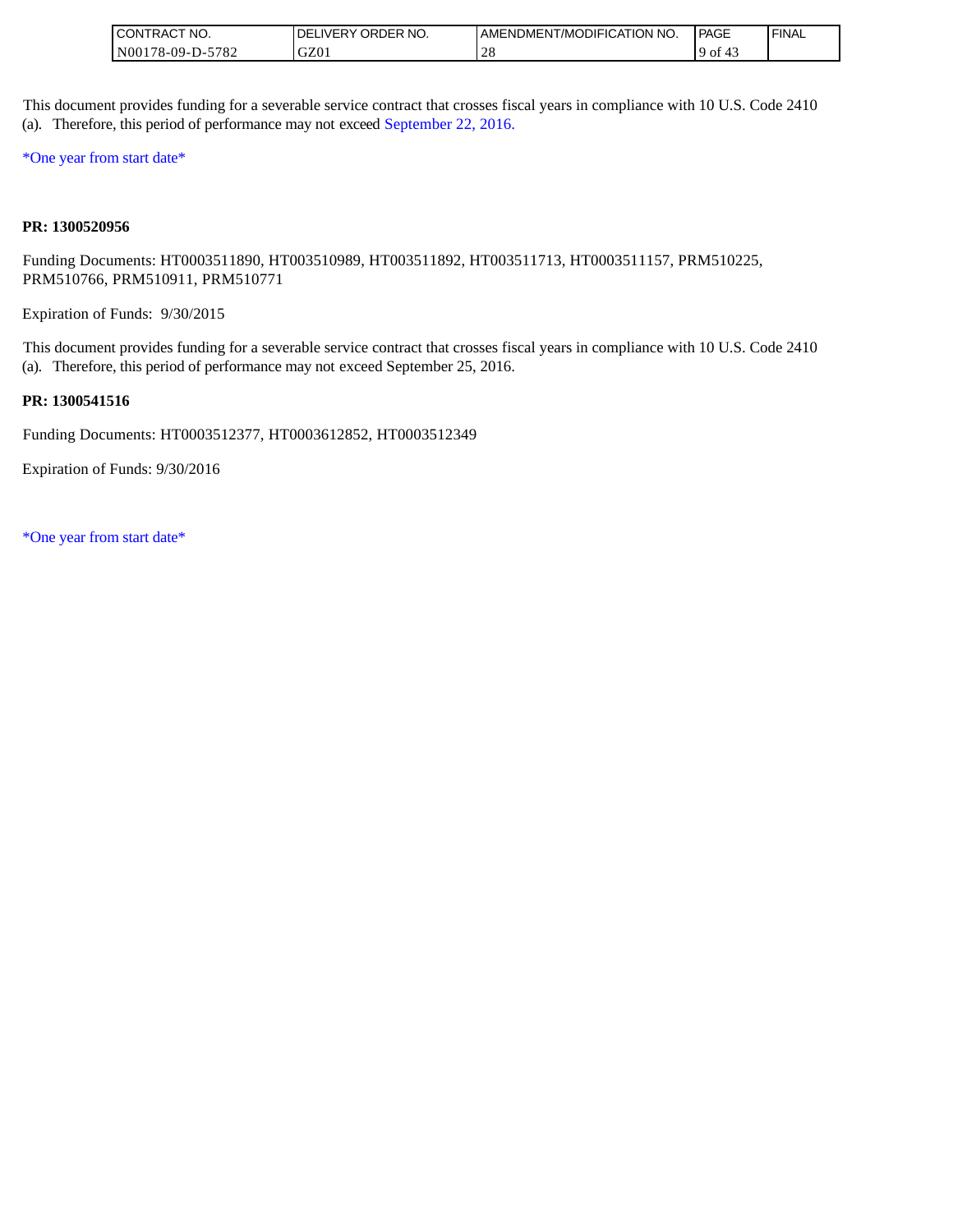| I CONTRACT NO.   | `NO.<br>DELIVERY ORDER | AMENDMENT/MODIFICATION NO. | <b>PAGE</b>    | ' FINAL |
|------------------|------------------------|----------------------------|----------------|---------|
| N00178-09-D-5782 | GZ01                   |                            | $10$ of<br>-43 |         |

## **SECTION C DESCRIPTIONS AND SPECIFICATIONS**

# *C-302 SPECIFICATIONS/STATEMENT OF WORK (DEC 1998)*

Work under this contract shall be performed in accordance with the following Performance Work Statement (PWS):

## **Section C - Performance Work Statement (PWS)**

SPAWARSYSCEN-CHARLESTON, Code 582V0, Information Assurance (IA), IA Mitigation, Certification and Accreditation (C&A), and Information Assurance Vulnerability Management (IAVM)

### **1.0 INTRODUCTION**

The Space and Naval Warfare Systems Center (SPAWARSYSCEN) Atlantic; Network Security Implementation Branch, Code 582V0, is providing Network Security Engineering Support Services in support of Navy Medicine and Federal Health Systems as it pertains to information assurance for Navy Medicine's Military Treatment Facilities (MTF), Dental clinics worldwide, and Federal Health agencies.

## **2.0 BACKGROUND**

The task will support the continued Information Assurance initiatives within Navy Medicine and Federal Health agencies, and provide support to the Information Management and Information Technology (IM/IT) execution agent. SSC Atlantic will execute all aspects of Information Assurance for Navy Medicine and Federal Health agencies to ensure compliance with Federal, Department of Defense (DoD), and Department of Navy (DoN) regulations and policies.

### **3.0 SCOPE**

The objective of this Task Order is to provide support in the conduct of Information Assurance (IA), IA Mitigation, Certification and Accreditation (C&A), and Information Assurance Vulnerability Management (IAVM) to support the mission of Navy Medical and Federal Health systems at locations throughout the CONUS and OCONUS areas as well as incorporate the evaluation of the current IA and security posture of Navy Medical and Federal Health Systems facilities. The range of this support would span subject matter expertise to administrative support/graphic services with skill sets and experience that match Code 582V0's need to comply with and respond to requirements including current, updated program plans and documentation, current and accurate requirements definition, alternative approaches for fielding, migrating, staging and supporting systems, site management, adherence to standards, specifications and best practices, mitigation of risks, addressing issues and performing all Program and Project functions necessary to achieve the strategic goals and objectives of SPAWAR's customers.

## **4.0 PLACE OF PERFORMANCE**

Work shall be performed at the SPAWARSYSCEN, Atlantic and in each of the following location(s):

- Contractor's Facility
- Charleston, SC
- Bethesda, MD
- NH Pearl Harbor (Honolulu)

## **5.0 APPLICABLE DIRECTIVES / REFERENCES**

The Contractor shall adhere to the following documents in accordance with paragraph 8.0, Performance Requirements.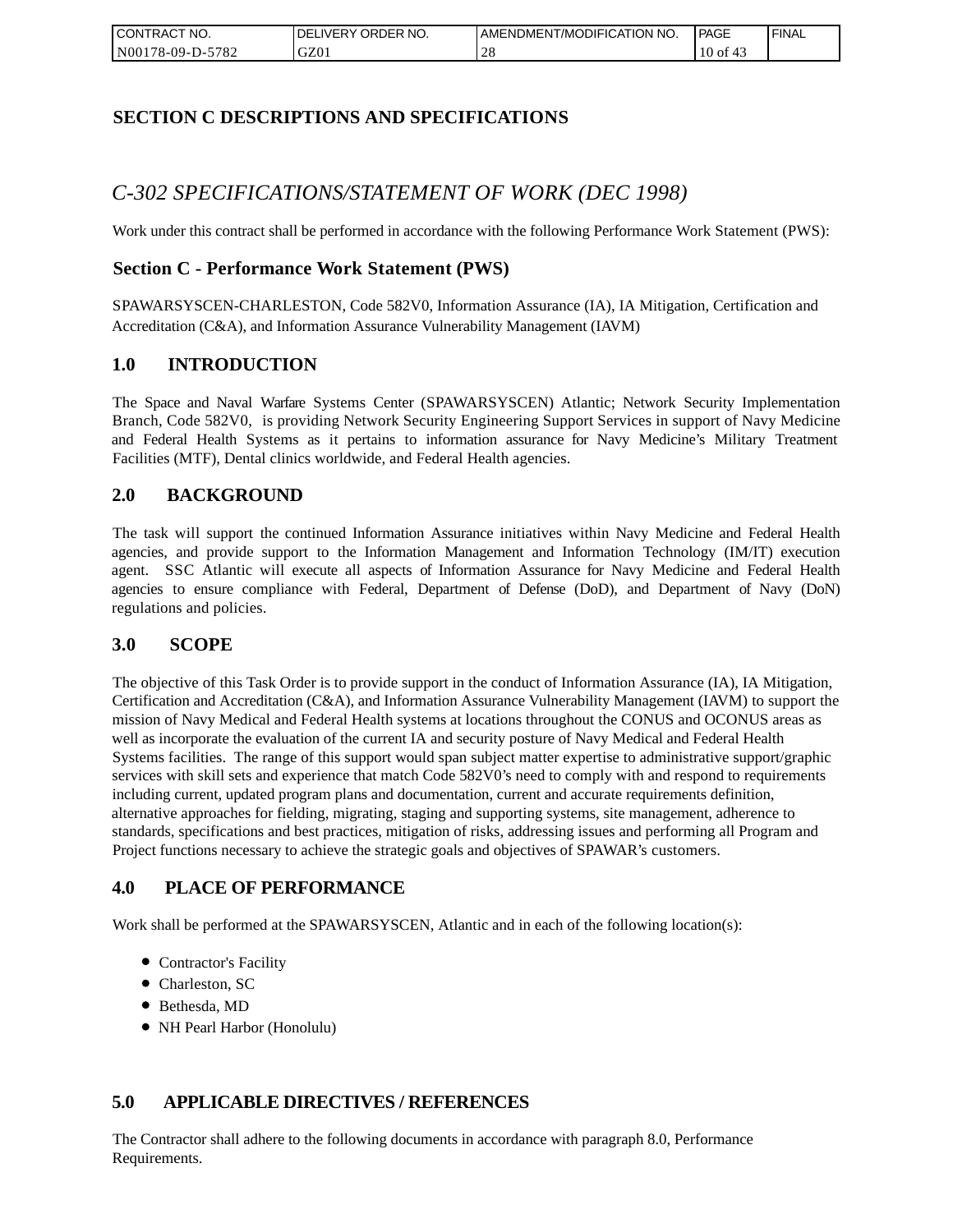| <b>CONTRACT NO.</b>                                | NO.<br>' ORDER<br>DELIVERY | AMENDMENT/MODIFICATION NO. | <b>PAGE</b> | 'FINAL |
|----------------------------------------------------|----------------------------|----------------------------|-------------|--------|
| 5782<br>N <sub>00</sub><br>′8-09-I<br>$\mathbf{L}$ | GZ01                       |                            | 0Ī          |        |

| <b>Document Type</b>    | <b>No./Version</b> | <b>Title</b>                                                                                       | Date           |
|-------------------------|--------------------|----------------------------------------------------------------------------------------------------|----------------|
| DoD Directive 8500.1    |                    | Information Assurance (IA)                                                                         | $10-24-2002$   |
| DoD Instruction 8500.2  |                    | Information Assurance (IA)<br><b>Implementation for Automated</b><br>Information<br><b>Systems</b> | $2 - 6 - 2003$ |
| DoD Regulation 5200.2-R |                    | DoD Personnel Security Program                                                                     | 1-1987         |
| SECNAVINST 5510.30A     |                    | Department of the Navy<br>Personnel Security Program                                               | 3/10/1999      |
| SECNAVINST 5510.36      |                    | Department of the Navy<br><b>Information Security Program</b><br>(ISP)                             | 3/17/1999      |

## **6.0 SECURITY and TRAINING SUPPORT**

SSC-A contractor personnel will have the appropriate clearances required for access to classified data as required. Prior to starting work on the task, SSC-A contractor personnel will have a minimum of an interim Secret Security Clearance granted by the Defense Industrial Security Clearance Office (DISCO) and will comply with IT access authorization requirements. In addition, SSC-A contractor personnel will possess the appropriate IT level of access for the required task and position assignment. SSC-A contractor personnel shall handle and safeguard any unclassified but sensitive and classified information in accordance with appropriate Department of Defense security regulations.

The Project Engineer shall determine if the appropriate IT Position Category has been assigned to the respective contractor personnel and inform the contractor of that determination based on the following criteria:

*IT-1 Position -* Positions in which the incumbent is responsible for the planning, direction, and implementation of a computer security program; major responsibility for the direction, planning and design of a computer system, including the hardware and software; or, can access a system during the operation or maintenance in such a way, and with a relatively high risk for causing grave damage, or realize a significant personal gain. Personnel whose duties meet the criteria for IT-1 Position designation require a favorably adjudicated Single Scope Background Investigation (SSBI) or SSBI Periodic Reinvestigation (SSBI-PR). The SSBI or SSBI-PR shall be updated a minimum of every 5 years.

*IT-II Position -* Positions in which the incumbent is responsible for the direction, planning, design, operation, or maintenance of a computer system, and whose work is technically reviewed by a higher authority at the IT-II Position level to insure the integrity of the system. Personnel whose duties meet the criteria for an IT-II Position require a favorably adjudicated National Agency Check (NAC).

*IT-III Position -* All other positions involved in computer activities. Incumbent in this position has non-privileged access to one or more DoD information systems/applications or database to which they are authorized access. Personnel whose duties meet the criteria for an IT-III Position designation require a favorably adjudicated NAC.

Contractor's request for visit authorization shall be submitted in the appropriate format and coordinated with the SSC-C Project Office.

## *6.1 Personnel Common Access Card (CAC) and PKI Requirements*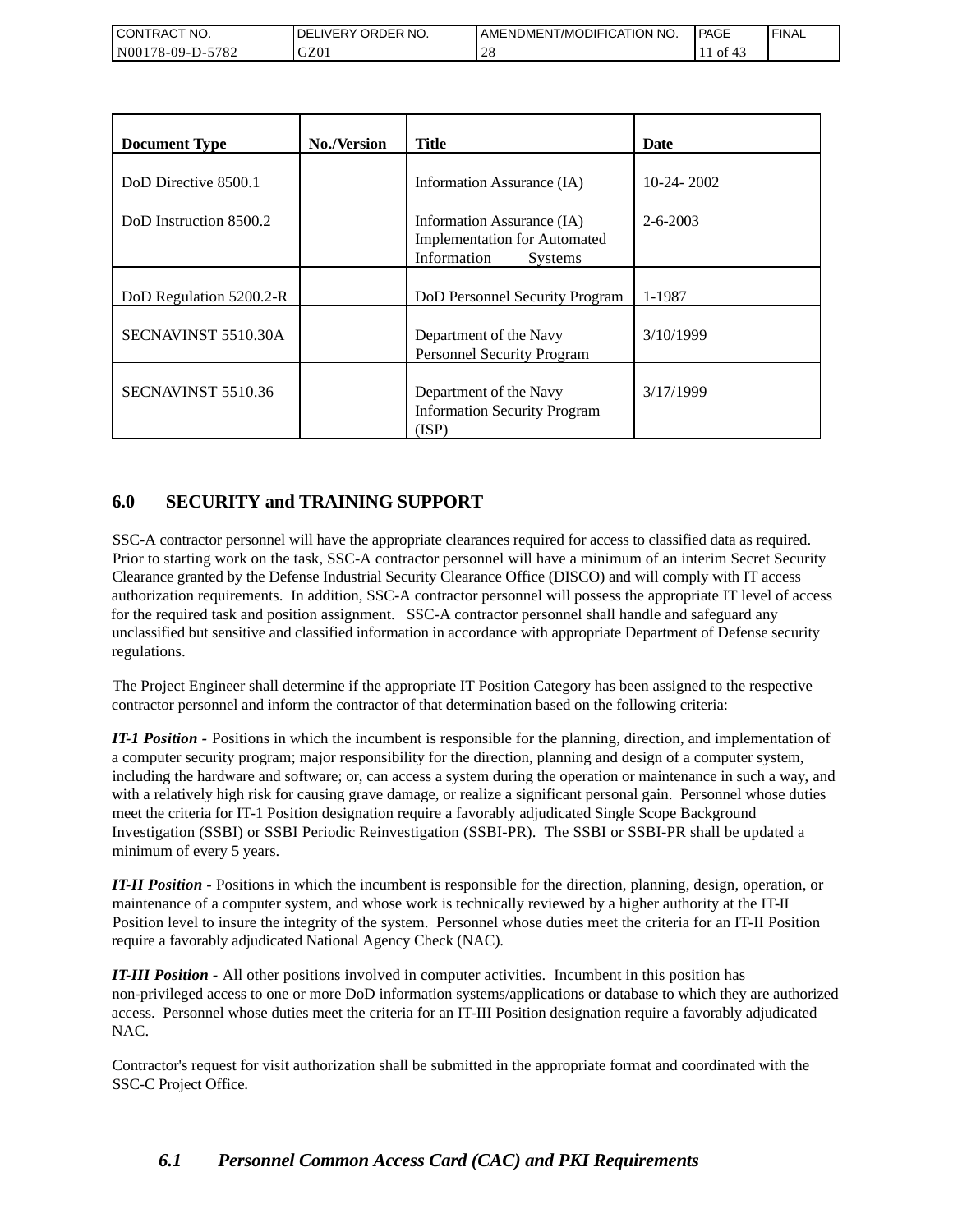| CONTRACT NO.     | ORDER NO.<br><b>DELIVERY</b> | I AMENDMENT/MODIFICATION NO. | PAGE         | ' FINAL |
|------------------|------------------------------|------------------------------|--------------|---------|
| N00178-09-D-5782 | GZ01                         | $\sim$<br>$\angle C$         | of $43$<br>∸ |         |

SSC-A contractor personnel are required to obtain a Common Access Card (CAC) with PKI for access to Department of Defense facilities (CONUS and OCONUS) and websites. In addition, a hardware solution to securely read the card via a personal computer, and approved software for reading the CAC (ex. ActiveGold) is required.

## *6.2 Personnel Supporting Information Assurance (IA) functions*

In accordance with clause 252.239-7001, Contractor personnel supporting Information Assurance (IA) functions shall be appropriately trained and certified prior to being engaged in IA related work. IA Personnel shall be in full compliance with DoD 8570.01-M, Information Assurance Workforce Improvement Program (PWS ref 2.1.\$) and DoDD 8570.1, IA Training, Certification, and Workforce Management (PWS ref 2.1.\$). This includes personnel training being certified/accredited at the appropriate levels of IAT I-III and IAM I-III. This will be verified by the contracting officer who will ensure that contractor personnel are entered in to the Defense Eligibility Enrollment System (DEERS) or other appropriate database. The contractor shall also provide the requested mix of labor categories pertaining to IA applicable tasks as directed by the PCO or Task Order in support of IA training requirements. Contractor personnel not certified within 6 months of assignment of IA duties or who fails to maintain their certified status will not be permitted to carry out the responsibilities of the position, and shall be replaced with personnel that meet the minimum certification requirements as mandated above.

## **7.0 CONTRACTING OFFICER'S REPRESENTATIVE (COR)**

The COR for this task order is Philip A. Middleton, Code 58210, [philip.a.middleton@navy.mil,](mailto:cphilip.a.middleton@navy.mil) (843) 218-3331.

## **8.0 PERFORMANCE REQUIREMENTS**

The contractor shall provide support to SPAWARSYSCEN Atlantic in conducting Information Assurance (IA), IA Mitigation, Certification and Accreditation (C&A), and Information Assurance Vulnerability Management (IAVM) to support the mission of Navy Medical and Federal Health agencies at locations throughout the CONUS and OCONUS areas as well as incorporate the evaluation of the current IA and security posture of Navy Medical and Federal Health facilities in accordance with DoD 8500.1 and 8500.2. The contractor shall provide support to SPAWAR Atlantic in the conduct of Certification and Accreditation (C&A) efforts to support the mission of Navy Medical and Federal Health systems. The contractor shall also assist in prioritizing short and long term initiatives considering strategic planning alignment, budget, and available funding.

In the performance of this work, the contractor will be required to utilize a government provided XenClient computing platform image [\(http://www.citrix.com/products/xenclient/how-it-works/specifications.html\)](http://www.citrix.com/products/xenclient/how-it-works/specifications.html).

## *8.1 Sub-Task 1. Project Management Support*

8.1.1 The contractor shall provide support to SPAWAR Atlantic in the conduct of Information Assurance (IA), IA Mitigation, Certification and Accreditation (C&A), Navy Medicine Network Operations Center (NOC) and Information Assurance Vulnerability Management (IAVM).

8.1.2 The contractor shall appoint a program manager specifically charted with the responsibility of interfacing with the Government on all matters pertaining to this Performance Work Statement. The Program Manager shall direct the contractor's effort through the company's internal management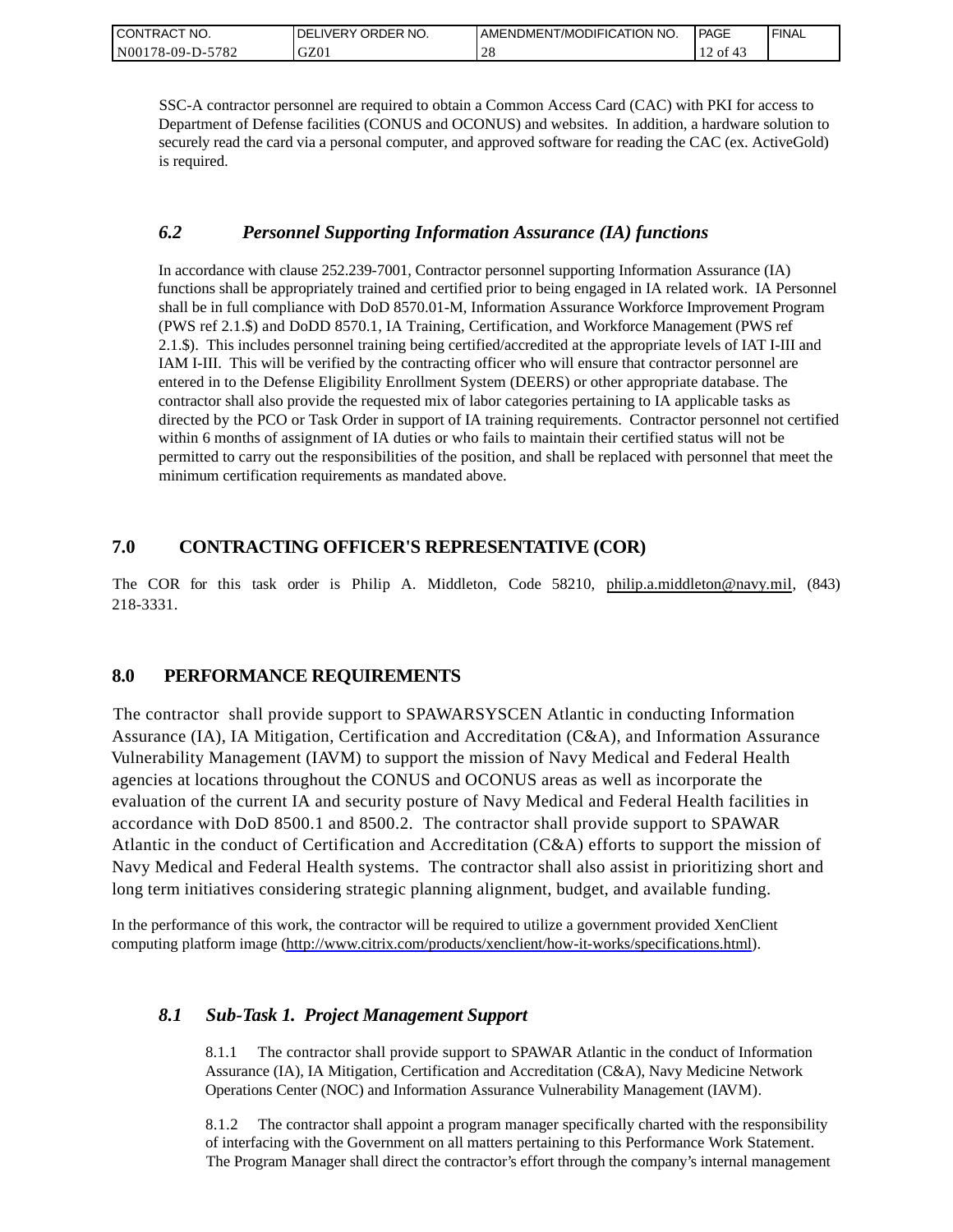| <b>CONTRACT</b><br>" NO. | ' ORDER NO.<br><b>DELIVERY</b> | I AMENDMENT/MODIFICATION NO. | PAGE          | <b>FINAL</b> |
|--------------------------|--------------------------------|------------------------------|---------------|--------------|
| N00178-09-D-5782         | GZ01                           | $\bigcap$ $\bigcap$<br>-40   | $\cdot$ of 4. |              |

system that shall provide project progress visibility to assure on-time completion of contract requirements. The contractor shall also use best industry practices including ISO/IEC 15288 for System life cycle processes and ISO/IEC 12207 for Software life cycle processes. This shall include providing technical program and project management support that will mitigate the risks to successful program and compliance with SSC Atlantic's Capability Maturity Model Integration (CMMI) Engineering Process Office (EPO) program. The contractor as part of a team will support projects at SPAWAR Atlantic at CMMI Level III. The contractor will be required to utilize the processes and procedures already established for the project and the CMMI program, and deliver products that are compliant with the aforementioned processes and procedures. These tasks require the contractor to research and analyze technical and management information and data, costs, performance trends, and project progress based on earned value management (EVM). The contractor shall participate in design reviews, technical reviews, audits and discussions, and shall provide SPAWAR Atlantic with management status reports that will be updated and delivered on a weekly/monthly basis, or as required.

### *8.2 Sub-Task 2. Facilitation*

8.2.1 The contractor shall assist in planning, coordinating, and facilitating meetings with the principals, develop material to support the meetings, and ensure all action items are tracked through completion. Meetings shall be held weekly unless otherwise directed.

### *8.3 Sub-Task 3. SCTS Deployment Support*

8.3.1 The contractor shall conduct the installation of the JTF/GNO mandated SCTS system to support the IAVM program at locations throughout the CONUS and OCONUS areas.

### *8.4 Sub-Task 4. Network Device Hardening Analysis*

8.4.1 The contractor shall provide assistance in the management of the network perimeter improvement by ensuring that approved policies are implemented and controlled at the Outside Security Screening Router (OSSR) ACL, Firewall ruleset, and IPSs. This will ensure that only approved Ports, Protocols, Services (PPS) necessary to do business are opened.

### *8.5 Sub-Task 5. Site Network IA Assessment Support*

8.5.1 The contractor shall provide support to SPAWAR Atlantic in the conduct of IA Tiger Team efforts at locations throughout the CONUS and OCONUS areas. These Tiger Team efforts would incorporate the evaluation of the current IA and security posture of these facilities. Final reports would be generated and delivered to SPAWAR Atlantic to support mitigation efforts and the development of an overall IA strategy.

### *8.6 Sub-Task 6. Site Network Remediation and Mitigation support*

8.6.1 The contractor shall conduct the mitigation efforts at locations throughout the CONUS and OCONUS areas. These efforts will incorporate the evaluation of the current IA and security posture of these facilities in accordance with 8500.1 and 8500.2. Also provide final reports to SPAWAR Atlantic that can assist in the development of an overall Enterprise mitigation strategy.

### *8.7 Sub-Task 7. Program of Record and Site Certification and Accreditation Packages*

8.7.1 The contractor shall provide support to SPAWAR Atlantic in the conduct of Certification and Accreditation (C&A) efforts. These efforts would be in accordance with Navy Medical and Federal Health systems IA documentation at various locations throughout the CONUS and OCONUS areas, as required.

### *8.8 Sub-Task 8. Navy Medicine Network Operations Center Support*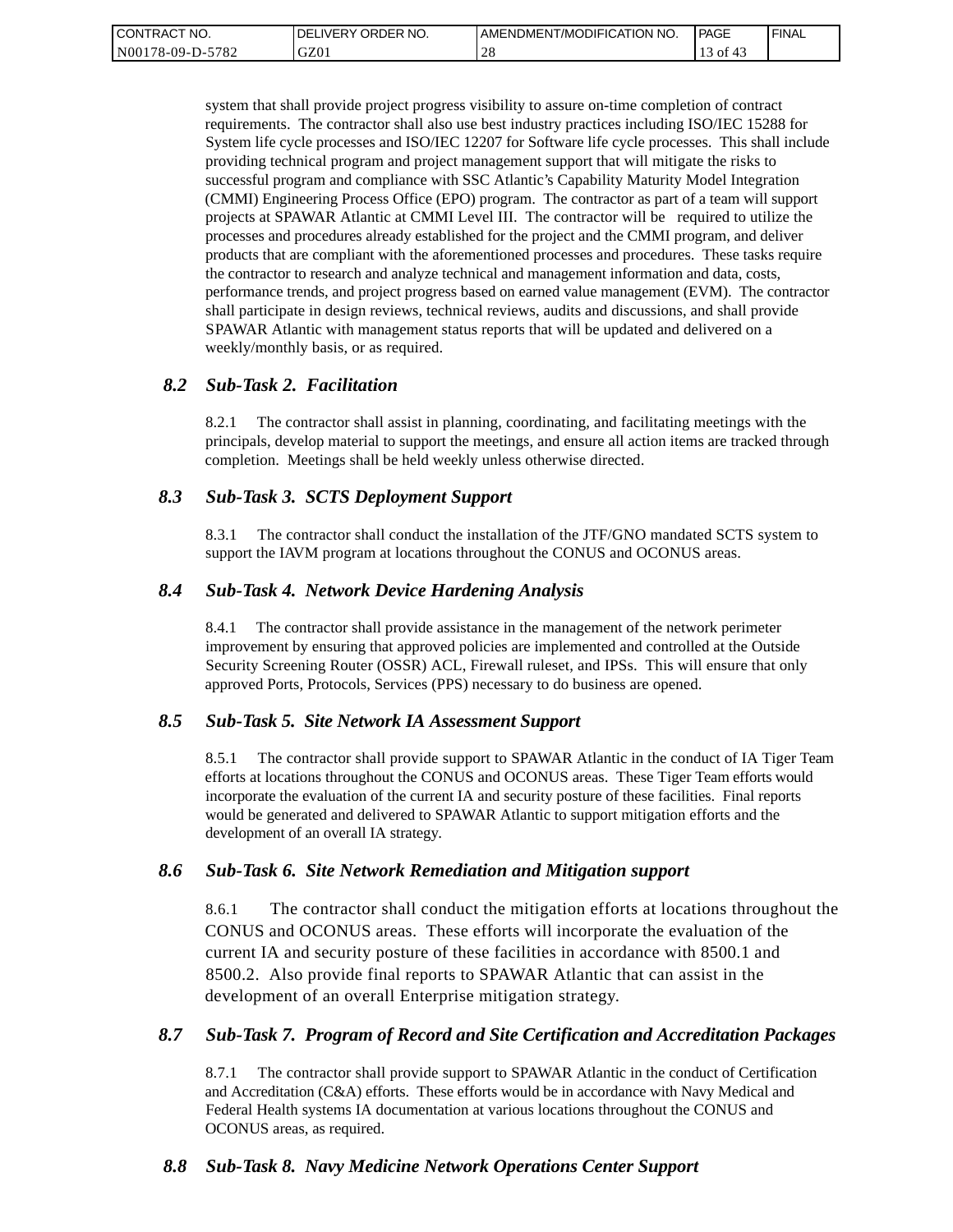| <b>CONTRACT</b><br>" NO.    | ORDER NO.<br><b>DELIVERY</b> | AMENDMENT/MODIFICATION NO. | PAGE       | <b>FINAL</b> |
|-----------------------------|------------------------------|----------------------------|------------|--------------|
| $-5782$<br>N00<br>/8-09-D-5 | GZ0.                         | $\sim$<br>$\angle$ O       | 4014<br>14 |              |

8.8.1 The contractor shall provide support to SPAWAR Atlantic in the 24 x 7 x 365 operations of the Navy Medicine Operations Center. These efforts will incorporate IA, router analysis, firewall analysis, and IAVA compliance.

## **9.0 GOVERNMENT FURNISHED INFORMATION**

The government will furnish a XenClient software image for contractor use when working on government networks

## **10.0 GOVERNMENT FURNISHED MATERIAL**

Not Applicable

## **11.0 GOVERNMENT FURNISHED EQUIPMENT**

Not Applicable

## **12.0 CONTRACTOR FURNISHED MATERIAL**

Miscellaneous Other Direct Costs (ODCs) such as FedEx shipping.

## **13.0 CONTRACTOR FURNISHED EQUIPMENT**

Not Applicable

## **14.0 TRAVEL REQUIREMENTS**

When it becomes necessary for the contractor to travel, the contractor shall submit a request, via email, to the SPAWARSYSCEN Atlantic Task Order Manager seeking approval to travel before initiating any travel plans. All travel claims shall make reference to the e-mail, letter or phone call that granted approval. Failure to gain prior approval may result in disallowance of invoiced travel claims. Emergent travel as directed by the Project Engineer for upgrade support and engineering solutions provided efforts are fair and reasonable and in accordance with the Joint Travel Regulations.

Estimated travel locations are as follows. The following trips are per annum.

| To                   | # of Trips     | # of<br><b>People</b> |
|----------------------|----------------|-----------------------|
| San Diego, CA        | $\overline{2}$ | $\overline{2}$        |
| Ocean Side, CA       | $\overline{2}$ | $\overline{2}$        |
| New Orleans, LA      | 2              | 2                     |
| Oak Harbor, WA       | $\overline{2}$ | $\overline{2}$        |
| Corpus Christi, TX   | 2              | $\overline{2}$        |
| Rota Spain           | $\overline{2}$ | $\overline{2}$        |
| Guam                 | $\overline{2}$ | $\overline{2}$        |
| Guantanamo Bay, Cuba | 2              | $\overline{2}$        |
| Cherry Point, NC     | $\overline{2}$ | $\overline{2}$        |
| Bremerton, WA        | 3              | 3                     |
| LeMoore, CA          | 2              | 2                     |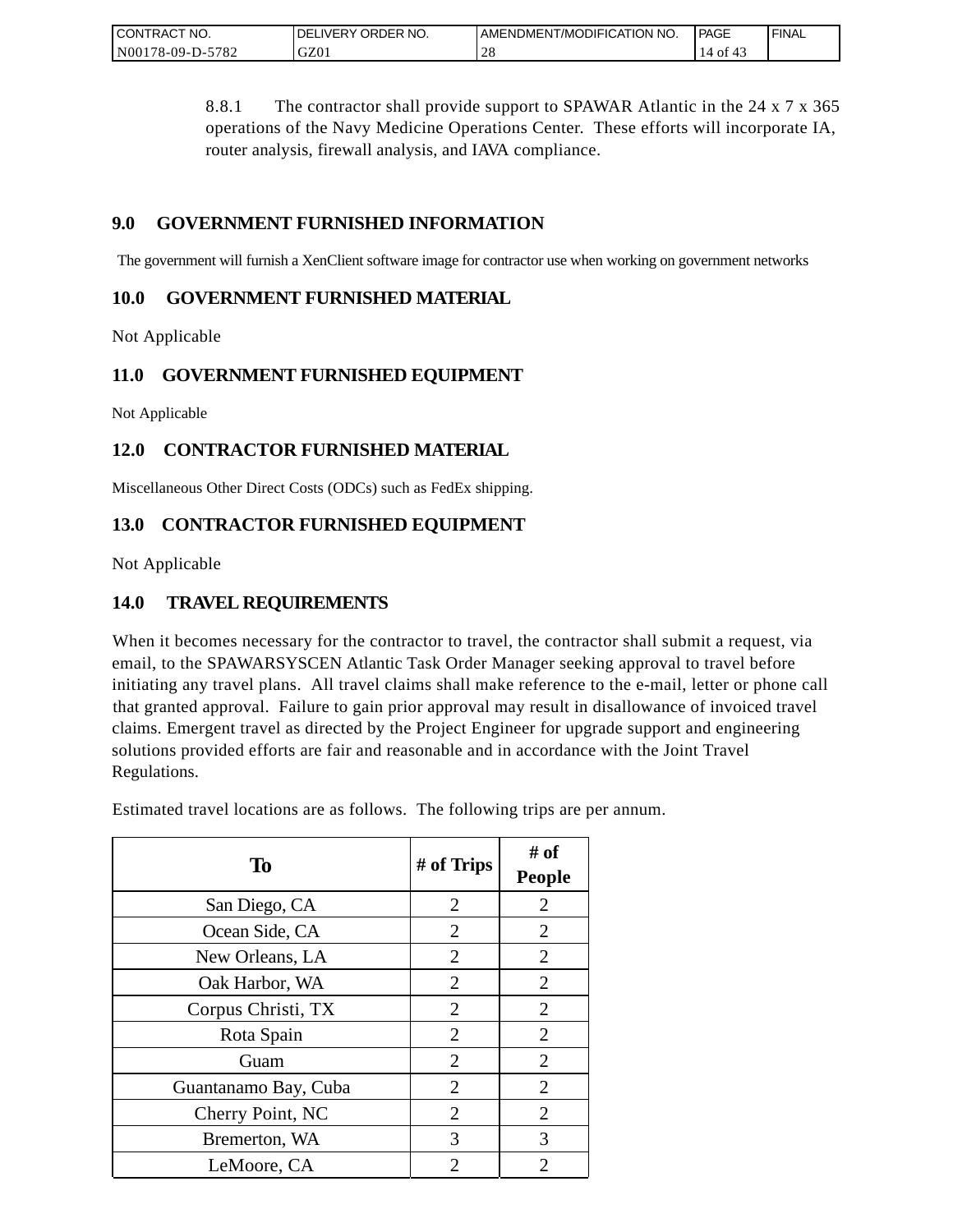| <b>I CONTRACT NO.</b> | <b>IDELIVERY ORDER NO.</b> | AMENDMENT/MODIFICATION NO. | PAGE | 'FINAL |
|-----------------------|----------------------------|----------------------------|------|--------|
| N00178-09-D-5782      | GZ01                       |                            | 0Ī   |        |

| Sigonella, Italy      | $\overline{2}$ | $\overline{2}$ |
|-----------------------|----------------|----------------|
| Naples, Italy         | $\overline{c}$ | $\overline{c}$ |
| Okinawa, Japan        | $\overline{c}$ | $\overline{c}$ |
| Pensacola, FL         | 3              | $\overline{c}$ |
| 29 Palms, CA          | 3              | $\overline{2}$ |
| Bethesda, MD          | 6              | $\overline{2}$ |
| Yokosuka, Japan       | 2              | $\overline{c}$ |
| Jakarta, Indonesia    | $\overline{c}$ | $\overline{c}$ |
| Cairo, Egypt          | $\overline{c}$ | $\overline{c}$ |
| Pearl Harbor, HI      | $\overline{2}$ | $\overline{2}$ |
| Lima, Peru            | $\overline{c}$ | $\overline{2}$ |
| Washington, DC        | 3              | $\mathbf{1}$   |
| San Antonio, TX       | 4              | $\overline{c}$ |
| Robins AFB, GA        | 4              | $\overline{c}$ |
| Ft Belvoir, VA        | $\overline{c}$ | $\mathbf{1}$   |
| Miramar, CA           | $\overline{2}$ | 1              |
| Hickham AFB, HI       | 4              | $\overline{2}$ |
| Yokota AFB, Japan     | 4              | $\overline{c}$ |
| Patch Barracks, GE    | $\overline{2}$ | $\mathbf{1}$   |
| Molesworth, GB        | 4              | $\overline{2}$ |
| Buckley AFB, CO       | 4              | $\overline{c}$ |
| Manama, Bahrain       | $\overline{c}$ | $\mathbf{1}$   |
| Fort Benning, GA      | $\overline{c}$ | 1              |
| Fort Bliss, TX        | $\overline{c}$ | 1              |
| Fort Bragg, NC        | $\overline{2}$ | 1              |
| Fort Campbell, KY     | $\overline{c}$ |                |
| Fort Carson, CO       | $\overline{c}$ | 1              |
| Fort Drum, NY         | $\overline{2}$ | 1              |
| Fort Gordon, GA       | $\overline{2}$ | 1              |
| Fort Hood, TX         | $\overline{2}$ | I              |
| Fort Huachuca, AZ     | 2              | 1              |
| Fort Irwin, CA        | $\overline{c}$ | 1              |
| Fort Knox, KY         | $\overline{c}$ | 1              |
| Fort Leavenworth, KS  | $\overline{2}$ | $\mathbf{1}$   |
| Fort Leonard Wood, MO | $\overline{2}$ | 1              |
| Fort Lewis, WA        | 2              | 1              |
| Fort Polk, LA         | 2              | 1              |
| Fort Riley, KS        | $\overline{c}$ | 1              |
| Fort Rucker, AL       | $\overline{c}$ | 1              |
| Fort Sill, OK         | 2              | 1              |
| Fort Stewart, GA      | 2              | 1              |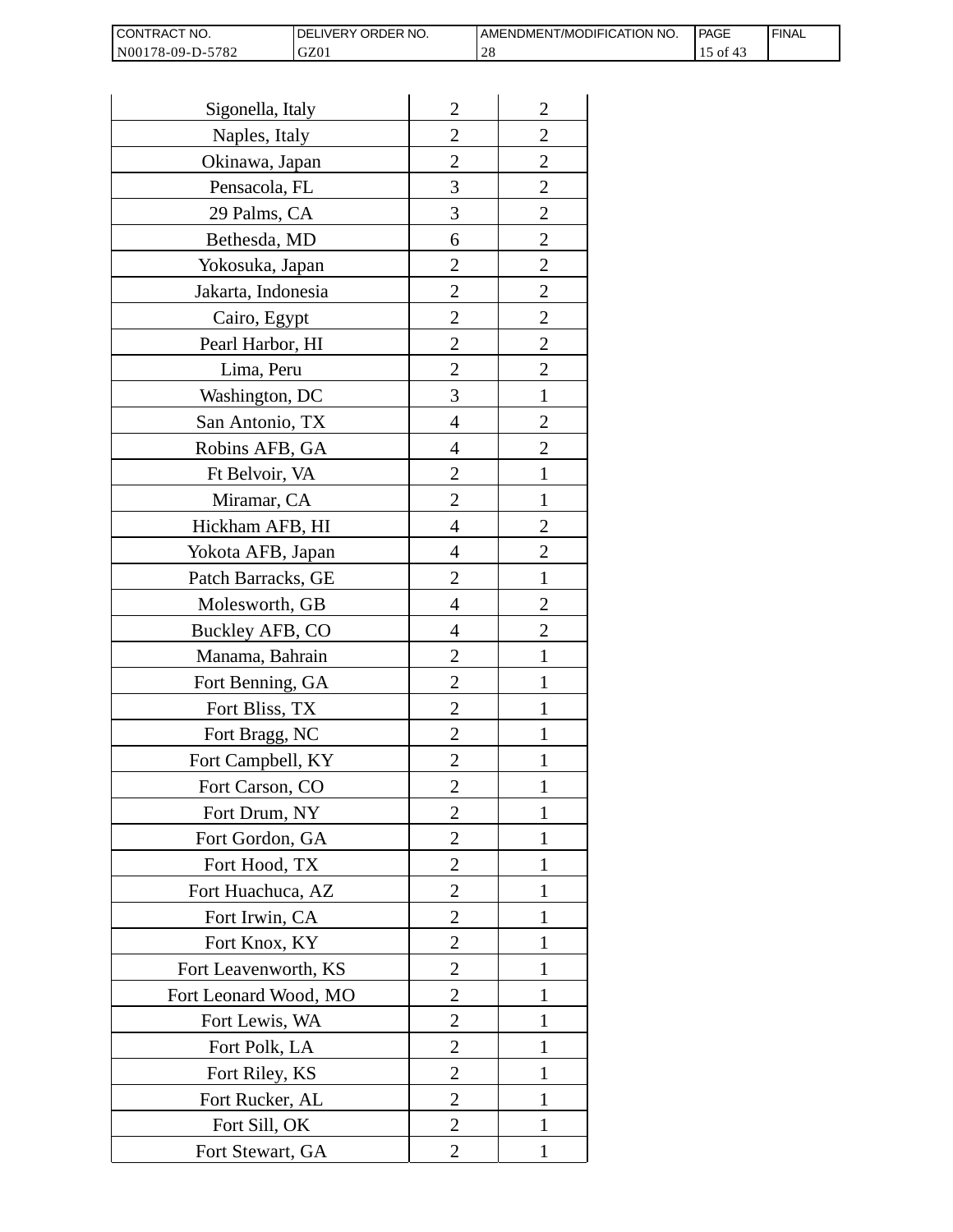| CONTRACT<br>`CT NO.      | `NO.<br><b>DELIVERY ORDER</b> | AMENDMENT/MODIFICATION NO. | l PAGE | 'FINAL |
|--------------------------|-------------------------------|----------------------------|--------|--------|
| N00178-09-D-5<br>$-5782$ | GZ01                          | ∠∪                         | 16 of  |        |

| Redstone Arsenal, AL     | $\overline{c}$ | 1            |
|--------------------------|----------------|--------------|
| West Point, NY           | $\overline{2}$ | 1            |
| Seoul, South Korea       | 2              | 1            |
| Fort Wainwright, AK      | $\overline{2}$ | 1            |
| Landstuhl, Germany       | $\overline{2}$ | 1            |
| Fort Shafter, HI         | $\overline{2}$ | 1            |
| Fort Jackson, SC         | $\overline{2}$ | 1            |
| Fort Lee, VA             | 2              | 1            |
| Fort Eustis, VA          | $\overline{2}$ | 1            |
| Fort Sam Houston, TX     | $\overline{2}$ | 1            |
| Camp Zama, Japan         | $\overline{2}$ | 1            |
| Langley AFB, VA          | $\overline{2}$ | 1            |
| Beale AFB, CA            | 2              | 1            |
| Vandenberg AFB, CA       | $\overline{2}$ | 1            |
| Kirtland AFB, NM         | $\overline{2}$ | 1            |
| Offutt AFB, NE           | 2              | 1            |
| Peterson AFB, CO         | 2              | 1            |
| Macdill AFB, FL          | $\overline{2}$ | 1            |
| Scott AFB, IL            | $\overline{2}$ | 1            |
| Wright-Patterson AFB, OH | 2              | 1            |
| Ramstein, Germany        | $\overline{2}$ | 1            |
| Aviano AB, Italy         | 2              | 1            |
| Osan AB, South Korea     | $\overline{2}$ | 1            |
| Fairchild AFB, WA        | $\overline{2}$ | 1            |
| Incirlik AB, Turkey      | 2              | 1            |
| Travis AFB, CA           | $\overline{c}$ | 1            |
| Mt. Home AFB, ID         | $\overline{c}$ | 1            |
| Eielson AFB, AK          | $\overline{2}$ | 1            |
| Cannon AFB, NM           | $\overline{2}$ | $\mathbf{1}$ |
| Holloman AFB, NM         | $\overline{2}$ | 1            |
| Dyess AFB, TX            | $\overline{2}$ | 1            |
| Goodfellow AFB, TX       | $\overline{2}$ | 1            |
| Laughlin AFB, TX         | $\overline{2}$ | 1            |
| Sheppard AFB, TX         | $\overline{c}$ | 1            |
| Altus AFB, OK            | $\overline{2}$ | 1            |
| Barksdale AB, LA         | $\overline{2}$ | $\mathbf{1}$ |
| Columbus AFB, MS         | 2              | 1            |
| Keesler AFB, LA          | $\overline{2}$ | 1            |
| Randolph AB, TX          | $\overline{2}$ | 1            |
| Shaw AFB, SC             | $\overline{c}$ | 1            |
| Seymour Johnson AFB, NC  | $\overline{2}$ | $\mathbf{1}$ |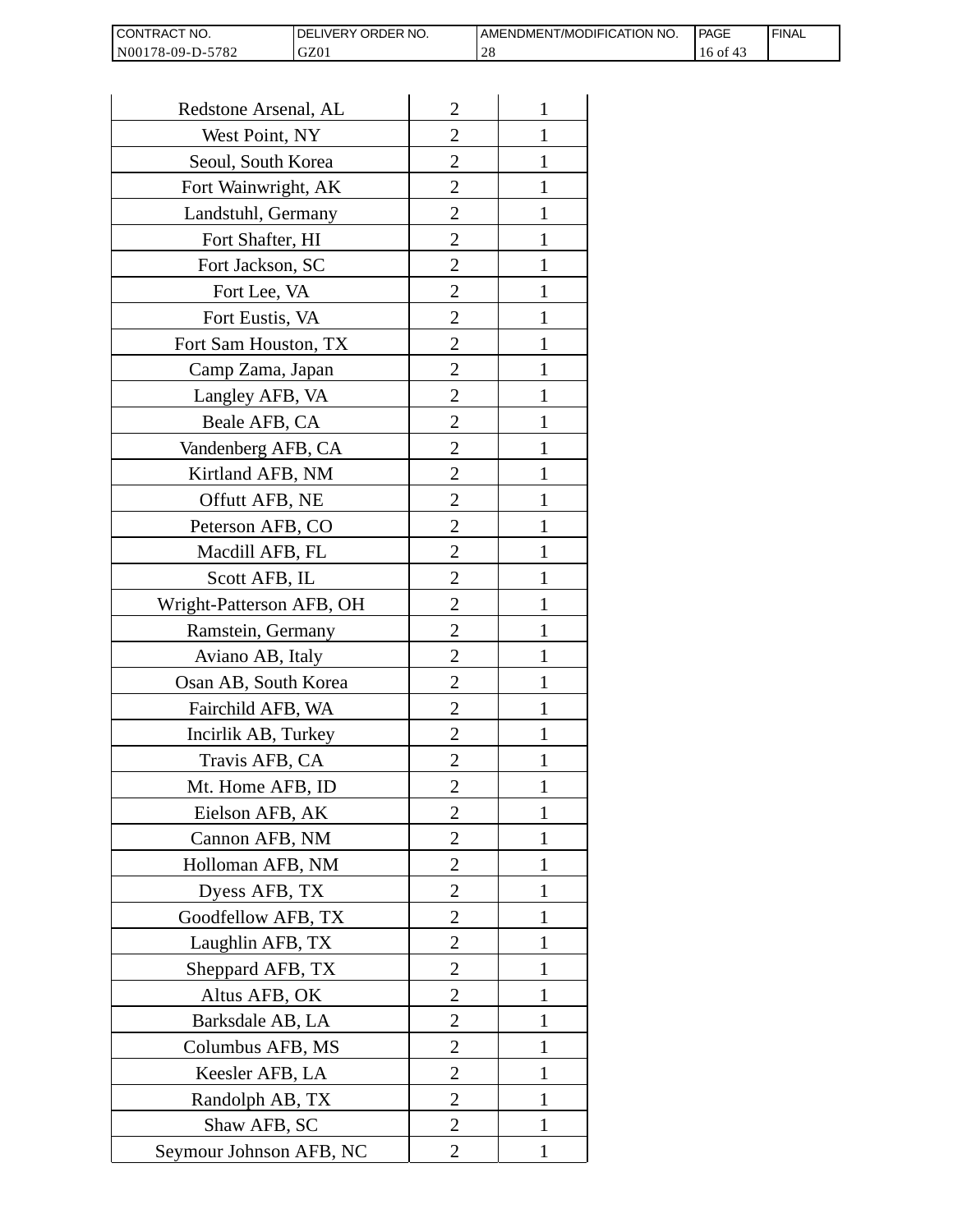| <b>CON</b><br>NO.<br>I RAC    | ORDER NO.<br><b>NERY</b> | T/MODIFICATION NO.<br>AMENDMEN! | PAGE | <b>FINAL</b> |
|-------------------------------|--------------------------|---------------------------------|------|--------------|
| N0017<br>5782<br>78-09-L<br>. | GZ01                     | $\cap$ $\cap$<br>-40            | -01  |              |

| CONTRACT NO.<br>N00178-09-D-5782 | DELIVERY ORDER NO.<br>GZ01 |                | AMENDMENT/MOI<br>28 |
|----------------------------------|----------------------------|----------------|---------------------|
|                                  |                            |                |                     |
| McGuire AFB, NJ                  |                            | $\overline{2}$ | 1                   |
| Andrews AFB, DC                  |                            | 2              | 1                   |
| Bolling AFB, DC                  |                            | $\overline{c}$ | 1                   |
| Dover AFB, DE                    |                            | $\overline{c}$ | 1                   |
| Moody AFB, GA                    |                            | $\overline{2}$ | $\mathbf{1}$        |
| Hurlburt Field AFB, FL           |                            | 2              | 1                   |
| Maxwell AFB, AL                  |                            | $\overline{2}$ | 1                   |
| Patrick AFB, FL                  |                            | $\overline{2}$ | 1                   |
| March AB, CA                     |                            | $\overline{c}$ | 1                   |
| RAF Lakenheath, England          |                            | $\overline{2}$ | $\mathbf{1}$        |
| Lajes Field, Portugal            |                            | $\overline{2}$ | 1                   |
| Grand Forks AFB, ND              |                            | $\overline{2}$ | 1                   |
| Minot AFB, ND                    |                            | $\overline{2}$ | $\mathbf{1}$        |
| Ellsworth AFB, SD                |                            | $\overline{c}$ | 1                   |
| McConnell AFB, KS                |                            | $\overline{c}$ | 1                   |
| Whiteman AFB, MO                 |                            | $\overline{2}$ | 1                   |
| Tinker AFB, OK                   |                            | $\overline{2}$ | 1                   |
| Vance AFB, OK                    |                            | 2              | 1                   |
| Kunsan AB, South Korea           |                            | $\overline{2}$ | 1                   |
| Hill AFB, UT                     |                            | $\overline{c}$ | 1                   |
| Malmstrom AFB, MT                |                            | 2              | 1                   |
| F.E. Warren AFB, WY              |                            | $\overline{2}$ | $\mathbf{1}$        |
| AF Academy AB, CO                |                            | $\overline{2}$ | $\mathbf{1}$        |
| Eglin AFB, FL                    |                            | $\overline{2}$ | 1                   |
| Kansas ANG, KS                   |                            | $\overline{c}$ |                     |
| Spangdahlem AB, Germany          |                            | 2              | 1                   |
| Little Rock AFB, AR              |                            | $\overline{c}$ | 1                   |
| Tyndall AFB, FL                  |                            | $\overline{c}$ | $\mathbf{1}$        |
| Pennsylvania ANG, PA             |                            | $\overline{2}$ | 1                   |
| Edwards AFB, CA                  |                            | 2              | 1                   |
| Los Angeles AFB, CA              |                            | 2              | 1                   |
| Nellis AFB, NV                   |                            | $\overline{2}$ | 1                   |
| Davis Monthan AFB, AZ            |                            | $\overline{c}$ | 1                   |
| Luke AFB, AZ                     |                            | $\overline{2}$ | 1                   |
| Elemendorf AFB, AK               |                            | 2              | 1                   |
| Hanscom AFB, MA                  |                            | 2              | 1                   |
| Kadena AB, Japan                 |                            | 2              | 1                   |
| Misawa, Japan                    |                            | $\overline{c}$ | 1                   |
| Atlanta, GA                      |                            | $\overline{2}$ | 1                   |
| <b>DELIVERABLES</b><br>15.0      |                            |                |                     |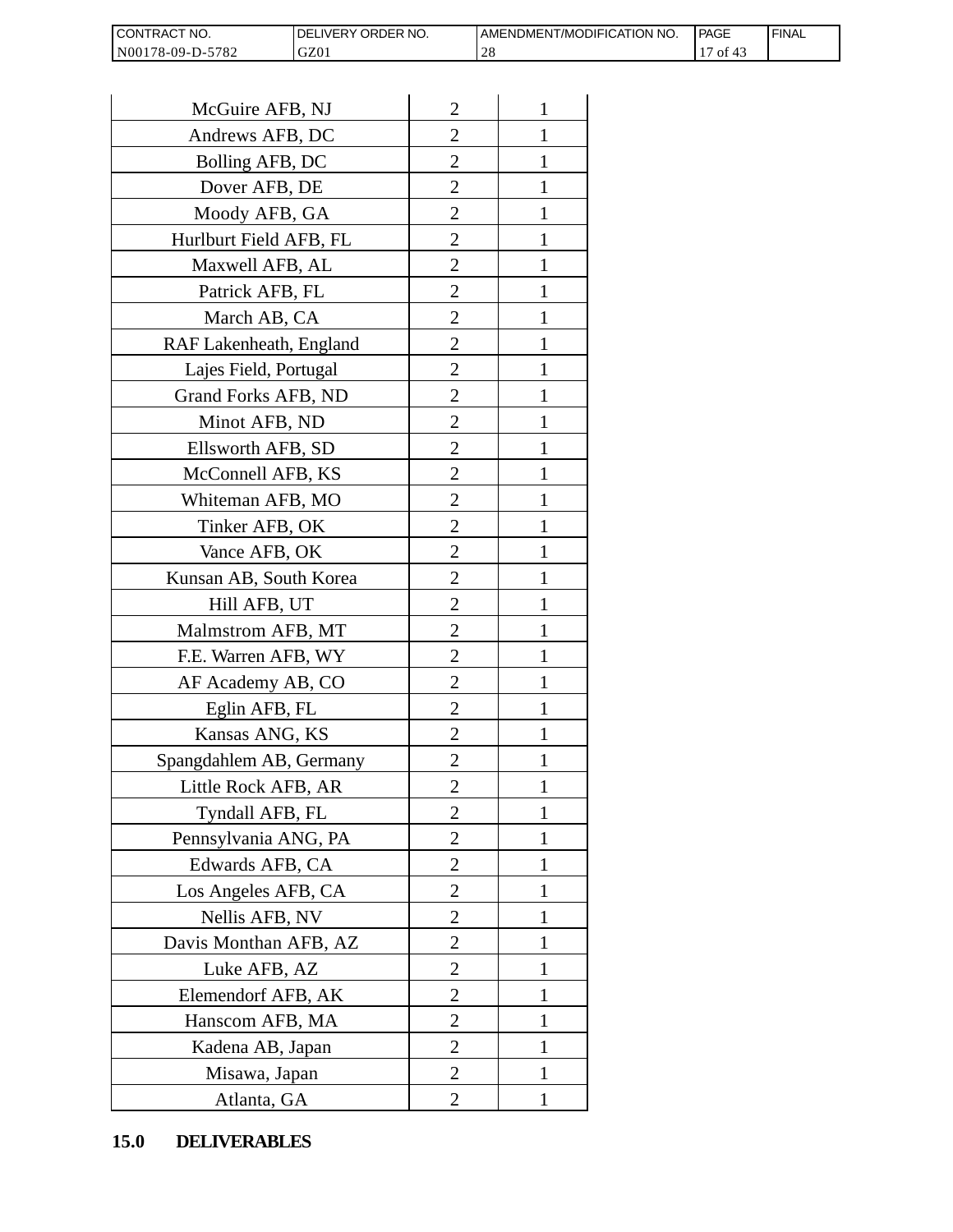| <b>CONTRAC</b><br>'NO.     | NO.<br>ORDER<br><b>DELIVERY</b> | AMENDMENT/MODIFICATION NO. | <b>PAGE</b> | <b>FINAL</b> |
|----------------------------|---------------------------------|----------------------------|-------------|--------------|
| 5782<br>N00<br>$78-09-D$ - | GZ0                             |                            | 18 of       |              |

- Conference, Meeting Minutes and Presentation Reports as required CDRL A001
- Technical Reports as required CDRL A002
- Monthly Status Reports CDRL A003
- $\bullet$  Monthly Financial Reports CDRL A004
- Weekly Activity Reports (WAR) CDRL A005
- White Papers CDRL A006
- NOC Operations CDRL A007
- Network Architecture Analysis Design as required CDRL A008

| CONTRACT NO.<br>N00178-09-D-5782                                                                                                                                                                                                                                                                                                                                 | DELIVERY ORDER NO.<br>GZ01                                                                                                                                                                                                                                                                                              | AMENDME<br>28 |
|------------------------------------------------------------------------------------------------------------------------------------------------------------------------------------------------------------------------------------------------------------------------------------------------------------------------------------------------------------------|-------------------------------------------------------------------------------------------------------------------------------------------------------------------------------------------------------------------------------------------------------------------------------------------------------------------------|---------------|
|                                                                                                                                                                                                                                                                                                                                                                  |                                                                                                                                                                                                                                                                                                                         |               |
| • Monthly Status Reports - CDRL A003<br>• Monthly Financial Reports - CDRL A004<br>• White Papers - CDRL A006<br>• NOC Operations - CDRL A007                                                                                                                                                                                                                    | • Conference, Meeting Minutes and Presentation Reports as rec<br>• Technical Reports as required - CDRL A002<br>• Weekly Activity Reports (WAR) - CDRL A005<br>• Network Architecture Analysis Design as required - CDRL A                                                                                              |               |
|                                                                                                                                                                                                                                                                                                                                                                  |                                                                                                                                                                                                                                                                                                                         |               |
|                                                                                                                                                                                                                                                                                                                                                                  | Type of Technical Reports - A002                                                                                                                                                                                                                                                                                        |               |
| <b>NOC</b> Operations                                                                                                                                                                                                                                                                                                                                            |                                                                                                                                                                                                                                                                                                                         |               |
| Network Architecture Analysis Design                                                                                                                                                                                                                                                                                                                             |                                                                                                                                                                                                                                                                                                                         |               |
| <b>Mitigation Reports</b>                                                                                                                                                                                                                                                                                                                                        |                                                                                                                                                                                                                                                                                                                         |               |
| SSAA Gap Analysis                                                                                                                                                                                                                                                                                                                                                |                                                                                                                                                                                                                                                                                                                         |               |
|                                                                                                                                                                                                                                                                                                                                                                  |                                                                                                                                                                                                                                                                                                                         |               |
| 16.0<br><b>WORKLOAD ESTIMATE</b>                                                                                                                                                                                                                                                                                                                                 |                                                                                                                                                                                                                                                                                                                         |               |
| The following workload data is provided for informational purposes<br>Contract.                                                                                                                                                                                                                                                                                  |                                                                                                                                                                                                                                                                                                                         |               |
| Number of man-hours: 121,408 per year                                                                                                                                                                                                                                                                                                                            |                                                                                                                                                                                                                                                                                                                         |               |
| Other Direct Costs: \$300,000 per year                                                                                                                                                                                                                                                                                                                           |                                                                                                                                                                                                                                                                                                                         |               |
|                                                                                                                                                                                                                                                                                                                                                                  |                                                                                                                                                                                                                                                                                                                         |               |
| C-313 SECURITY REQUIREMENTS (DEC 1999)                                                                                                                                                                                                                                                                                                                           |                                                                                                                                                                                                                                                                                                                         |               |
| The work to be performed under this contract as delineated in the DI<br>officer insert attachment number] involves access to and handling of o                                                                                                                                                                                                                   |                                                                                                                                                                                                                                                                                                                         |               |
| In addition to the requirements of the FAR 52.204-2 "Security Requi<br>Security Officer, who shall (1) be responsible for all security aspects of<br>assure compliance with the National Industry Security Program Oper<br>assure compliance with any written instructions from the Security Of<br>Charleston, P.O. Box 190022, North Charleston, SC 29419-9022. |                                                                                                                                                                                                                                                                                                                         |               |
| C-315 WORKWEEK (DEC 1999)                                                                                                                                                                                                                                                                                                                                        |                                                                                                                                                                                                                                                                                                                         |               |
|                                                                                                                                                                                                                                                                                                                                                                  | (a) All or a portion of the effort under this contract will be per<br>normal workweek for Government employees at SPAWAR Sy<br>is Monday through Friday 0730 to 1600. Work at this Gover<br>contractor within the normal workweek unless differing hours<br>Following is a list of holidays observed by the Government: |               |
|                                                                                                                                                                                                                                                                                                                                                                  | Name of Holiday Time of Observance                                                                                                                                                                                                                                                                                      |               |
| New Year's Day 1 January                                                                                                                                                                                                                                                                                                                                         |                                                                                                                                                                                                                                                                                                                         |               |
|                                                                                                                                                                                                                                                                                                                                                                  | Martin Luther King Jr. Day Third Monday in January                                                                                                                                                                                                                                                                      |               |

### **16.0 WORKLOAD ESTIMATE**

The following workload data is provided for informational purposes only to assist you in estimating the price of this Contract.

## *C-313 SECURITY REQUIREMENTS (DEC 1999)*

The work to be performed under this contract as delineated in the DD Form 254, Attachment No. 2 [Contracting officer insert attachment number] involves access to and handling of classified material up to and including Secret.

In addition to the requirements of the FAR 52.204-2 "Security Requirements" clause, the Contractor shall appoint a Security Officer, who shall (1) be responsible for all security aspects of the work performed under this contract, (2) assure compliance with the National Industry Security Program Operating Manual (DODINST 5220.22M), and (3) assure compliance with any written instructions from the Security Officer Code OA1, SPAWAR Systems Center Charleston, P.O. Box 190022, North Charleston, SC 29419-9022.

### *C-315 WORKWEEK (DEC 1999)*

(a) All or a portion of the effort under this contract will be performed on a Government installation. The normal workweek for Government employees at SPAWAR Systems Center Charleston and its Detachments is Monday through Friday 0730 to 1600. Work at this Government installation, shall be performed by the contractor within the normal workweek unless differing hours are specified on the individual task orders. Following is a list of holidays observed by the Government: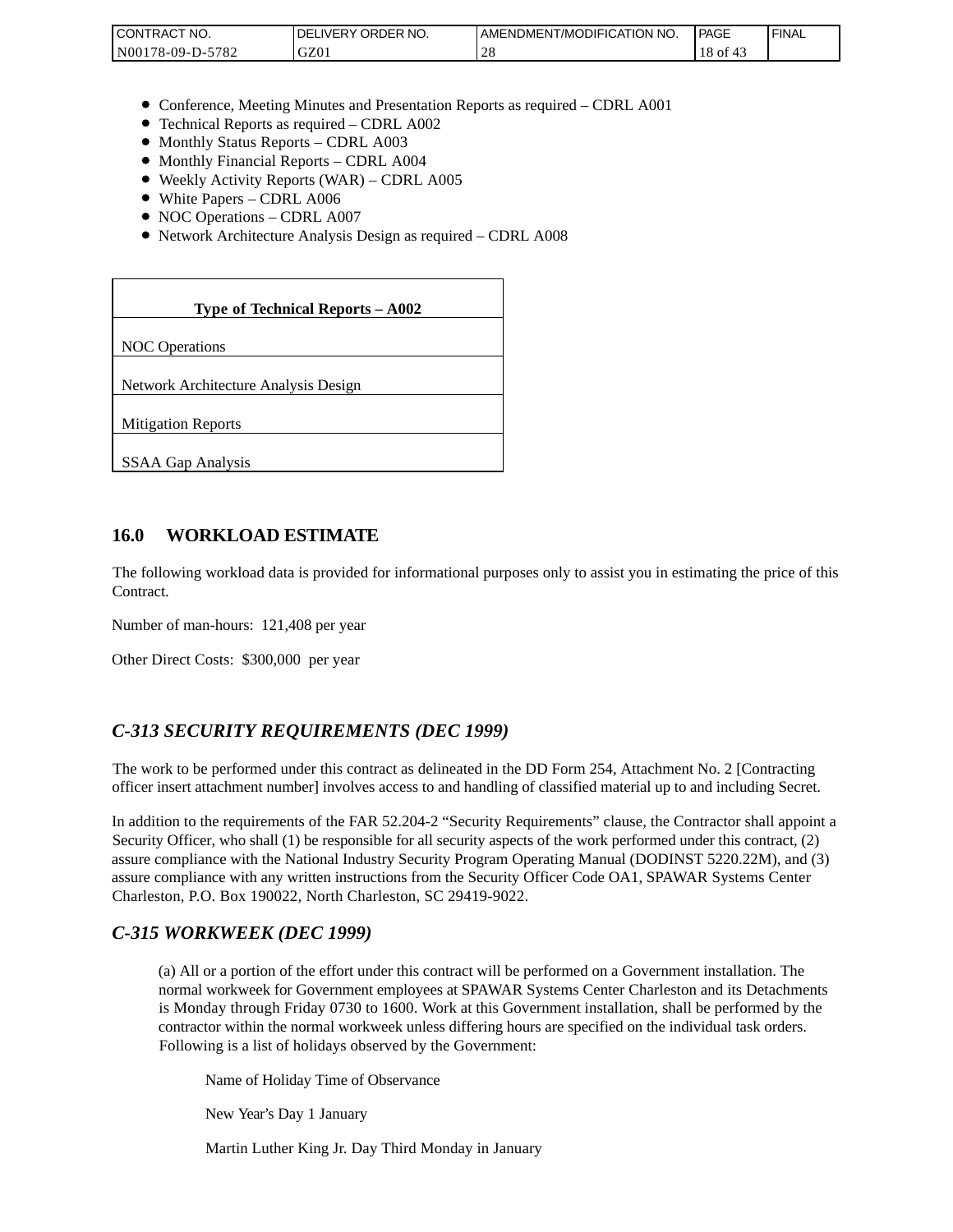| CONTRACT NO.     | ' ORDER NO.<br><b>DELIVERY</b> | AMENDMENT/MODIFICATION NO. | <b>PAGE</b>  | ' FINAL |
|------------------|--------------------------------|----------------------------|--------------|---------|
| N00178-09-D-5782 | GZ01                           | ∠€                         | ' of<br>- 4. |         |

President's Day Third Monday in February

Memorial Day Last Monday in May

Independence Day 4 July

Labor Day First Monday in September

Columbus Day Second Monday in October

Veteran's Day 11 November

Thanksgiving Day Fourth Thursday in November

Christmas Day 25 December

(b) If any of the above holidays occur on a Saturday or a Sunday, then such holiday shall be observed by the Contractor in accordance with the practice as observed by the assigned Government employees at the using activity.

(c) If the Contractor is prevented from performance as the result of an Executive Order or an administrative leave determination applying to the using activity, such time may be charged to the contract as direct cost provided such charges are consistent with the Contractor's accounting practices.

(d) This contract does not allow for payment of overtime during the normal workweek for employees who are not exempted from the Fair Labor Standards Act unless expressly authorized by the Ordering Officer. Under Federal regulations the payment of overtime is required only when an employee works more than 40 hours in a normal week period.

# *C-317 NOTICE TO CONTRACTOR OF CERTAIN DRUG DETECTION PROCEDURES (DEC 1999)*

(a) Pursuant to Navy policy applicable to both Government and contractor personnel, measures will be taken to prevent the introduction and utilization of illegal drugs and related paraphernalia into Government Work areas.

(b) In furtherance of the Navy's drug control program, unannounced periodic inspections of the following nature may be conducted by installation security authorities:

(1) Routine inspection of contractor occupied work spaces.

(2) Random inspections of vehicles on entry or exit, with drug detection dog teams as available, to eliminate them as a safe haven for storage of or trafficking in illegal drugs.

(3) Random inspections of personnel possessions on entry or exit from the installation.

(c) When there is probable cause to believe that a contractor employee on board a naval installation has been engaged in use, possession or trafficking of drugs, the installation authorities may detain said employee until the employee can be removed from the installation, or can be released to the local authorities having jurisdiction.

(d) Trafficking in illegal drug and drug paraphernalia by contract employees while on a military vessel/installation may lead to possible withdrawal or downgrading of security clearance, and/or referral for prosecution by appropriate law enforcement authorities.

(e) The contractor is responsible for the conduct of employees performing work under this contract and is, therefore, responsible to assure that employees are notified of these provisions prior to assignment.

(f) The removal of contractor personnel from a Government vessel or installation as a result of the drug offenses shall not be cause for excusable delay, nor shall such action be deemed a basis for an equitable adjustment to price, delivery or other provisions of this contract.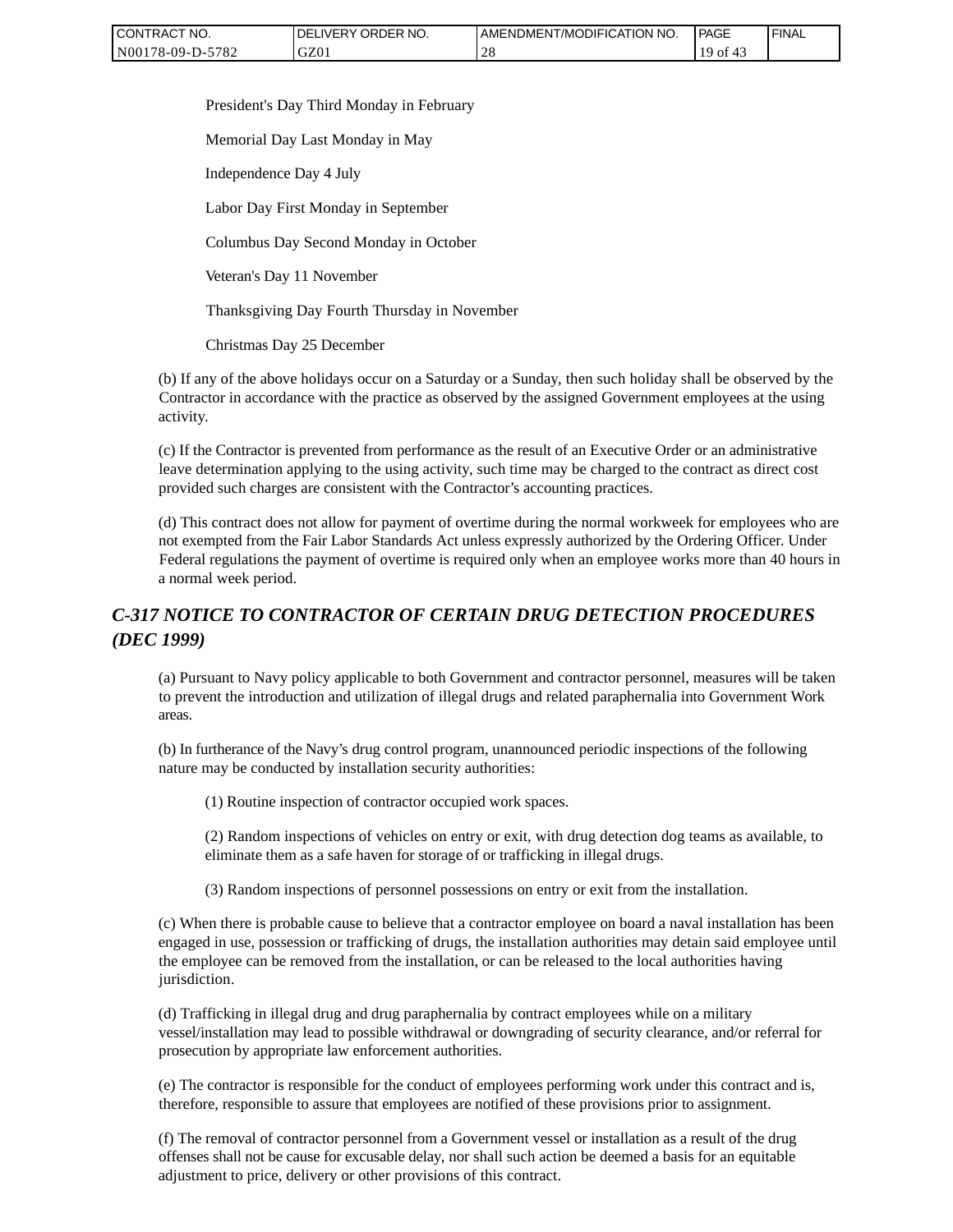| CONTRACT NO.     | <b>IDELIVERY ORDER NO.</b> | AMENDMENT/MODIFICATION NO. | <b>PAGE</b>      | ' FINAL |
|------------------|----------------------------|----------------------------|------------------|---------|
| N00178-09-D-5782 | GZ01                       | ີ່                         | $20$ of<br>- 4., |         |

# *C-718 ACCESSIBILITY OF ELECTRONIC AND INFORMATION TECHNOLOGY (JUN 2001)*

(a) Each Electronic and Information Technology (EIT) supply or service provided under this contract shall comply with the EIT Accessibility Standards listed below:

[The Contracting Officer shall consult with the program office to determine which standards listed in subsection (a) apply and shall check all applicable standards prior to issuing the solicitation.]

\_\_36 C.F.R. § 1194.21 (Software Applications and operating systems

\_\_36 C.F.R. § 1194.22 (Web-based and internet information and applications)

\_\_36 C.F.R. § 1194.23 (Telecommunications products)

\_\_36 C.F.R. § 1194.24 (Video and multimedia products)

\_\_36 C.F.R. § 1194.25 (Self contained, closed products)

\_\_36 C.F.R. § 1194.26 (Desktop and portable computers)

In addition, each EIT supply or service provided under this contract shall comply with 36 C.F.R. § 1194.31 (Functional performance criteria) and 36 C.F.R. § 1194.41 (Information, documentation, and support).

(b) If the Contracting Officer determines that any supply or service delivered under this contract does not comply with the EIT Accessibility Standards, the Contracting Officer will notify the Contractor in writing accordingly. If the Contractor fails to promptly correct or replace the nonconforming products or services with conforming products or services within the delivery schedule contained in the contract, the Government will have the rights and remedies contained in the contract.

*(End of specification)*

# *C-719 EXEMPTION FROM ELECTRONIC AND INFORMATION TECHNOLOGY ACCESSIBILITY REQUIREMENTS (JUN 2001)*

(a) The Government has determined that the following exemption(s) to the Electronic and Information Technology (EIT) Accessibility Standards (36 C.F.R. § 1194) are applicable to this procurement:

\_\_\_\_ The EIT to be provided under this contract has been designated as a National Security System.

\_\_\_\_ The EIT acquired by the contractor is incidental to this contract.

\_\_\_\_ The EIT to be provided under this contract would require a fundamental alteration in the nature of the product or its components in order to comply with the EIT Accessibility Standards.

\_\_\_\_ The EIT to be provided under this contract will be located in spaces frequented only by service personnel for maintenance, repair, or occasional monitoring of equipment.

\_\_\_\_ Compliance with the EIT Accessibility Standards would impose an undue burden on the agency.

\_\_\_\_ The EIT to be provided under this contract is purchased in accordance with FAR Subpart 13.2 prior to January 1, 2003.

(b) Notwithstanding that an exemption exists, the Contractor may furnish supplies or services provided under this contract that comply with the EIT Accessibility Standards (36 C.F.R. § 1194).

## *C-720 PERFORMANCE BASED REVIEW AND ACCEPTANCE PROCEDURES*

This is a performance based order, as defined in FAR Part 37.6. Contractor performance will be reviewed in accordance with the Quality Assurance Plan as follows:

### *QUALITY ASSURANCE PLAN*

(1) Objective: The purpose of this plan is to provide a quality assurance plan for the services contracted under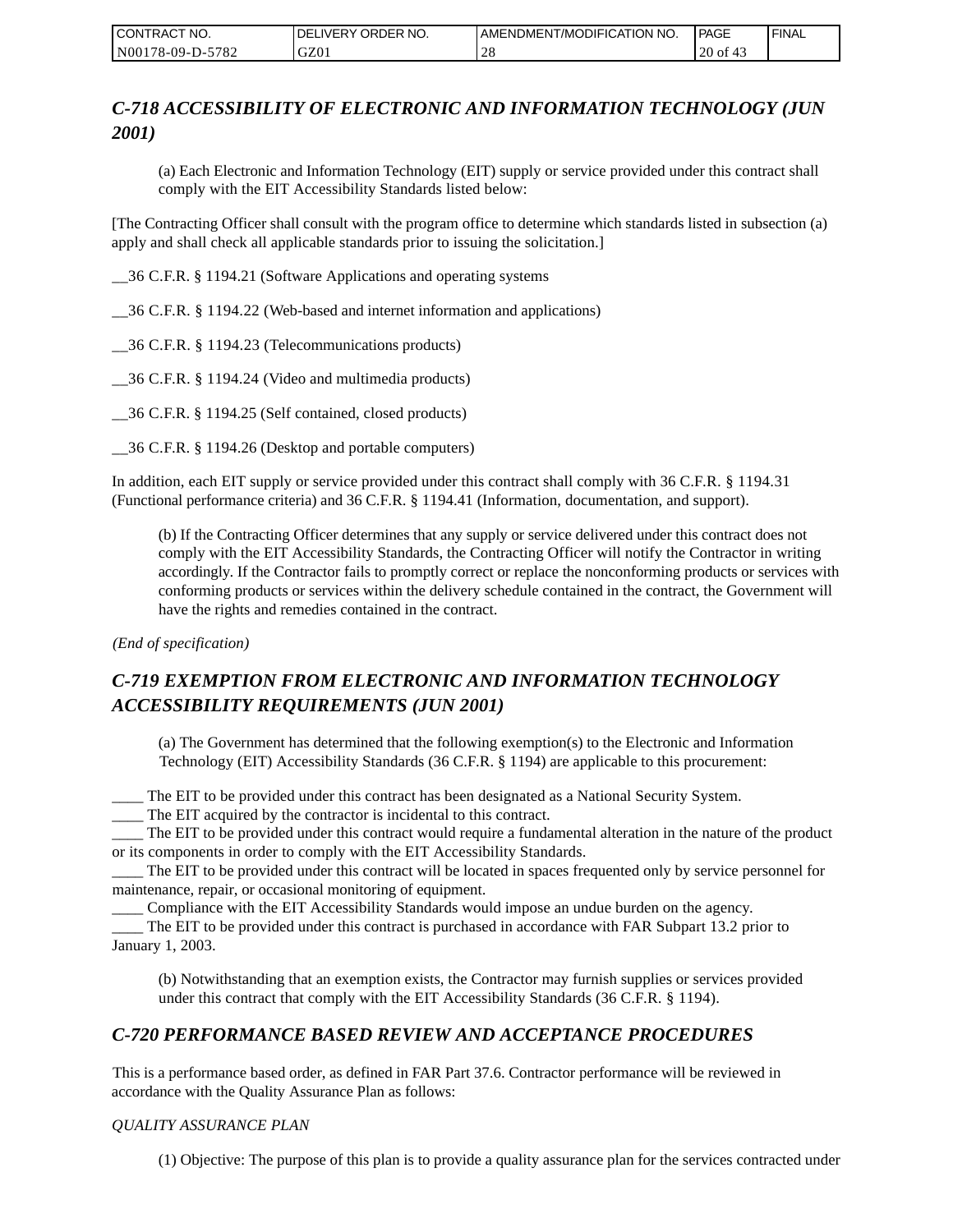| <b>CONTRACT</b><br>" NO. | ' ORDER NO.<br><b>DELIVERY</b> | I AMENDMENT/MODIFICATION NO. | <b>PAGE</b> | <b>I FINAL</b> |
|--------------------------|--------------------------------|------------------------------|-------------|----------------|
| -5782<br>N00178-09-D-5   | GZ01                           | .0c<br>-40                   | 0Ī<br>ົ 4 - |                |

this Task Order. This plan provides a basis for the Task Order Manager (TOM) to evaluate the quality of the contractor's performance. The oversight provided for in this plan, and the remedy established, will help ensure that service levels are of high quality throughout the task order term.

(2) Performance Standards:

a. The deliverables under this task order will be consistently technically accurate.

b. The services delivered under this task order will be consistently of high quality.

c. The contractor's cost control efforts under this task order will be consistently effective (applicable to cost reimbursement task orders).

d. The contractor will be consistently responsive to Government customers in its performance of this task order.

e. For the purposes of this plan, "consistently" is defined as "generally holding true", "persistently over time", and/or "overall uniformly".

(3) Evaluation Methods: The TOM will conduct performance evaluations based on the standards in paragraph 2 above using the following technique:

a. During the performance period of the task order, the TOM will continually and proactively monitor contractor efforts and obtain input from other Government personnel with performance oversight functions to ascertain the level of compliance with the Performance Standards.

b. Every 12 months after the effective date of the task order, the TOM will prepare a Task Order Performance Evaluation (TOPE) documenting the results of the efforts performed under paragraph 3.a. above.

c. The TOM will upload the TOPE to the SeaPort Portal.

(4) Remedy

a. If the annual Performance Evaluation indicates that the contractor has not met one or more of the Performance Standards, the following negative remedy becomes effective: the TOM will submit a negative TOPE on the SeaPort Portal for the applicable Performance Standard.

b. This is a significant negative remedy as the TOPE is a key part of the Performance Monitoring process which:

i. Provides input to the annual Contractor Performance Assessment Report (CPAR); and

ii. Determines the contractor's ability to earn term extensions to its basic SeaPort-e contract in accordance with the Award Term provisions contained therein.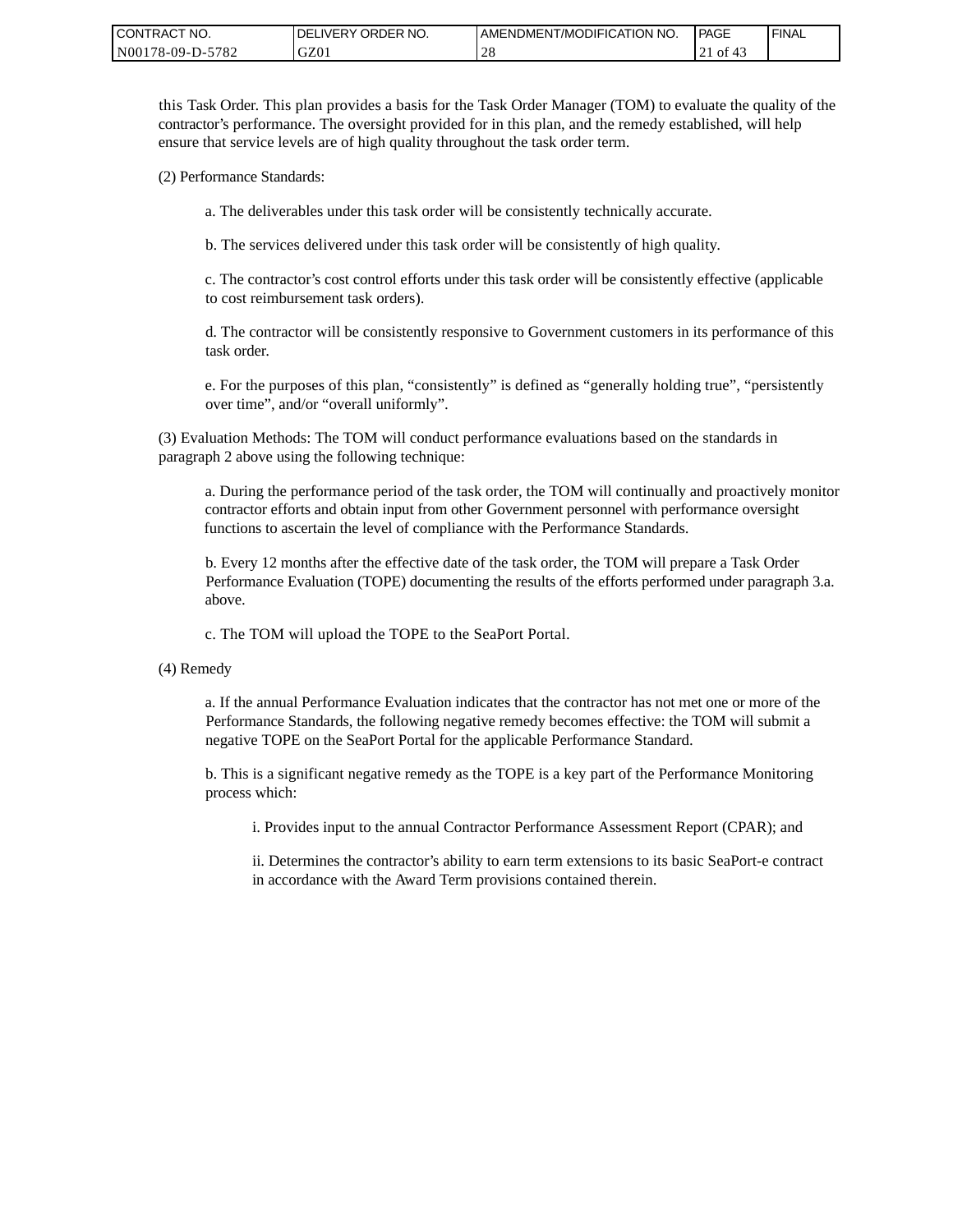| `CT NO.<br><b>CONT</b><br>TRAC <sup>-</sup> | NO.<br><b>ORDER</b><br>IVERY<br>DEI | AMENDMENT/MODIFICATION NO. | <b>PAGE</b>                        | 'FINAL |
|---------------------------------------------|-------------------------------------|----------------------------|------------------------------------|--------|
| N0017 <sup>c</sup><br>5782<br>78-09-D-:     | GZ0                                 | $\sim$ 0                   | $\sim$ $\sim$<br>$\sim$<br>οt<br>∼ |        |

## **SECTION D PACKAGING AND MARKING**

SHIP TO INFORMATION:

See Section G - Task Order Manager

Packaging and Marking shall be in accordance with Section D of the SeaPort-e Multiple Award IDIQ contract.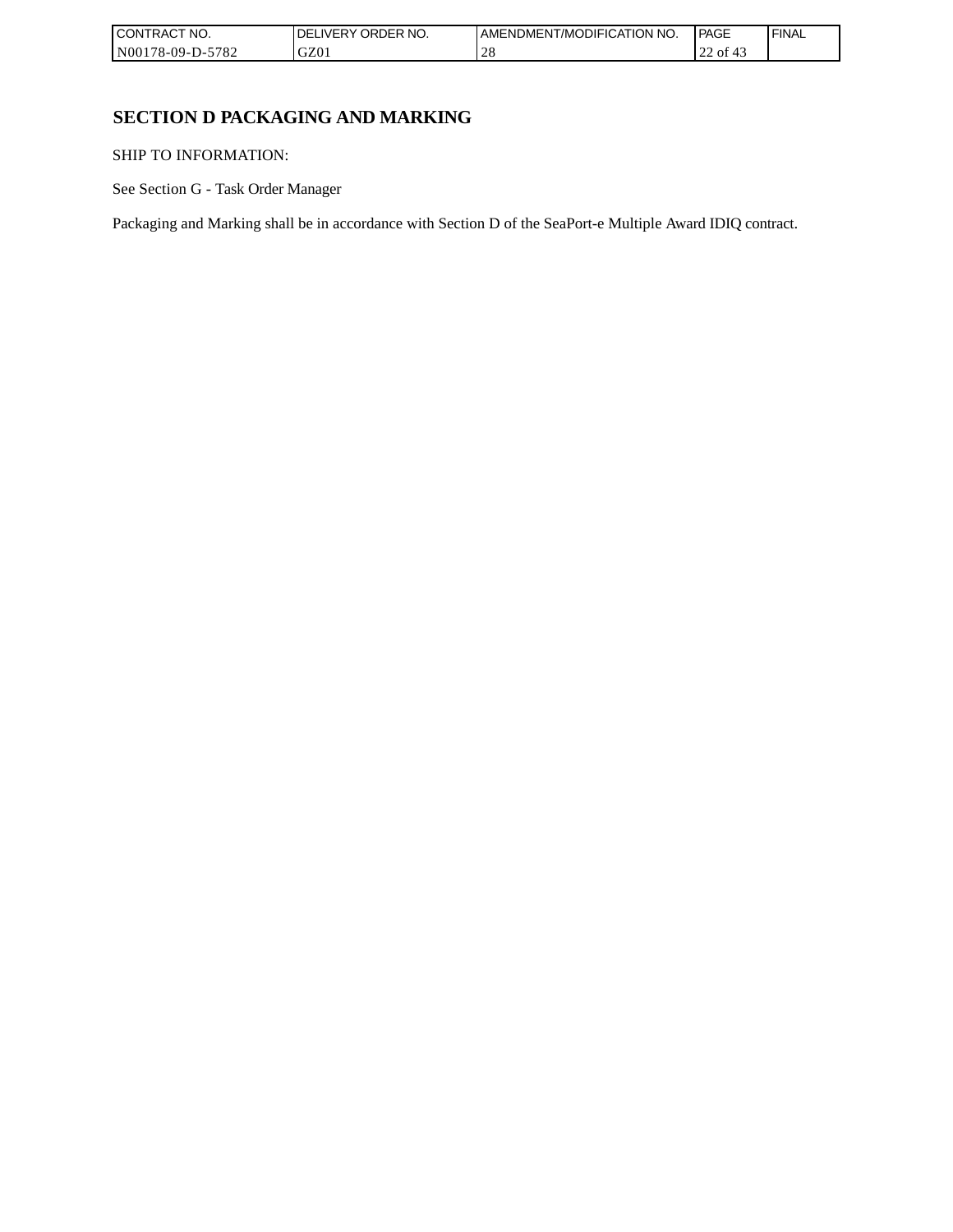| CONTRACT<br>`CT NO.      | NO.<br>' ORDER<br><b>DELIVERY</b> | AMENDMENT/MODIFICATION NO. | l PAGE    | ' FINAL |
|--------------------------|-----------------------------------|----------------------------|-----------|---------|
| $-5782$<br>N00178-09-D-5 | GZ01                              | ∠∪                         | οt<br>ا ب |         |

## **SECTION E INSPECTION AND ACCEPTANCE**

E-303 INSPECTION AND ACCEPTANCE- - DESTINATION (JAN 2002)

Inspection and acceptance of the services to be furnished hereunder shall be made at destination by the Task Order Manager or his duly authorized representative.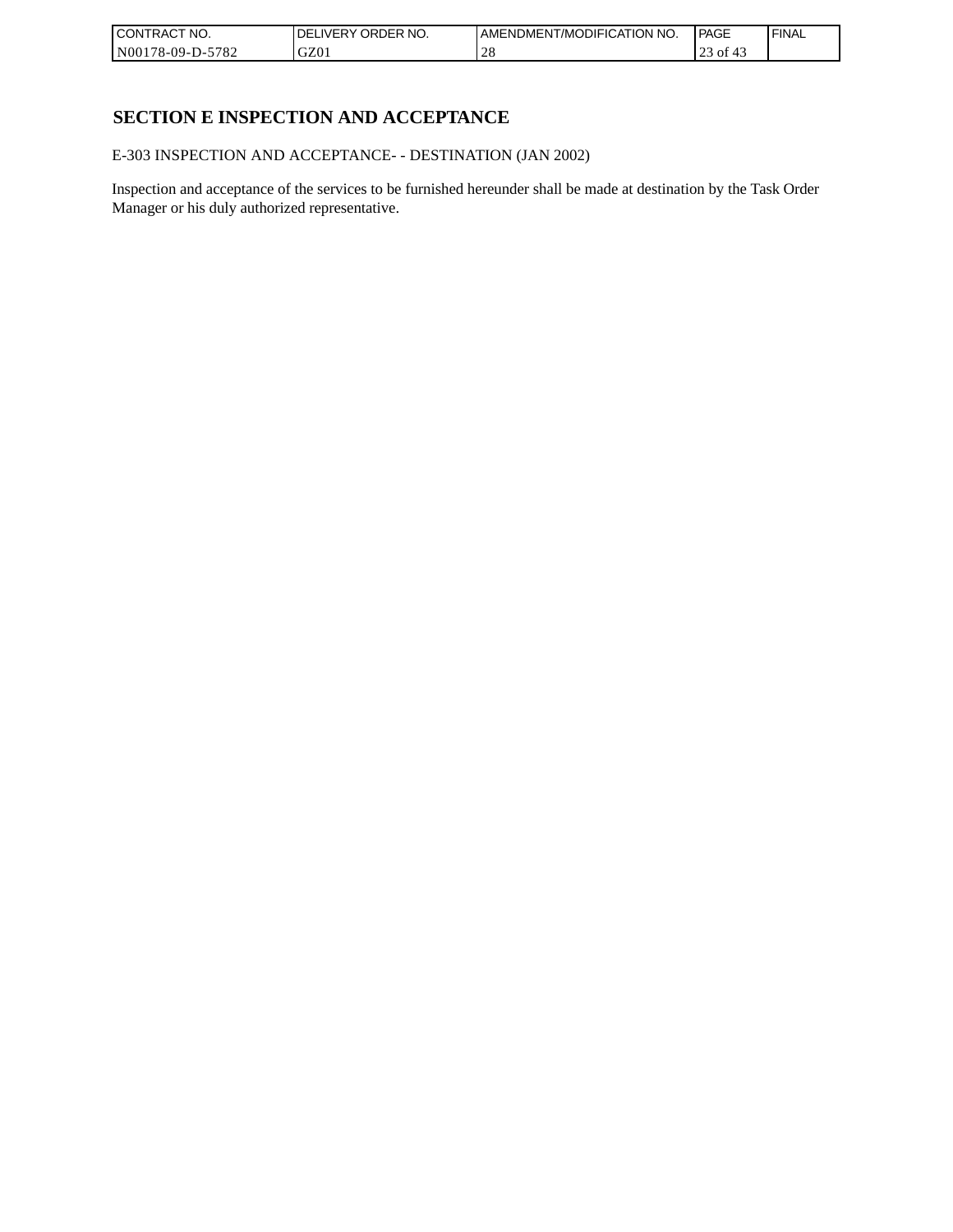| CON <sub>1</sub><br>TRACT NO. | NO.<br><b>DELIVERY ORDER</b> | <b>I AMENDMENT/MODIFICATION NO.</b> | <b>PAGE</b>     | ' FINAL |
|-------------------------------|------------------------------|-------------------------------------|-----------------|---------|
| N00178-09-D-5782              | GZ01                         | $\cap$ C<br>2 C                     | 24<br>0t<br>4., |         |

# **SECTION F DELIVERABLES OR PERFORMANCE**

The periods of performance for the following Items are as follows:

| 4001 | $1/11/2012 - 1/10/2013$ |
|------|-------------------------|
| 4002 | $9/11/2012 - 9/10/2013$ |
| 4003 | $9/11/2013 - 9/10/2014$ |
| 4004 | $9/11/2014 - 9/10/2015$ |
| 4005 | $9/11/2015 - 9/12/2016$ |
| 6001 | $1/11/2012 - 1/10/2013$ |
| 6002 | $9/11/2012 - 9/10/2013$ |
| 6003 | $9/11/2013 - 9/10/2014$ |
| 6004 | $9/11/2014 - 9/10/2015$ |
| 6005 | $9/11/2015 - 9/10/2016$ |
|      |                         |

The periods of performance for the following Items are as follows:

| 4001 | $1/11/2012 - 1/10/2013$ |
|------|-------------------------|
| 4002 | $9/11/2012 - 9/10/2013$ |
| 4003 | $9/11/2013 - 9/10/2014$ |
| 4004 | $9/11/2014 - 9/10/2015$ |
| 4005 | $9/11/2015 - 9/12/2016$ |
| 6001 | $1/11/2012 - 1/10/2013$ |
| 6002 | $9/11/2012 - 9/10/2013$ |
| 6003 | $9/11/2013 - 9/10/2014$ |
| 6004 | $9/11/2014 - 9/10/2015$ |
| 6005 | $9/11/2015 - 9/10/2016$ |
|      |                         |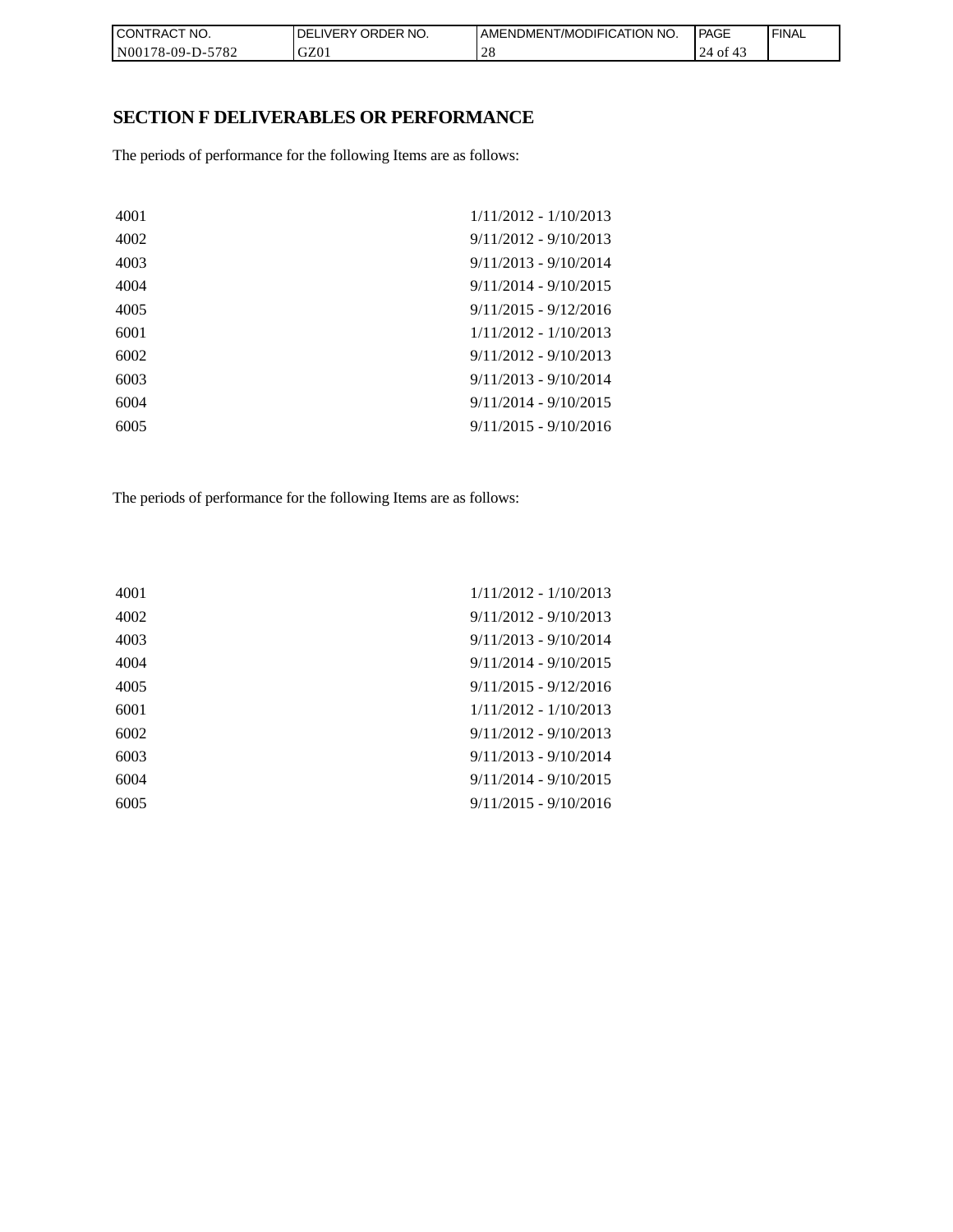| <b>I CONTRACT NO.</b> | <b>IDELIVERY ORDER NO.</b> | AMENDMENT/MODIFICATION NO. | PAGE          | 'FINAL |
|-----------------------|----------------------------|----------------------------|---------------|--------|
| N00178-09-D-5782      | GZ01                       |                            | ר' of 4<br>رے |        |

## **SECTION G CONTRACT ADMINISTRATION DATA**

COR

Philip A. Middleton, Code 58210, P. O. Box 19022 North Charleston, SC 29419-9022 [philip.a.middleton@navy.mil,](mailto:cphilip.a.middleton@navy.mil) 843-218-3331

G-314 TYPE OF CONTRACT (DEC 1999)

This is a CPFF task order.

# **G-317 INVOICING INSTRUCTIONS FOR SERVICES USING WIDE AREA WORK FLOW (WAWF) (JAN 2007)**

(a) Invoices for services rendered under this task order shall be submitted electronically through the Wide Area Work Flow-Receipt and Acceptance (WAWF). The contractor shall submit invoices for payment per contract terms. The Government shall process invoices for payment per contract terms.

(b) The vendor shall have their CAGE Code activated by calling 1-866-618-5988. Once activated, the vendor shall self-register at the WAWF website at [https://wawf.eb.mil.](https://wawf.eb.mil/) Vendor training is available on the internet at [https://wawftraining.eb.mil.](https://wawftraining.eb.mil/) Additional support can be accessed by calling the Navy WAWF Assistance Line at 1-800-559-9293.

(c) Back-up documentation can be included and attached to the invoice in WAWF. Attachments created with any Microsoft Office product, or Adobe (.pdf files), is attachable to the invoice in WAWF.

(d) A separate invoice will be prepared no more frequently than every two weeks. Do not combine the payment claims for services provided under this contract.

| Invoice<br>Type        | <b>Cost Vouchers</b>              |
|------------------------|-----------------------------------|
| Issued by $N65236$     |                                   |
| Admin<br>by            | S2404A DCMA MANASSAS              |
| <b>DCAA</b><br>Auditor | HAA47F DCAA Fairfax Branch Office |
| Service<br>Approver    | S2404A DCMA MANASSAS              |
| Pay by                 | HQ0338 DFAS COLUMBUS CENTER       |

(e) The following information is provided for completion of the invoice in WAWF:

Pursuant to the requirement at DFARS PGI 204.7108, Payment Instructions (d) (12) none of the standard payment instructions identified in paragraphs  $(d)(1)$  through  $(11)$  of this section are appropriate, the Payment instructions below provide a significantly better reflection of how funds will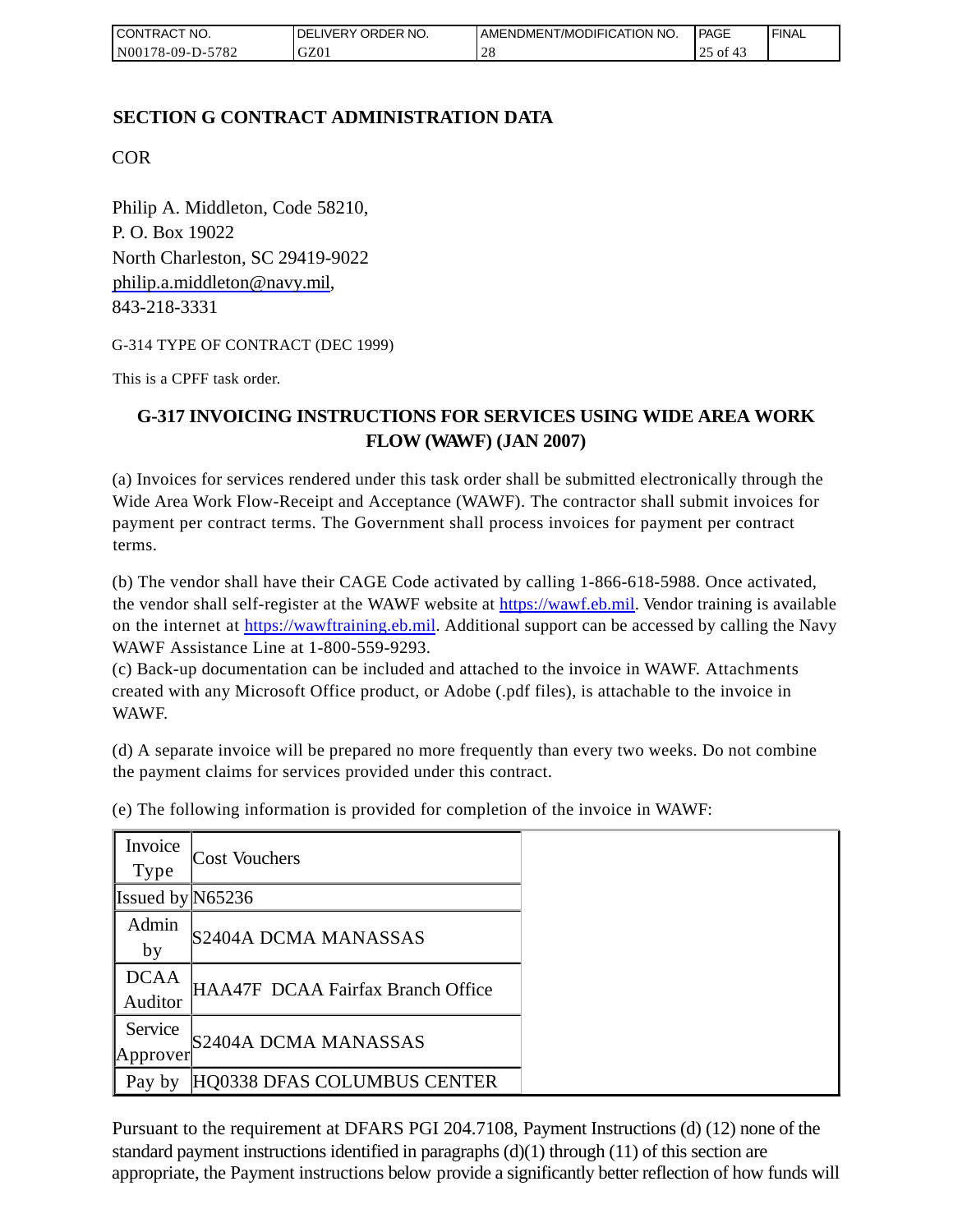| CONTRACT NO.     | I DELIVERY ORDER NO. | AMENDMENT/MODIFICATION NO. | <b>PAGE</b> | 'FINAL |
|------------------|----------------------|----------------------------|-------------|--------|
| N00178-09-D-5782 | GZ01                 | $\cap$ C<br>$\angle$ O     | 26 of       |        |

be expended in support of contract performance.

# **INVOICING AND PAYMENT INSTRUCTIONS FOR MULTIPLE ACCOUNTING CLASSIFICATION CITATIONS**

Consistent with task order clause 5252.232-9206, Segregation of Costs, the contractor shall segregate and accumulate costs for the performance of this task order by the appropriate Accounting Classification Reference Number (ACRN). The contractor's invoice shall identify the appropriate Contract and Task Order numbers. For the work performed, invoiced costs shall be associated to the Contract Line Item Number (CLIN), the Contract Subline Item (SLIN), and the specific ACRN. Invoices submitted to the paying office that do not comply with this requirement will be returned to the contractor for resubmission. The contractor shall provide an electronic copy of each invoice to the Task Order Manager at the time of submission to DCAA/DFAS. The paying office will disburse funds in strict compliance with the amounts invoiced by CLIN/SLIN/ACRN.

## **SPAWAR ATLANTIC OMBUDSMAN**

The SPAWAR Ombudsman for this Task Order is: Steve Harnig- 843-218-4560

Address: PO Box 190022, N. Charleston, SC 29419

Accounting Data

SLINID PR Number Amount -------- -------------------------------------------------- --------------------- 400101 1300239279 25000.00  $T.T.A$  : AA 970130.1212D 2012 010 1 010400807793-1 884 257.22 DRAM 26316 044226 Standard Number: DRAM 26316/AA NWA: 100000579665 0060 ALL TASKS IN THE PWS BASE Funding 25000.00 Cumulative Funding 25000.00 MOD 01 400102 1300286595 270000.00 LLA : AB 9720130 1212 201 2 010 1 010100 80 7700-1 884 257.31 P RM 22085 Standard Number: PRM 22085/AA NWA: 100000579674 0060 ALL TASKS 600101 1300286595 10000.00 LLA : AB 9720130 1212 201 2 010 1 010100 80 7700-1 884 257.31 P RM 22085 Standard Number: PRM 22085/AA NWA: 100000579674 0060 ODCS MOD 01 Funding 280000.00 Cumulative Funding 305000.00 MOD 02 400201 1300298860 1865000.00  $T.T.A$  : AC 9720130.18P2 252 46896 0 068688 2D JTF42 468962 1H303Q Standard Number: N4689612MPJTF42/AA NWA: 100000742221 0060 TASK MCIS CNDSP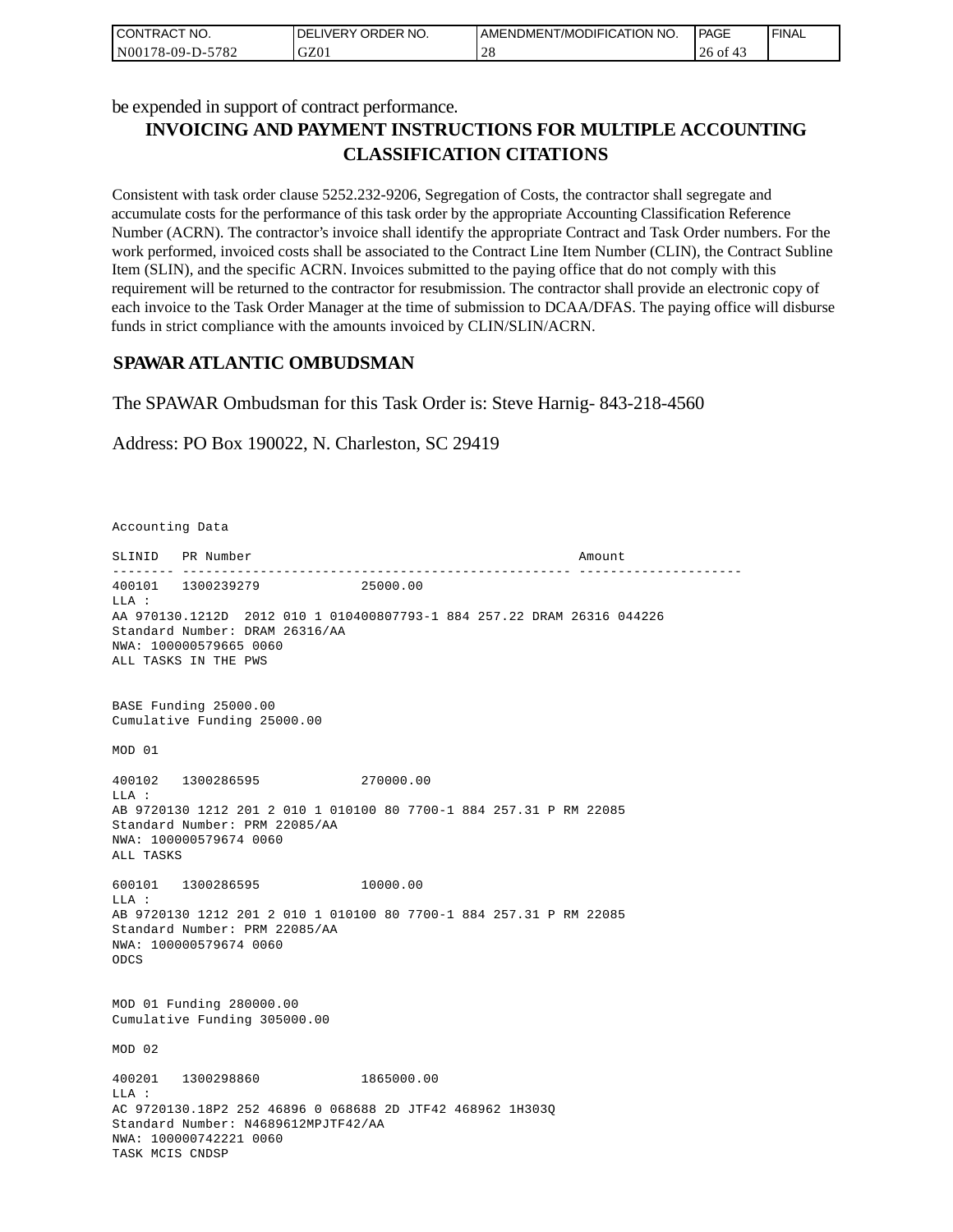| <b>CONTRACT</b><br>" NO. | `NO.<br>ORDER<br>DEL<br>LIVERY | 'NO.<br>AMENDMENT/MODIFICATION | PAGE                           | ' FINAL |
|--------------------------|--------------------------------|--------------------------------|--------------------------------|---------|
| 78-09-D-5782<br>N0017    | GZ01                           |                                | 0t<br>$\overline{\phantom{0}}$ |         |

600201 1300298860 20000.00 LLA : AC 9720130.18P2 252 46896 0 068688 2D JTF42 468962 1H303Q Standard Number: N4689612MPJTF42/AA NWA: 100000742221 0060 ODCS TASK MCIS CNDSP

MOD 02 Funding 1885000.00 Cumulative Funding 2190000.00

MOD 03

400202 1300319971 272477.34 LLA : AD 970130.1313D 2013 0101010400807793-1884 257.31 PRM 3347 044226 Standard Number: PRM 33474 NWA: 100000773020 0060

MOD 03 Funding 272477.34 Cumulative Funding 2462477.34

MOD 04

400203 1300332147 185367.00 LLA : AE 9730130 1884 201 3 010 1 010400 80 7793-1 884 257.31 P RM 34293 044226 Standard Number: PRM 34293 NWA: 100000809878 0060 TASK MCIS NETTOPS

MOD 04 Funding 185367.00 Cumulative Funding 2647844.34

MOD 05 Funding 0.00 Cumulative Funding 2647844.34

MOD 06

400204 1300354996 150000.00 LLA : AG 970130.1313D 2013 0101010400807793-1884 275.31 PRM35086 044226 Standard Number: PMR 35086 NWA:100000832927-0060 TASK MCIS NETTOPS

400205 1300354996 125000.00 LLA : AH 970130.1313D 2013 0101010400807793-1884 275.31 PRM35050 044226 Standard Number: PRM 35050 NWA: 100000832928-0060 TASK MCIS NETTOPS

600202 1300354996 5000.00 LLA : AH 970130.1313D 2013 0101010400807793-1884 275.31 PRM35050 044226 Standard Number: PRM 35050 NWA: 100000832928-0060 ODCS MCIS NETTOPS

MOD 06 Funding 280000.00 Cumulative Funding 2927844.34

MOD 07 Funding 0.00 Cumulative Funding 2927844.34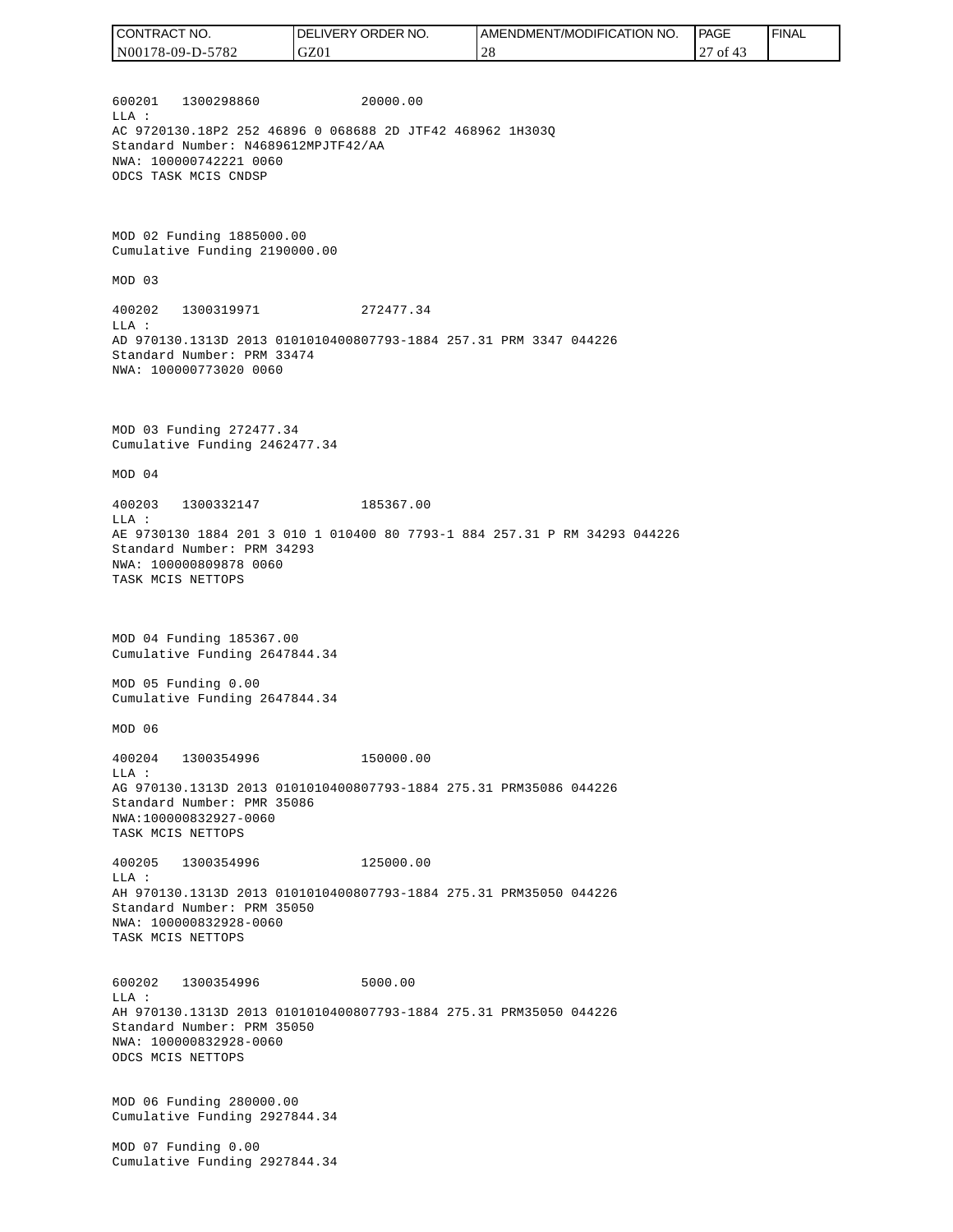| CONTRACT NO.     | <b>IDELIVERY ORDER NO.</b> | I AMENDMENT/MODIFICATION NO. | PAGE     | ' FINAL |
|------------------|----------------------------|------------------------------|----------|---------|
| N00178-09-D-5782 | GZ01                       | ່າເ<br>- 4 C                 | 28 of 43 |         |

MOD 08 400301 1300373150 1700000.00 LLA : AJ 9730130 18P2 253 46896 0 068688 2D PJTF38 4689631H304Q Standard Number: N4689613MPJTF38 NWA: 100000831524-0060 MCIS NETTOPS 400302 1300373150 180000.00 LLA : AK 9730130 1884 010 10104 0 080779 3 257.31 PRM36219 044226 Standard Number: PRM 36219 NWA: 100000852592-0060 MCIS NETTOPS 400303 1300373150 50000.00 LLA : AL 9730130 1884 010 10104 0 080779 3 257.31 PRM36229 044226 Standard Number: PRM 36229 NWA: 100000852590-0060 MCIS NETTOPS 600301 1300373150 9215.99  $T.T.A$  : AJ 9730130 18P2 253 46896 0 068688 2D PJTF38 4689631H304Q MOD 08 Funding 1939215.99 Cumulative Funding 4867060.33 MOD 09 Funding 0.00 Cumulative Funding 2927844.34 MOD 10 Funding 0.00 Cumulative Funding 4867060.33 MOD 11 400304 1300394554 150000.00 LLA : AM 970130.1414D 1884 0101010400807793 257.31 PRM46252 044226 Standard Number: PRM 46252 NWA: 100000876563 0060 TASK MCIS NETTOPS MOD 11 Funding 150000.00 Cumulative Funding 5017060.33 MOD 12 Funding 0.00 Cumulative Funding 5017060.33 MOD 13 400305 1300415544 450000.00  $L.L.A$  : AN 970130.1414D 1884 0101010400807793 257.31 PRM47234 044226 Standard Number: PRM47234 NWA: 100000876217 0060 MCIS NETTOPS MOD 13 Funding 450000.00 Cumulative Funding 5467060.33 MOD 14 400306 1300436371 432000.00 LLA : AP 970130 1414D 1884 010 10104 0 080779 3 257.31 PRM47625 044226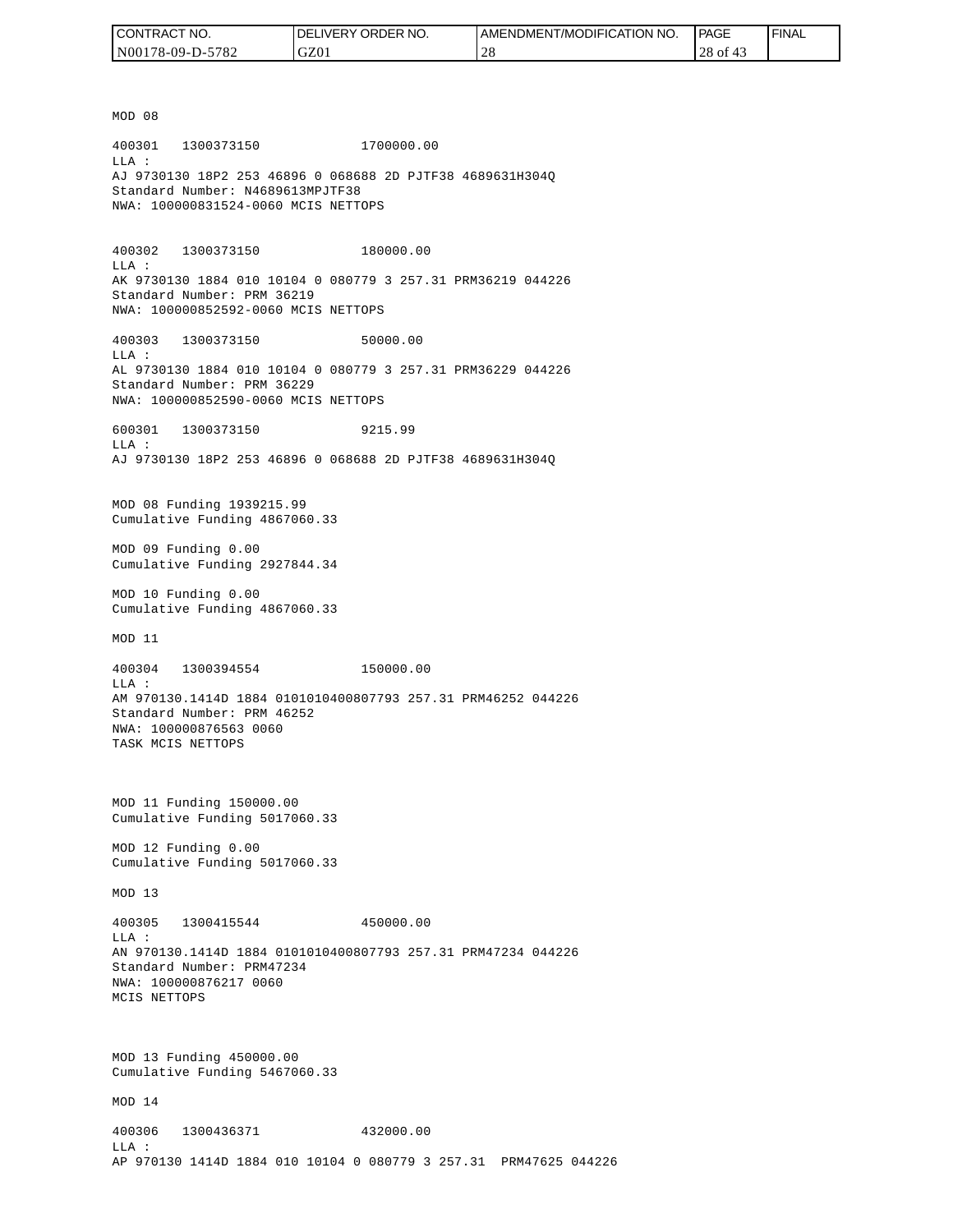CONTRACT NO. DELIVERY ORDER NO. AMENDMENT/MODIFICATION NO. PAGE FINALCONTRACT NO.<br>NO0178-09-D-5<br>Standard Numk<br>NWA: 1000087<br>IA CNDSP SUPP<br>400307 1300<br>400307 1300<br>400307 1300<br>400307 1300<br>NEA CNDSP SUPP<br>NET OPS SUPP<br>600302 1300<br>NET TOPS SUPP<br>600302 1300<br>LLA:<br>AP 970130 141<br>Cumulative Fu<br>MOD 15<br> N00178-09-D-5782 GZ01 28 29 of 43 Standard Number: PRM 47625 NWA: 100000876218 0060 IA CNDSP SUPPORT 400307 1300436371 100000.00 LLA : AQ 970130 1414D 1884 010 10104 0 080779 3 257.31 PRM47236 044226 Standard Number: PRM 47236 NWA: 100000876564 0060 NETTOPS SUPPORT 600302 1300436371 1000.00 LLA : AP 970130 1414D 1884 010 10104 0 080779 3 257.31 PRM47625 044226 Standard Number: PRM 47625 NWA:100000876218 0060 ODCs IA CNDSP MOD 14 Funding 533000.00 Cumulative Funding 6000060.33 MOD 15 400401 1300443439 146506.30 LLA : AR 970130.1414D 1884 0101010400807793 257.31 PRM47246 044226 Standard Number: PRM 47246 NWA: 100000876513 0060 HAIMS SUPPORT 400402 1300443439 326566.16 LLA : AS 970130.1414D 1884 0101010400807793 257.31 PRM47632 044226 Standard Number: PRM 47632 NWA: 100000876514 0060 HAIMS SUPPORT 400403 1300443439 170045.28 LLA : AT 970130.1414D 1884 0101010400807793 257.31 PRM47629 044226 Standard Number: PRM 47629 NWA: 100000876565 0060 NET OPS 600401 1300443439 2000.00 LLA : AS 970130.1414D 1884 0101010400807793 257.31 PRM47632 044226 Standard Number: PRM 47632 NWA: 100000876514 0060 ODC HAIMS SUPPORT MOD 15 Funding 645117.74 Cumulative Funding 6645178.07 MOD 16 400403 1300443439 100.00 LLA : AT 970130.1414D 1884 0101010400807793 257.31 PRM47629 044226 Standard Number: PRM 47629 NWA: 100000876565 0060 NET OPS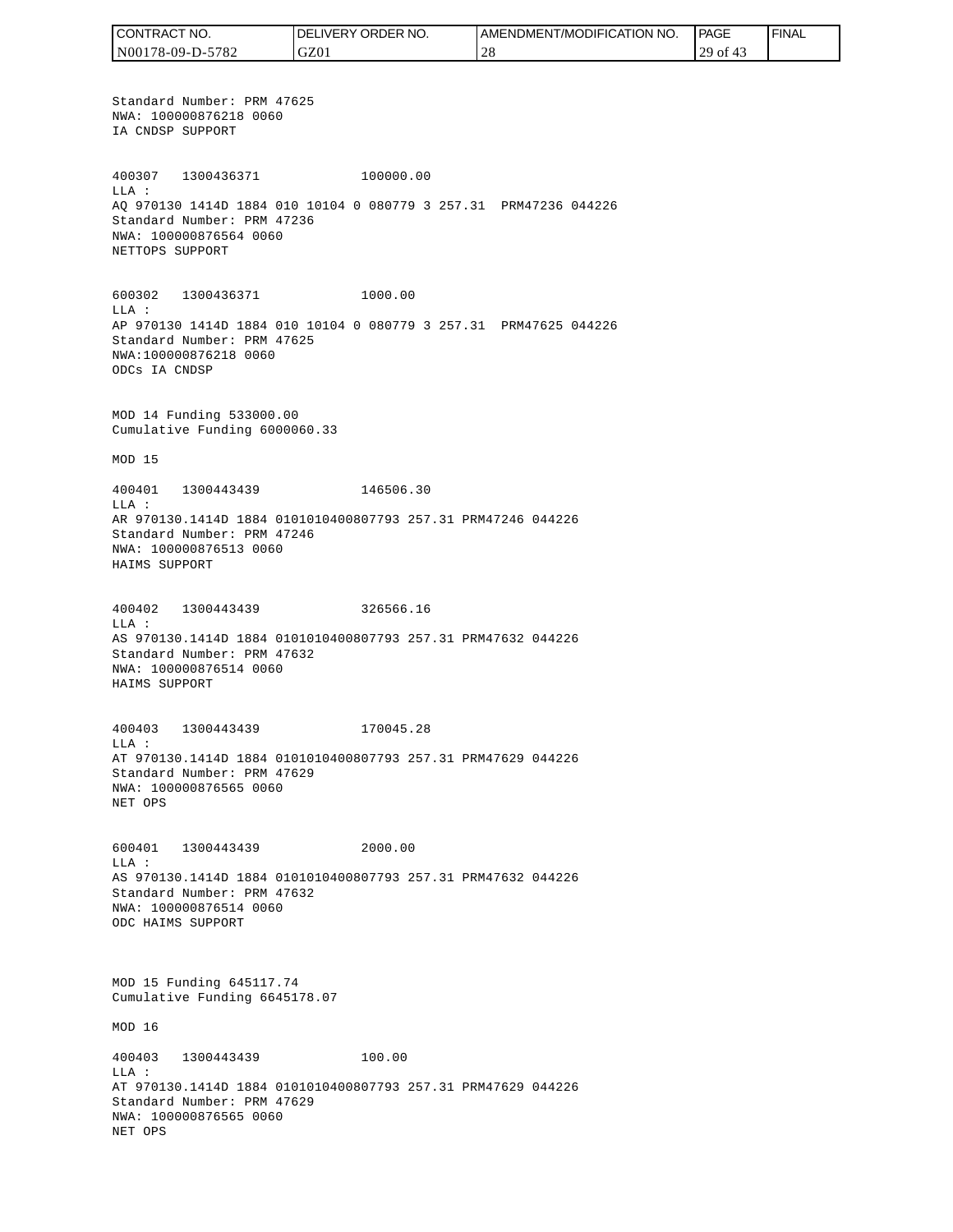| I CONTRACT NO.   | <b>IDELIVERY ORDER NO.</b> | AMENDMENT/MODIFICATION NO. | PAGE              | 'FINAL |
|------------------|----------------------------|----------------------------|-------------------|--------|
| N00178-09-D-5782 | GZ01                       |                            | 30<br>- of<br>-45 |        |

MOD 16 Funding 100.00 Cumulative Funding 6645278.07 MOD 17 400404 1300447315 79883.00 LLA : AU 9740130.14140 1884 010 10104 0 080779 3 257.31 PRM47236 044226 Standard Number: PRM 47236 NWA#100000876564-0060 400405 1300447315 31866.63 LLA : AV 9740130.1414D 1884 010 10104 0 080779 3 257.31 PRM47625 044226 Standard Number: PRM 47625 NWA# 100000876218-0060 400406 1300447315 1700000.00 LLA : AW 9740130.1414D 1884 010 10104 0 080778 1 257.31 PRM48711 044226 Standard Number: PRM 48711 NWA# 100000961211-0060 600402 1300447315 5000.00 LLA : AW 9740130.1414D 1884 010 10104 0 080778 1 257.31 PRM48711 044226 Standard Number: PRM 48711 NWA#100000961211-0060 MOD 17 Funding 1816749.63 Cumulative Funding 8462027.70 MOD 18 400407 1300481274 175000.00 LLA : AX 970130.1515D-1884 0101010400807793 257.31 044226 PRM510087 Standard Number: PRM510087 PR 1300481274 Funding Doc PRM510087 400408 1300481274 195000.00 LLA : AY 9750130 1884 010 10104 0 080779 3 257.31 PRM58800 044226 130048127400002 Standard Number: PRM58800 PR 1300481274 Funding DOC PRM58800 400409 130048127400004 90000.00 LLA : AZ 9750130 1884 010 10104 0 080779 3 257.31 PRM58810 044226 Standard Number: PRM58810 PR 1300481274 Funding DOC PRM58810 600403 130048127400003 5000.00 LLA : BA 9750130 1884 010 10104 0 080779 3 257.31 PRM58800 044226 Standard Number: PRM58800(odc) PR 1300481274 Funding Doc PRM58800(odc) MOD 18 Funding 465000.00 Cumulative Funding 8927027.70 MOD 19 400410 130049346600001 400000.00  $L.L.A$  : BB 9750130 1884 010 10104 0 080779 3 257.31 PRM510177 044226 Standard Number: PRM510177 ACRN BB: Labor PR 1300493466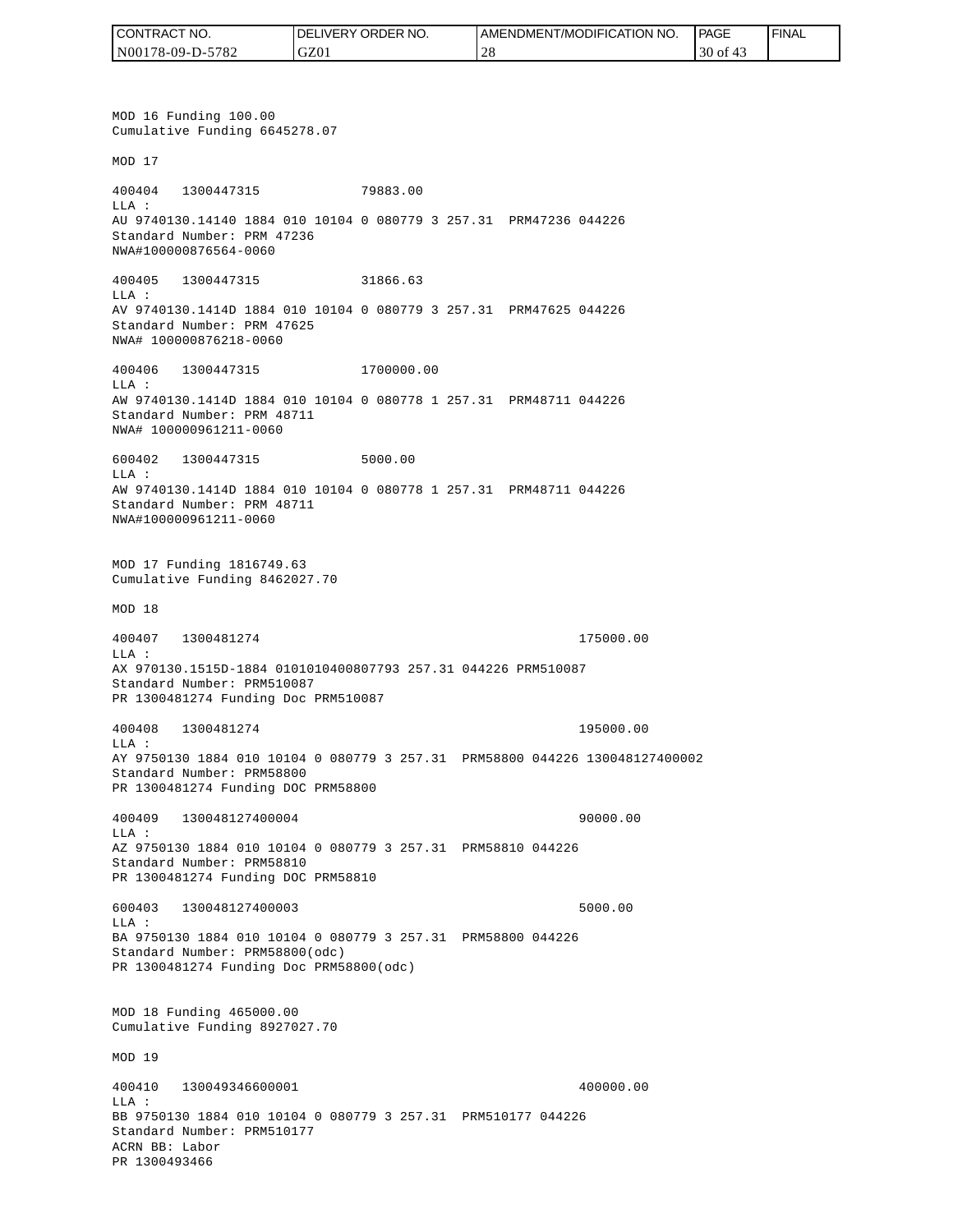DOC: PRM510177 NWA/BS# 100000986791 0060 400411 130049346600002 300000.00 LLA : BC 9750130 1884 010 10104 0 080779 3 257.31 044226 Standard Number: PRM510223 ACRN BC: Labor PR: 1300493466 DOC: PRM510223 NWA/BS# 100000986794 0060 400412 130049346600003 65000.00 LLA : BD 9750130 1884 010 10104 0 080779 3 257.31 PRM58810 044226 Standard Number: PRM58810 ACRN BD: Labor PR 1300493466 DOC NO. PRM58810 NWA/BS# 100000989199 0060 MOD 19 Funding 765000.00 Cumulative Funding 9692027.70 MOD 20 400413 130049476600001 492000.00 LLA : BE 9750130 1882 252 00018 0 068688 2D CV0003 6890151H334Q Standard Number: N6890115RCV0003 PR: 1300494766 COST CODE: 6890151H334Q FUNDING DOC: N6890115RCV0003 NWA: 100001020678 0401 600404 130049476600002 8000.00 LLA : BE 9750130 1882 252 00018 0 068688 2D CV0003 6890151H334Q Standard Number: N6890115RCV0003 PR: 1300494766 COST CODE: 6890151H334Q FUNDING DOC: N6890115RCV0003 NWA:100001020678 0401 MOD 20 Funding 500000.00 Cumulative Funding 10192027.70 MOD 21 400414 130050311200001 362806.38  $T.T.A$  : BF 9750130 1884 010 10104 0 080779 3 257.31 PRM510760 044226 Standard Number: PRM510760 ACRN BF PR1300503112 FUNDING DOC:PRM510760 NWA/BS: 100000986792 0060 EXPIRATION DATE: 9/30/2015 400415 130050311200002 137193.62 LLA : BG 9750130 1884 010 10104 0 080778 3 257.31 PRM510785 044226 Standard Number: PRM510785 ACRN BG PR1300503112 FUNDING DOC:PRM510785 NWA/BS: 100001054404 0060 EXPIRATION DATE: 9/30/2015 MOD 21 Funding 500000.00 CONTRACT NO. N00178-09-D-5782 DELIVERY ORDER NO. GZ01 AMENDMENT/MODIFICATION NO. 28 **PAGE**  31 of 43 FINAL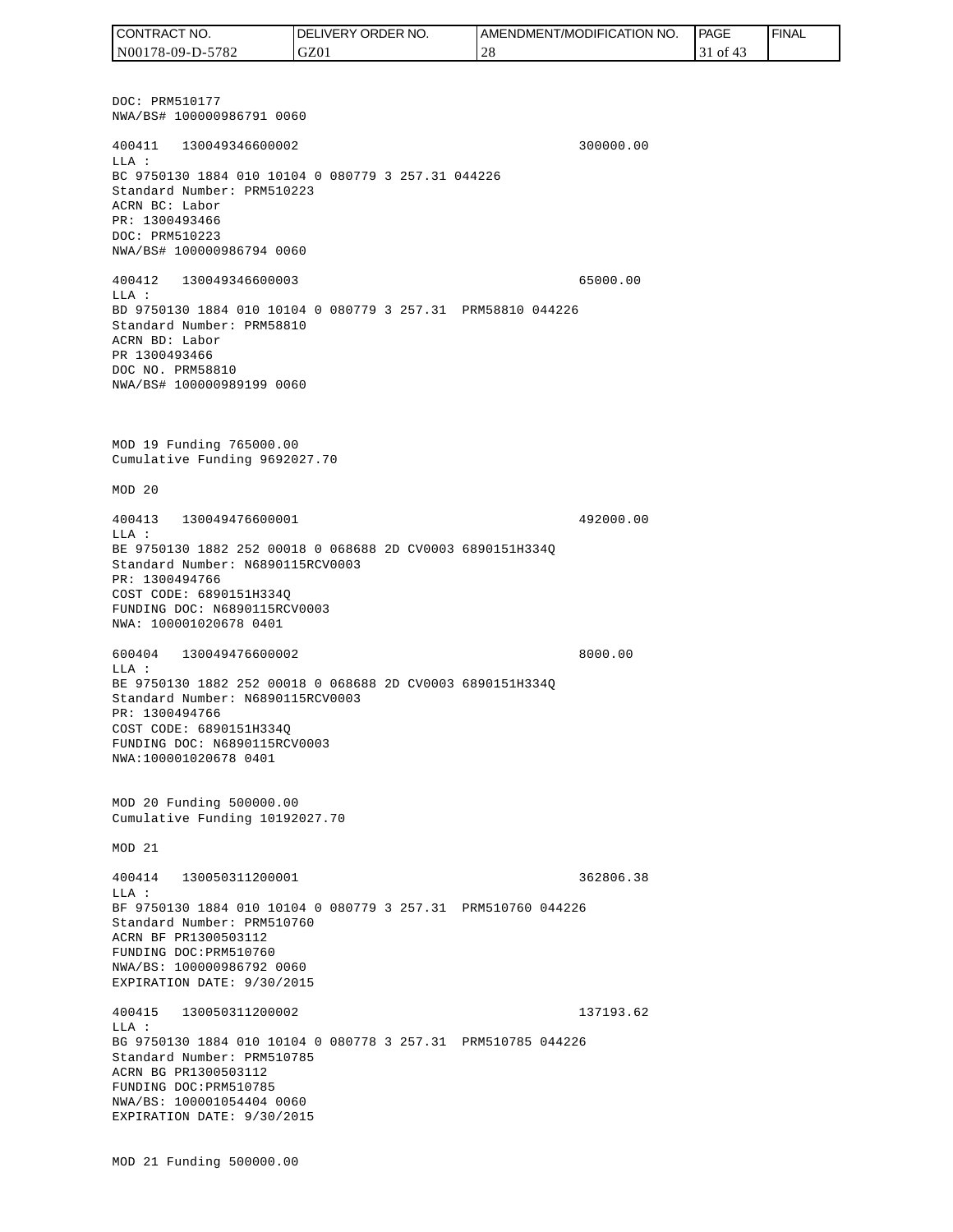| CONTRACT NO.     | <b>IDELIVERY ORDER NO.</b> | <b>I AMENDMENT/MODIFICATION NO.</b> | <b>PAGE</b> | ' FINAL |
|------------------|----------------------------|-------------------------------------|-------------|---------|
| N00178-09-D-5782 | GZ01                       | $\bigcap$<br>2 C                    | 32 of 43    |         |

Cumulative Funding 10692027.70 MOD 22 400408 1300481274 5000.00 LLA : AY 9750130 1884 010 10104 0 080779 3 257.31 PRM58800 044226 130048127400002 Standard Number: PRM58800 PR 1300481274 Funding DOC PRM58800 Realigned +\$5,000.00 from 600403 BA Originally on PR1300481274, this was as directed on PR1300513212 400416 130051321200001 275000.00 LLA : BH 9750130 1884 010 10104 0 080779 3 257.31 PRM510771 044226 Standard Number: PRM510771 ACRN:BH PR1300513212 FUNDING DOC: PRM510771 FUNDS EXPIRATION: 9/30/2015 NWA/BS: 100000989184 0060 400417 130051321200002 130000.00 LLA : BF 9750130 1884 010 10104 0 080779 3 257.31 PRM510760 044226 Standard Number: PRM510760 ACRN:BF PR1300513212 FUNDING DOC: PRM510760 FUNDS EXPIRATION: 9/30/2015 NWA/BS: 100000986792 0060 600403 130048127400003 (5000.00)  $L.L.A$  : BA 9750130 1884 010 10104 0 080779 3 257.31 PRM58800 044226 Standard Number: PRM58800(odc) PR 1300481274 Funding Doc PRM58800(odc)- Realigned to 400408 AY per PR1300513212 MOD 22 Funding 405000.00 Cumulative Funding 11097027.70 MOD 23 400501 130051857200002 20000.00  $L.L.A$  : BD 9750130 1884 010 10104 0 080779 3 257.31 PRM58810 044226 Standard Number: PRM58810 ACRN: BD PR1300518572 FUNDING DOC: PRM58810 EXPIRATION OF FUNDS: 9/30/2015 NWA/BS: 100000989199 0060 400502 130051857200003 76123.00 LLA : BJ 9750130 1884 010 10104 0 080779 3 257.31 PRM510772 044226 Standard Number: PRM510772 ACRN: BJ PR1300518572 FUNDING DOC: PRM510772 EXPIRATION OF FUNDS: 9/30/2015 NWA/BS: 100000989224 0060 400503 130051857200004 94353.76  $T.T.A$  : BF 9750130 1884 010 10104 0 080779 3 257.31 PRM510760 044226 Standard Number: PRM510760 ACRN: BF PR1300518572 FUNDING DOC: PRM510760 EXPIRATION OF FUNDS: 9/30/2015 NWA/BS: 100000986792 0060 400504 130051857200005 125000.00 LLA : BK 9750130 1884 010 10104 0 080779 3 257.31 PRM510762 044226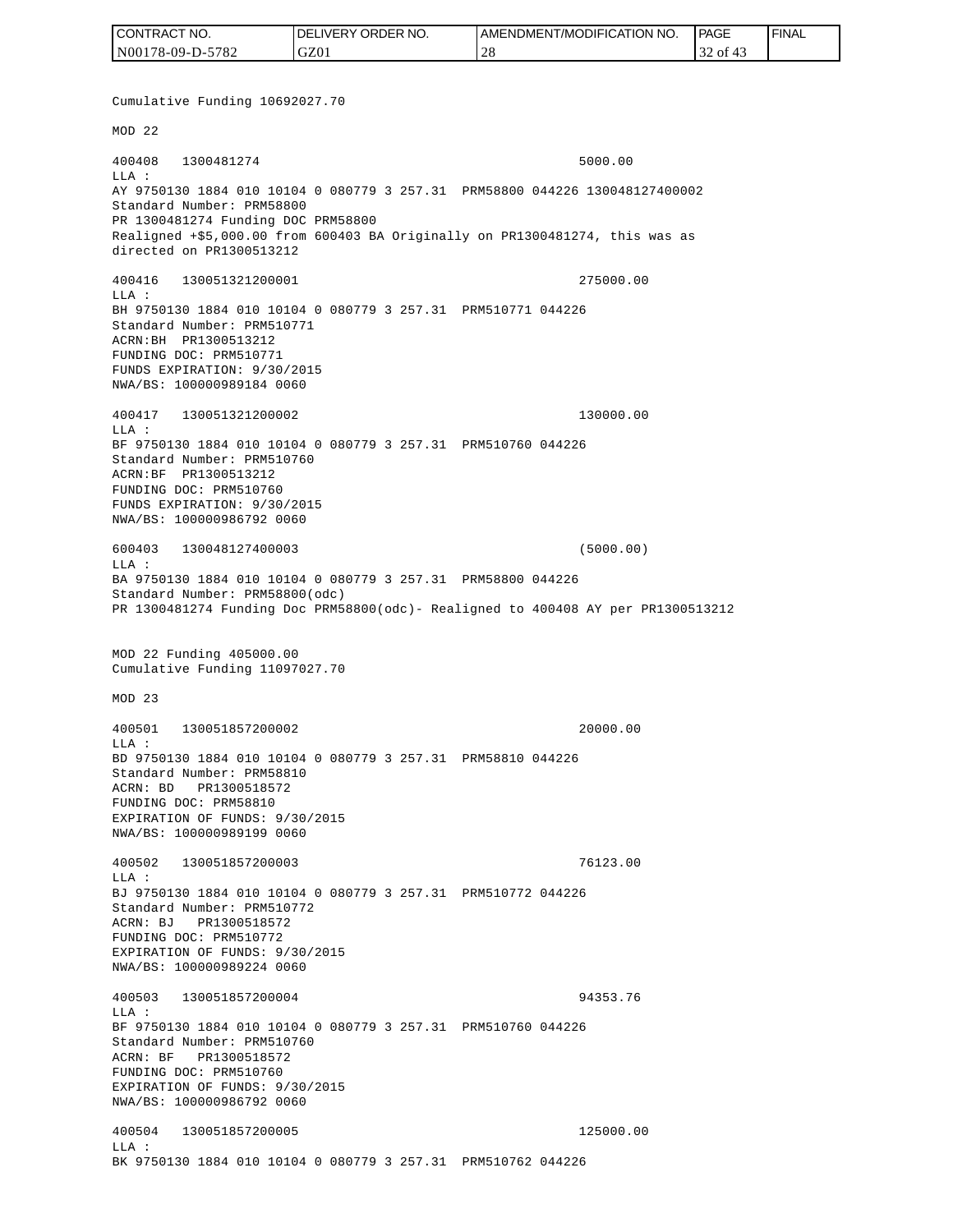| <b>CONTRACT</b><br>" NO. | ' ORDER<br>NO.<br><b>DELIVERY</b> | AMENDMENT/MODIFICATION NO. | PAGE      | <b>FINAL</b> |
|--------------------------|-----------------------------------|----------------------------|-----------|--------------|
| N00178-09-D-5782         | GZ01                              |                            | οt<br>ر ر |              |

Standard Number: PRM510762 ACRN: BK PR1300518572 FUNDING DOC: PRM510762 EXPIRATION OF FUNDS: 9/30/2015 NWA/BS: 100000986795 0060 400505 130051857200006 28156.00 LLA : BL 9750130 1884 010 10104 0 080779 3 257.31 PRM510768 044226 Standard Number: PRM510768 ACRN: BL PR1300518572 FUNDING DOC: PRM510768 EXPIRATION OF FUNDS: 9/30/2015 NWA/BS: 100001000323 0060 400506 130051857200007 632766.00 LLA : BM 9750130 1884 010 10104 0 080779 3 257.31 HT000351098 6 044226 Standard Number: HT0003510986 ACRN: BM PR1300518572 FUNDING DOC: HT0003510986 EXPIRATION OF FUNDS: 9/30/2015 NWA/BS: 100001060851 0060 MOD 23 Funding 976398.76 Cumulative Funding 12073426.46 MOD 24 400507 130051922900001 386143.95  $T.T.A$  : BN 9750130 1882 252 00018 0 068688 2D CV0003 6890151H334Q ACRN BN: Labor for PWS PR: 1300519229 FUNDING DOC: N6890115RCV0003 COST CODE: 6890151H334Q NWA/BS: 100001020678 0401 400508 130051922900003 38856.05 LLA : BP 9750130 1882 254 68908 0 068688 2D C09018 6156451H303Q ACRN BP: Labor for PWS PR: 1300519229 FUNDING DOC: N6156415RC09018 COST CODE: 6156451H303Q NWA/BS: 100001072719 0400 600501 130051922900002 8000.00 LLA : BN 9750130 1882 252 00018 0 068688 2D CV0003 6890151H334Q ACRN BN: ODCs PR: 1300519229 FUNDING DOC: N6890115RCV0003 COST CODE: 6890151H334Q NWA/BS: 100001020678 0401 MOD 24 Funding 433000.00 Cumulative Funding 12506426.46 MOD 25 400509 130052791900001 1440942.18 LLA : BN 9750130 1882 252 00018 0 068688 2D CV0003 6890151H334Q Standard Number: N6890115RCV0003 ACRN: BN PR1300527919 FUNDING DOC: N6890115RCV0003 FUNDS EXPIRATION: 9/30/2015 COST CODE: 6890151H334Q NWA/BS: 100001020678 0401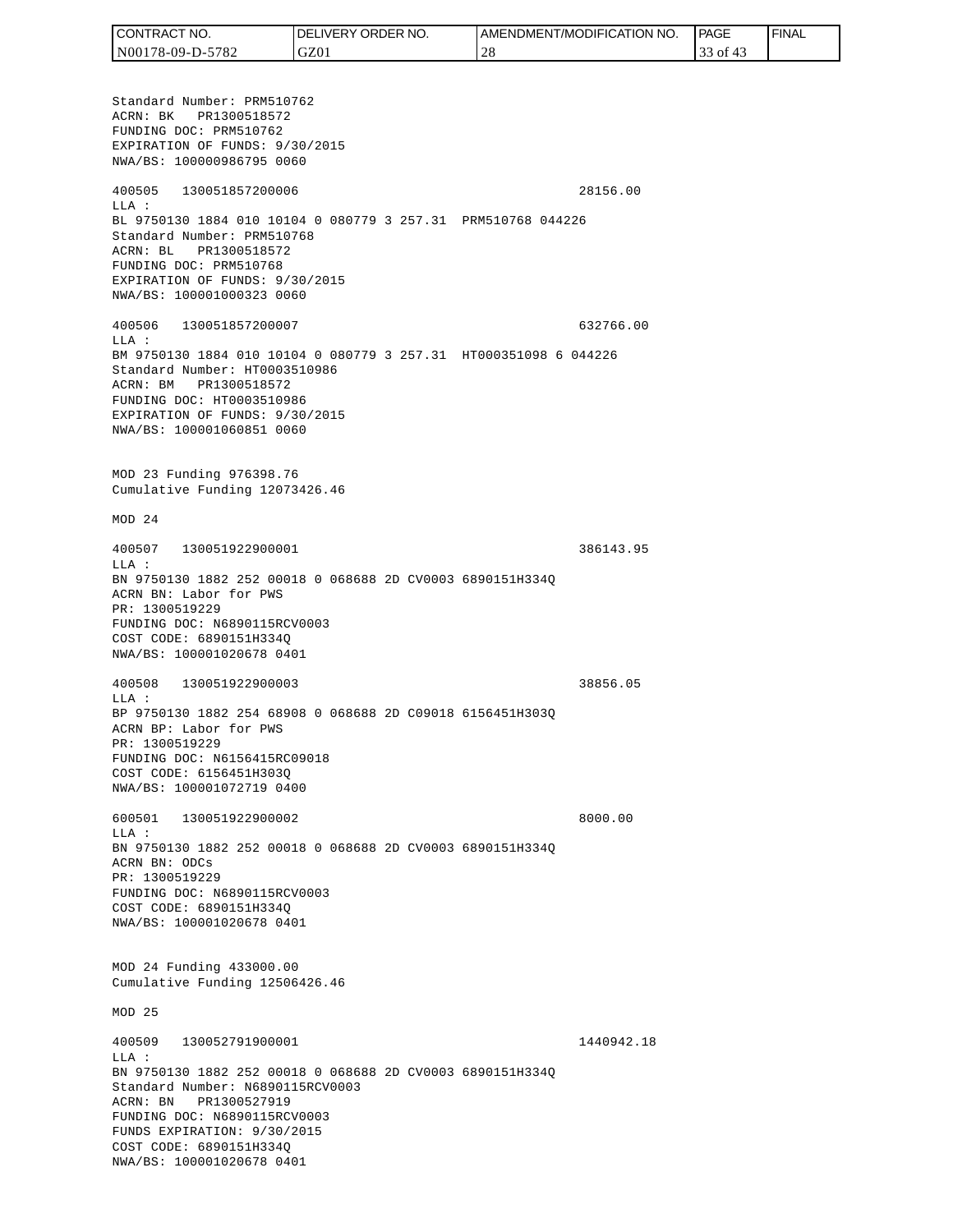| I CONTRACT NO.   | DELIVERY ORDER NO. | <b>I AMENDMENT/MODIFICATION NO.</b> | <b>PAGE</b> | <b>FINAL</b> |
|------------------|--------------------|-------------------------------------|-------------|--------------|
| N00178-09-D-5782 | GZ01               | $^{\circ}$ $\cap$ (<br>- 4 C        | 4 of        |              |

MOD 25 Funding 1440942.18 Cumulative Funding 13947368.64 MOD 26 400510 130052095600001 1122505.00 LLA : BQ 9750130 1884 010 10104 0 080779 3 257.31 HT000351189 0 044226 Standard Number: HT0003511890 ACNR: BQ PR1300520956 FUNDING DOC: HT0003511890 FUNDS EXPIRATION: 9/30/2015 NWA/BS: 100000986793 0060 400511 13005209560000 533516.35 LLA : BR 9750130 1884 010 10104 0 080779 3 257.31 HT000351098 9 044226 Standard Number: HT0003510989 ACNR: BR PR1300520956 FUNDING DOC: HT0003510989 FUNDS EXPIRATION: 9/30/2015 NWA/BS: 100001060852 0060 400512 130052095600003 1550000.00 LLA : BS 9750130 1884 010 10104 0 080779 3 257.31 HT000351189 2 044226 Standard Number: HT0003511892 ACNR: BS PR1300520956 FUNDING DOC: HT0003511892 FUNDS EXPIRATION: 9/30/2015 NWA/BS: 100000986796 0060 400513 130052095600005 120000.00 LLA : BT 9750130 1884 010 10104 0 080779 3 257.33 HT000351171 3 044226 Standard Number: HT0003511713 ACNR: BT PR1300520956 FUNDING DOC: HT0003511713 FUNDS EXPIRATION: 9/30/2015 NWA/BS: 100000989225 0060 400514 130052095600007 211947.36 LLA : BU 9750130 1884 010 10104 0 080779 3 257.31 PRM510766 044226 Standard Number: PRM510766 ACNR: BU PR1300520956 FUNDING DOC: PRM510766 FUNDS EXPIRATION: 9/30/2015 NWA/BS: 100000987052 0060 400515 130052095600008 313760.00  $T.T.A$  : BV 9750130 1884 010 10104 0 080778 7 257.31 PRM510911 044226 Standard Number: PRM510911 ACNR: BV PR1300520956 FUNDING DOC: PRM510911 FUNDS EXPIRATION: 9/30/2015 NWA/BS: 100001054759 0060 400516 130052095600009 150000.00 LLA : BH 9750130 1884 010 10104 0 080779 3 257.31 PRM510771 044226 Standard Number: PRM510771 ACNR: BH PR1300520956 FUNDING DOC: PRM510771 FUNDS EXPIRATION: 9/30/2015 NWA/BS: 100000989184 0060 400517 130052095600011 1544154.27 LLA :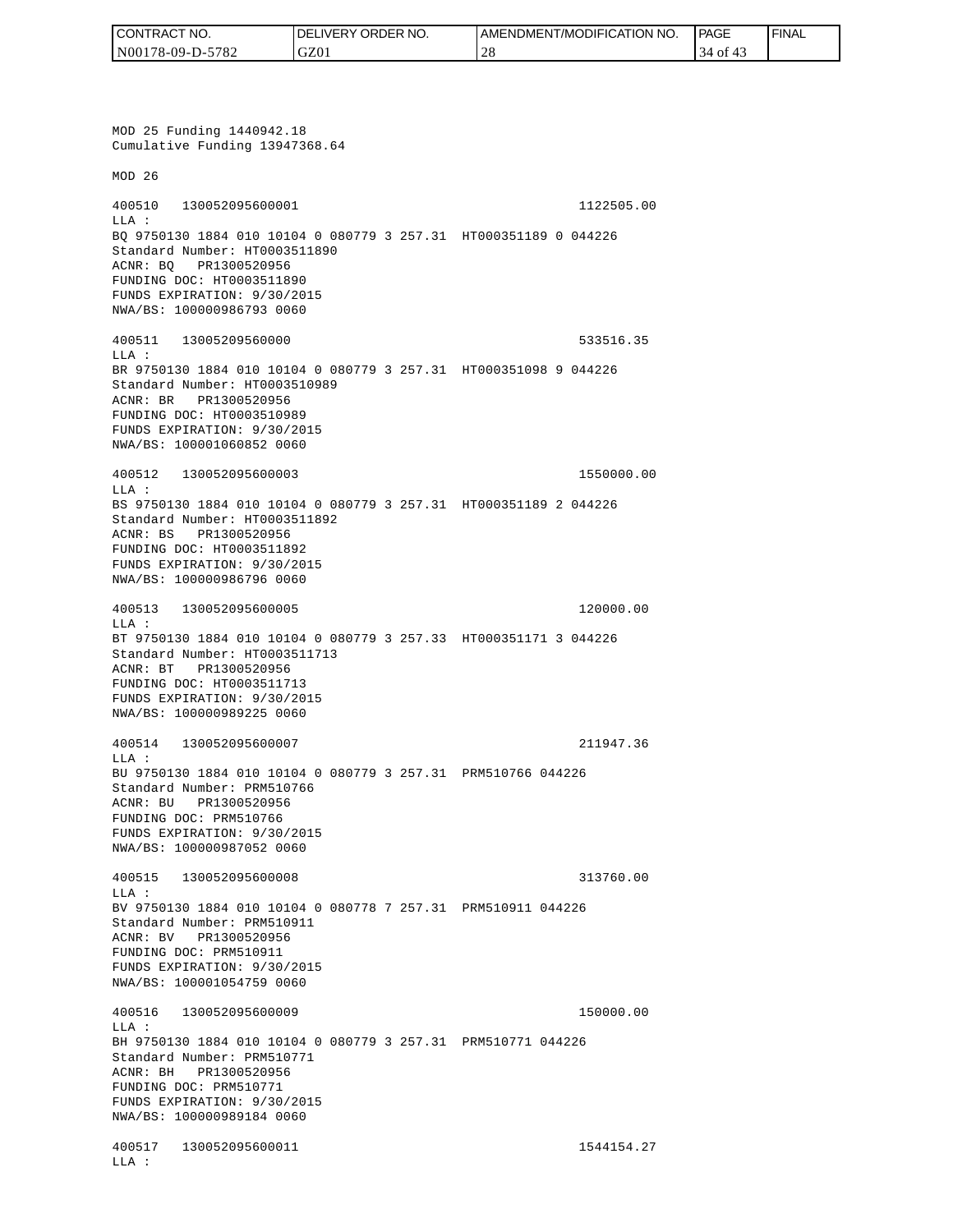BW 9750130 1884 010 10104 0 080779 3 257.31 HT000351115 7 044226 Standard Number: HT0003511157 ACNR: BW PR1300520956 FUNDING DOC: HT0003511157 FUNDS EXPIRATION: 9/30/2015 NWA/BS: 100000987059 0060 600502 130052095600006 17633.00 LLA : BX 9750130 1884 010 10104 0 080779 3 257.31 PRM510225 044226 Standard Number: PRM510225 ACRN: BX PR1300520956 FUNDING DOC: PRM510225 FUNDS EXPIRATION: 9/30/2015 NWA/BS: 100000987051 0060 600503 130052095600010 75000.00  $T.T.A$  : BW 9750130 1884 010 10104 0 080779 3 257.31 HT000351115 7 044226 Standard Number: HT0003511157 ACRN: BW PR1300520956 FUNDING DOC: HT0003511157 FUNDS EXPIRATION: 9/30/2015 NWA/BS: 100000987059 0060 MOD 26 Funding 5638515.98 Cumulative Funding 19585884.62 MOD 27 400518 130054151600001 140000.00 LLA : BY 9760130 1884 IO6 596-C S -16807 79 3-2016 MEDCOI-TMA- 257-HT0003512377 044226 ACRN BY: Labor for PWS PR: 1300541516 FUNDING DOC: HT0003512377 NWA/BS: 100001091456 0060 400519 130054151600003 105000.00 LLA : BZ 9760130 1884 DHM SM003 3 \_CS\_16 80 7787-2 016 DHMSM TE ST-TMA-257 044226 ACRN BZ: Labor for PWS PR: 1300541516 FUNDING DOC: HT0003612852 NWA/BS: 100001099806 0060 400520 130054151600004 500000.00  $L.L.A$  : CA 9760130 1884 010 10104 0 080779 3 257.31 HT000351234 9 044226 ACRN CA: Labor for PWS PR: 1300541516 FUNDING DOC: HT0003512349 NWA/BS: 100001090127 0060 600504 130054151600002 55000.00  $T.T.A$  : BY 9760130 1884 IO6 596-C S -16807 79 3-2016 MEDCOI-TMA- 257-HT0003512377 044226 ACRN BY: ODCs PR: 1300541516 FUNDING DOC: HT0003512377 NWA/BS: 100001091456 0060 MOD 27 Funding 800000.00 Cumulative Funding 20385884.62 MOD 28 Funding 0.00 Cumulative Funding 20385884.62 CONTRACT NO. N00178-09-D-5782 DELIVERY ORDER NO. GZ01 AMENDMENT/MODIFICATION NO. 28 **PAGE**  35 of 43 FINAL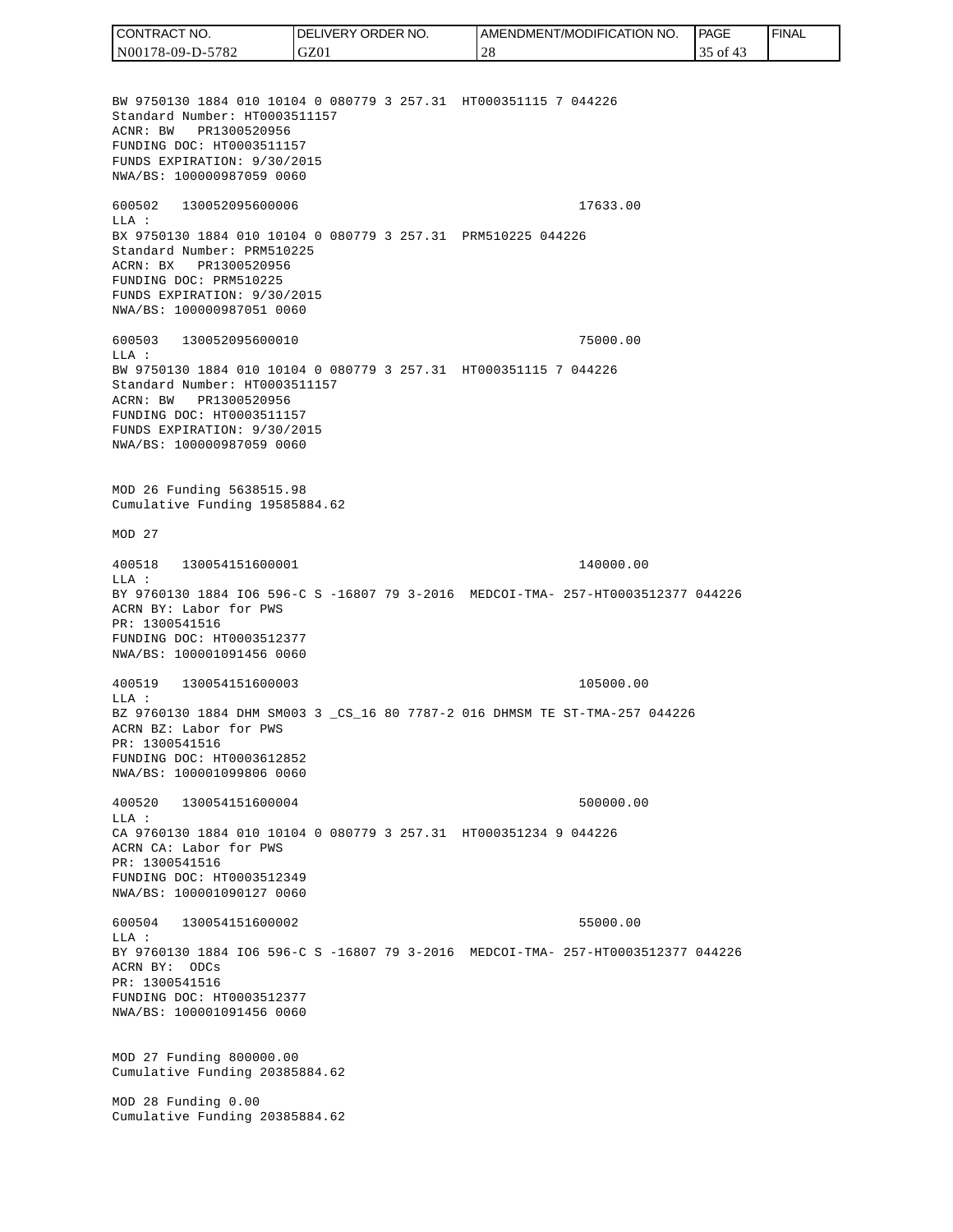| I CONTRACT NO.   | NO.<br>DELIVERY ORDER | AMENDMENT/MODIFICATION NO. | PAGE           | ' FINAL |
|------------------|-----------------------|----------------------------|----------------|---------|
| N00178-09-D-5782 | GZ01                  |                            | $36$ of<br>-41 |         |

## **SECTION H SPECIAL CONTRACT REQUIREMENTS**

#### 5252.232-9206 SEGREGATION OF COSTS (DEC 2003)

(a) The Contractor agrees to segregate costs incurred under this task order at the lowest level of performance, either task or subtask, rather than on a total task order basis, and to submit invoices reflecting costs incurred at that level. Invoices shall contain summaries of work charged during the period covered, as well as overall cumulative summaries by labor category for all work invoiced to date (if applicable), by line item, task or subtask.

(b) Where multiple lines of accounting are present, the ACRN preceding the accounting citation will be found in Section B and/or Section G. Payment of Contractor invoices shall be accomplished only by charging the ACRN that corresponds to the work invoiced.

(c) Except when payment requests are submitted electronically as specified in the clause at DFARS 252.232-7003, Electronic Submission of Payment Requests, one copy of each invoice or voucher will be provided, at the time of submission to DCAA, to the Task Order Manager.

#### H-350 REIMBURSEMENT OF TRAVEL COSTS (NOV 2005)

(a) Contractor Request and Government Approval of Travel

Any travel under this contract must be specifically requested in writing, by the contractor prior to incurring any travel costs. If this contract is a definite or indefinite delivery contract, then the written Government authorization will be by task/delivery orders issued by the Ordering Officer or by a modification to an issued task/delivery order. If this contract is not a definite or indefinite delivery contract, then the written Government authorization will be by written notice of approval from the Contracting Officer's Representative (COR). The request shall include as a minimum, the following:

- (1) Contract number
- (2) Date, time, and place of proposed travel
- (3) Purpose of travel and how it relates to the contract
- (4) Contractor's estimated cost of travel
- (5) Name(s) of individual(s) traveling and;
- (6) A breakdown of estimated travel and per diem charges.
- (b) General

(1) The costs for travel, subsistence, and lodging shall be reimbursed to the contractor only to the extent that it is necessary and authorized for performance of the work under this contract. The costs for travel, subsistence, and lodging shall be reimbursed to the contractor in accordance with the Federal Acquisition Regulation (FAR) 31.205-46, which is incorporated by reference into this contract. As specified in FAR 31.205-46(a) (2), reimbursement for the costs incurred for lodging, meals and incidental expenses (as defined in the travel regulations cited subparagraphs  $(b)(1)(i)$  through  $(b)(1)(iii)$  below) shall be considered to be reasonable and allowable only to the extent that they do not exceed on a daily basis the maximum per diem rates in effect at the time of travel as set forth in the following:

(i) Federal Travel Regulation prescribed by the General Services Administration for travel in the contiguous 48 United States;

(ii) Joint Travel Regulation, Volume 2, DoD Civilian Personnel, Appendix A, prescribed by the Department of Defense for travel in Alaska, Hawaii, The Commonwealth of Puerto Rico, and the territories and possessions of the United States; or

(iii) Standardized Regulations, (Government Civilians, Foreign Areas), Section 925, "Maximum Travel Per Diem Allowances in Foreign Areas" prescribed by the Department of State, for travel in areas not covered in the travel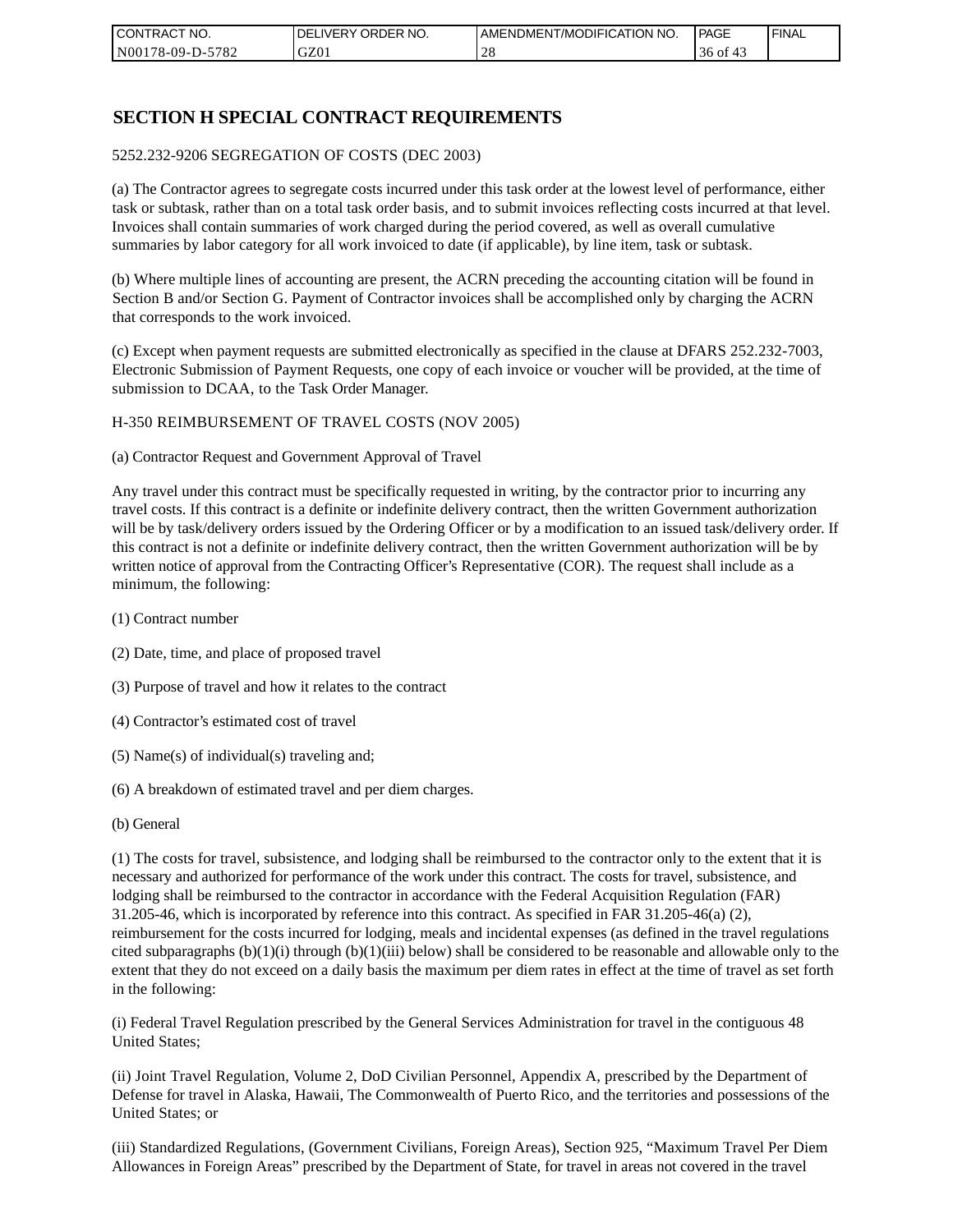| <b>I CONTRACT NO.</b> | ' ORDER NO.<br><b>DELIVERY</b> | I AMENDMENT/MODIFICATION NO. | <b>PAGE</b>  | <b>I FINAL</b> |
|-----------------------|--------------------------------|------------------------------|--------------|----------------|
| N00178-09-D-5782      | GZ01                           | $\cap$<br>∠∪                 | $\sim$<br>ΟĪ |                |

regulations cited in subparagraphs  $(b)(1)(i)$  and  $(b)(1)(ii)$  above.

(2) Personnel in travel status from and to the contractor's place of business and designated work site or vice versa, shall be considered to be performing work under the contract, and contractor shall bill such travel time at the straight (regular) time rate; however, such billing shall not exceed eight hours per person for any one person while in travel status during one calendar day.

(c) Per Diem

(1) The contractor shall not be paid per diem for contractor personnel who reside in the metropolitan area in which the tasks are being performed. Per diem shall not be paid on services performed at contractor's home facility and at any facility required by the contract, or at any location within a radius of 50 miles from the contractor's home facility and any facility required by this contract.

(2) Costs for subsistence and lodging shall be paid to the contractor only to the extent that overnight stay is necessary and authorized in writing by the Government for performance of the work under this contract per paragraph (a). When authorized, per diem shall be paid by the contractor to its employees at a rate not to exceed the rate specified in the travel regulations cited in FAR 31.205-46(a)(2) and authorized in writing by the Government. The authorized per diem rate shall be the same as the prevailing locality per diem rate.

(3) Reimbursement to the contractor for per diem shall be limited to payments to employees not to exceed the authorized per diem and as authorized in writing by the Government per paragraph (a). Fractional parts of a day shall be payable on a prorated basis for purposes of billing for per diem charges attributed to subsistence on days of travel. The departure day from the Permanent Duty Station (PDS) and return day to the PDS shall be 75% of the applicable per diem rate. The contractor shall retain supporting documentation for per diem paid to employees as evidence of actual payments, as required by the FAR 52.216-7 "Allowable Cost and Payment" clause of the contract.

### (d) Transportation

(1) The contractor shall be paid on the basis of actual amounts paid to the extent that such transportation is necessary for the performance of work under the contract and is authorized in writing by the Government per paragraph (a).

(2) The contractor agrees, in the performance of necessary travel, to use the lowest cost mode commensurate with the requirements of the mission and in accordance with good traffic management principles. When it is necessary to use air or rail travel, the contractor agrees to use coach, tourist class or similar accommodations to the extent consistent with the successful and economical accomplishment of the mission for which the travel is being performed. Documentation must be provided to substantiate non-availability of coach or tourist if business or first class is proposed to accomplish travel requirements.

(3) When transportation by privately owned conveyance (POC) is authorized, the contractor shall be paid on a mileage basis not to exceed the applicable Government transportation rate specified in the travel regulations cited in FAR 31.205-46(a)(2) and is authorized in writing by the Government per paragraph (a).

(4) When transportation by privately owned (motor) vehicle (POV) is authorized, required travel of contractor personnel, that is not commuting travel, may be paid to the extent that it exceeds the normal commuting mileage of such employee. When an employee's POV is used for travel between an employee's residence or the Permanent Duty Station and one or more alternate work sites within the local area, the employee shall be paid mileage for the distance that exceeds the employee's commuting distance.

(5) When transportation by a rental automobile, other special conveyance or public conveyance is authorized, the contractor shall be paid the rental and/or hiring charge and operating expenses incurred on official business (if not included in the rental or hiring charge). When the operating expenses are included in the rental or hiring charge, there should be a record of those expenses available to submit with the receipt. Examples of such operating expenses include: hiring charge (bus, streetcar or subway fares), gasoline and oil, parking, and tunnel tolls.

### (6) Definitions:

(i) "Permanent Duty Station" (PDS) is the location of the employee's permanent work assignment (i.e., the building or other place where the employee regularly reports for work.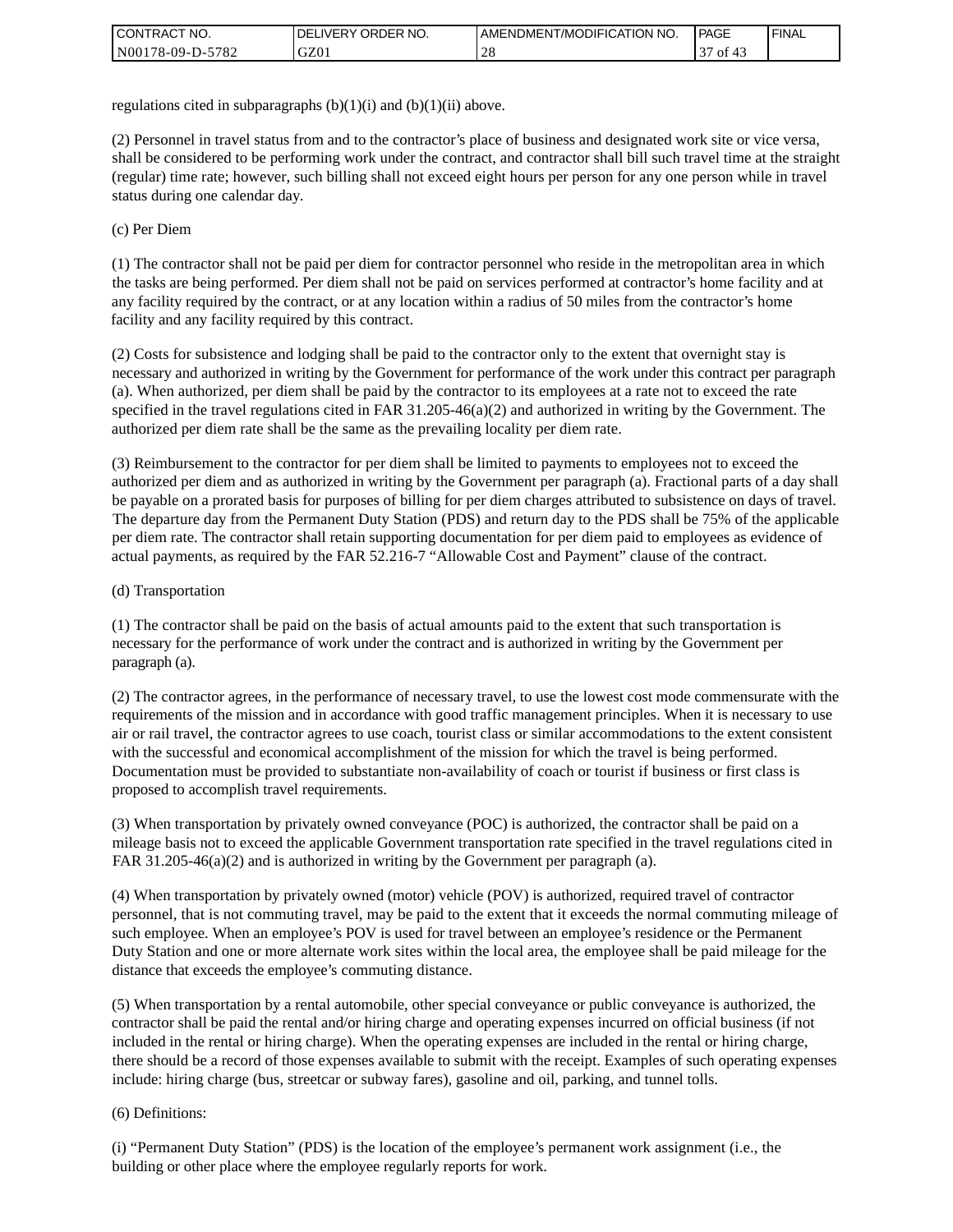| CONTRACT<br>CT NO.                        | NO.<br>' ORDER<br><b>DELIVERY</b> | AMENDMENT/MODIFICATION NO. | l PAGE  | <b>FINAL</b> |
|-------------------------------------------|-----------------------------------|----------------------------|---------|--------------|
| $-5782$<br>N001<br>'78-09-D- <sub>~</sub> | GZ0 <sub>1</sub>                  | $\sim$ 0                   | $38$ of |              |

(ii) "Privately Owned Conveyance" (POC) is any transportation mode used for the movement of persons from place to place, other than a Government conveyance or common carrier, including a conveyance loaned for a charge to, or rented at personal expense by, an employee for transportation while on travel when such rental conveyance has not been authorized/approved as a Special Conveyance.

(iii) "Privately Owned (Motor) Vehicle (POV)" is any motor vehicle (including an automobile, light truck, van or pickup truck) owned by, or on a long-term lease (12 or more months) to, an employee or that employee's dependent for the primary purpose of providing personal transportation, that:

(a) is self-propelled and licensed to travel on the public highways;

(b) is designed to carry passengers or goods; and

(c) has four or more wheels or is a motorcycle or moped.

(iv) "Special Conveyance" is commercially rented or hired vehicles other than a POC and other than those owned or under contract to an agency.

(v) "Public Conveyance" is local public transportation (e.g., bus, streetcar, subway, etc) or taxicab.

(iv) "Residence" is the fixed or permanent domicile of a person that can be reasonably justified as a bona fide residence.

EXAMPLE 1: Employee's one way commuting distance to regular place of work is 7 miles. Employee drives from residence to an alternate work site, a distance of 18 miles. Upon completion of work, employee returns to residence, a distance of 18 miles.

In this case, the employee is entitled to be reimbursed for the distance that exceeds the normal round trip commuting distance (14 miles). The employee is reimbursed for 22 miles (18 + 18 - 14 = 22).

EXAMPLE 2: Employee's one way commuting distance to regular place of work is 15 miles. Employee drives from residence to an alternate work site, a distance of 5 miles. Upon completion of work, employee returns to residence, a distance of 5 miles.

In this case, the employee is not entitled to be reimbursed for the travel performed (10 miles), since the distance traveled is less than the commuting distance (30 miles) to the regular place of work.

EXAMPLE 3: Employee's one way commuting distance to regular place of work is 15 miles. Employee drives to regular place of work. Employee is required to travel to an alternate work site, a distance of 30 miles. Upon completion of work, employee returns to residence, a distance of 15 miles.

In this case, the employee is entitled to be reimbursed for the distance that exceeds the normal round trip commuting distance (30 miles). The employee is reimbursed for 30 miles  $(15 + 30 + 15 - 30 = 30)$ .

EXAMPLE 4: Employee's one way commuting distance to regular place of work is 12 miles. In the morning the employee drives to an alternate work site (45 miles). In the afternoon the employee returns to the regular place of work (67 miles). After completion of work, employee returns to residence, a distance of 12 miles.

In this case, the employee is entitled to be reimbursed for the distance that exceeds the normal round trip commuting distance (24 miles). The employee is reimbursed for 100 miles  $(45 + 67 + 12 - 24 = 100)$ .

EXAMPLE 5: Employee's one way commuting distance to regular place of work is 35 miles. Employee drives to the regular place of work (35 miles). Later, the employee drives to alternate work site #1 (50 miles) and then to alternate work site #2 (25 miles). Employee then drives to residence (10 miles).

In this case, the employee is entitled to be reimbursed for the distance that exceeds the normal commuting distance (70 miles). The employee is reimbursed for 50 miles  $(35 + 50 + 25 + 10 - 70 = 50)$ .

EXAMPLE 6: Employee's one way commuting distance to regular place of work is 20 miles. Employee drives to the regular place of work (20 miles). Later, the employee drives to alternate work site #1 (10 miles) and then to alternate work site #2 (5 miles). Employee then drives to residence (2 miles).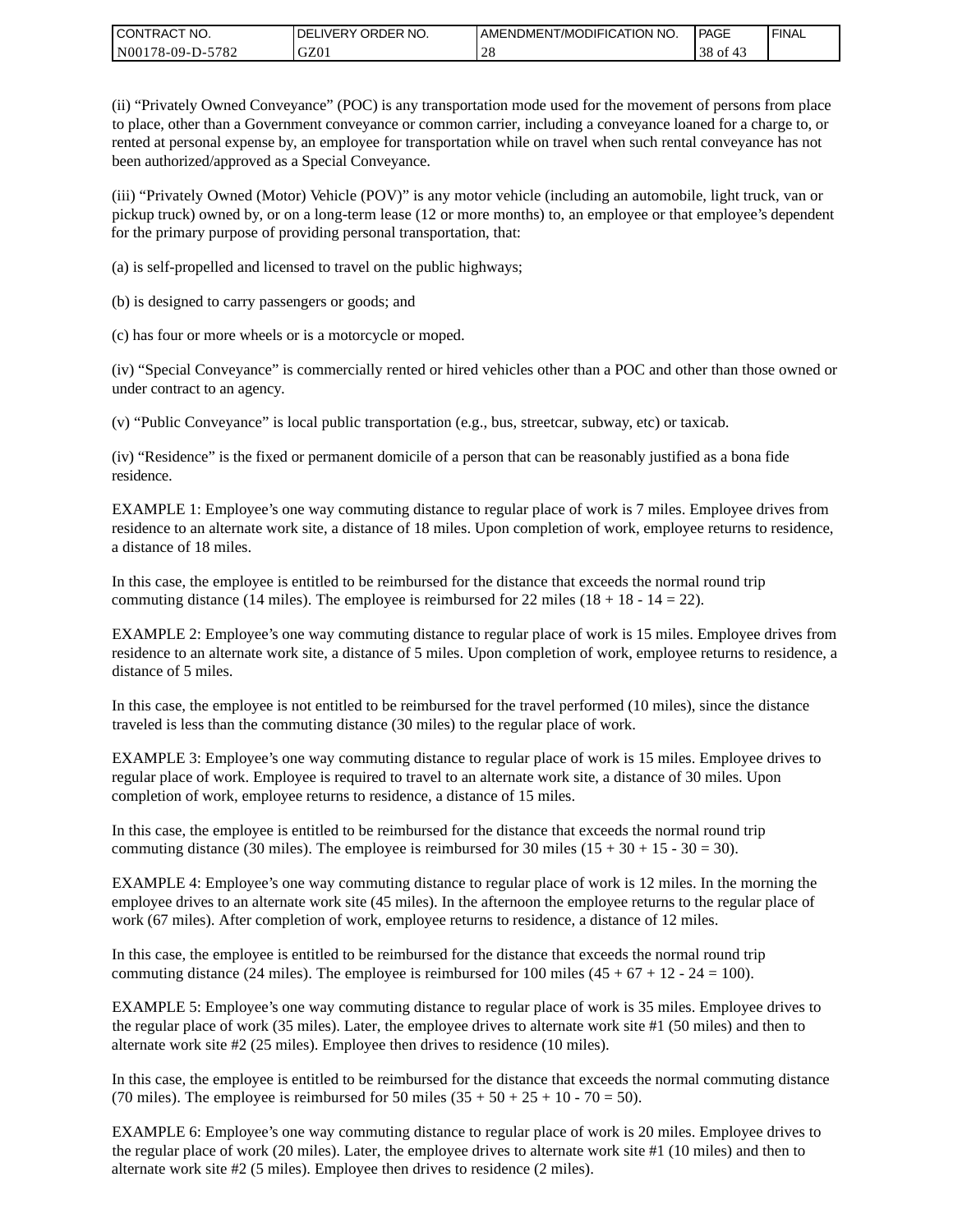| <b>I CONTRACT NO.</b>       | NO.<br>DELIVERY ORDER | AMENDMENT/MODIFICATION NO. | PAGE      | <b>I FINAL</b> |
|-----------------------------|-----------------------|----------------------------|-----------|----------------|
| 5782<br>N001<br>$78-09-D$ - | GZ01                  |                            | 39.<br>0Ť |                |

In this case, the employee is not entitled to be reimbursed for the travel performed (37 miles), since the distance traveled is less than the commuting distance (40 miles) to the regular place of work.

### H-355 CONTRACTOR IDENTIFICATION (DEC 1999)

(a) Contractor employees must be clearly identifiable while on Government property by wearing appropriate badges.

(b) Contractor employees are required to clearly identify themselves and the company they work for whenever making contact with Government personnel by telephone or other electronic means.

H-359 LIMITED RELEASE OF CONTRACTOR CONFIDENTIAL BUSINESS INFORMATION (CBI) (NOV 2003)

#### (a) Definition.

"Confidential business information," as used in this clause, is defined as all forms and types of financial, business, scientific, technical, economic, or engineering information, including patterns, plans, compilations, program devices, formulas, designs, prototypes, methods, techniques, processes, procedures, programs, or codes, whether tangible or intangible, and whether or how stored, compiled, or memorialized physically, electronically, graphically, photographically, or in writing if -- (1) the owner thereof has taken reasonable measures to keep such information secret, and (2) the information derives independent economic value, actual or potential from not being generally known to, and not being readily ascertainable through proper means by, the public. Confidential business information may include technical data as that term is defined in DFARS  $\S$ § 252.227-7013(a)(14),  $252.227-7015(a)(4)$ , and  $252.227-7018(a)(19)$ . It may also include computer software as that term is defined in DFARS §§ 252.227-7014(a)(4) and 252.227-7018(a)(4).

(b) The Space and Naval Warfare Systems Command (SPAWAR) may release to individuals employed by SPAWAR support contractors and their subcontractors confidential business information submitted by the contractor or its subcontractors pursuant to the provisions of this contract. Business information that would ordinarily be entitled to confidential treatment may be included in the information released to these individuals. Accordingly, by submission of a proposal or execution of this contract, the offeror or contractor and its subcontractors consent to a limited release of its confidential business information.

(c) Circumstances where SPAWAR may release the contractor's or subcontractors' confidential business information include the following:

(1) To other SPAWAR contractors and subcontractors, and their employees tasked with assisting SPAWAR in handling and processing information and documents in the administration of SPAWAR contracts, such as file room management and contract closeout.

(2) To SPAWAR contractors and subcontractors, and their employees tasked with assisting SPAWAR in accounting support services, including access to cost-reimbursement vouchers.

(3) To SPAWAR contractors and subcontractors, and their employees tasked with assisting SPAWAR in crafting performance work statements, assisting with the evaluation of task order cost/technical proposals and assembling performance metrics information.

(d) SPAWAR recognizes its obligation to protect the contractor and its subcontractors from competitive harm that could result from the release of such information. SPAWAR will permit the limited release of confidential business information under paragraphs  $(c)(1)$ ,  $(c)(2)$  and  $(c)(3)$  only under the following conditions:

(1) SPAWAR determines that access is required by other SPAWAR contractors and their subcontractors to perform the tasks described in paragraphs  $(c)(1)$ ,  $(c)(2)$  and  $(c)(3)$ ,

(2) Access to confidential business information is restricted to individuals with a bona fide need to possess,

(3) Contractors, their subcontractors, and their employees who are granted access to confidential business information have signed an appropriate non-disclosure agreement requiring them to provide the same level of protection to confidential business information that would be provided by SPAWAR employees,

(4) Contractors and their subcontractors having access to confidential business information have agreed under their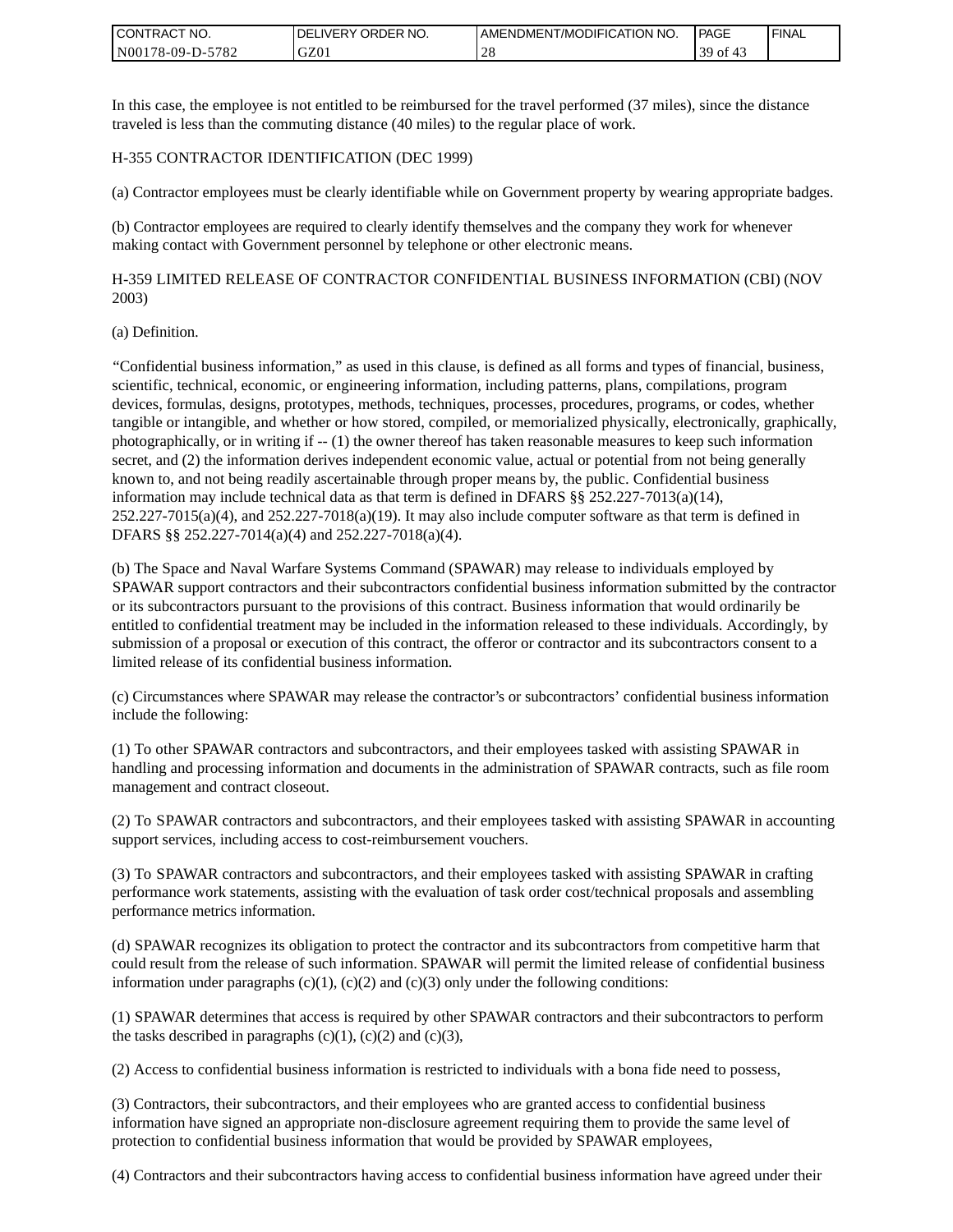| I CONTRACT NO.   | DELIVERY ORDER NO. | AMENDMENT/MODIFICATION NO. | PAGE   | ' FINAL |
|------------------|--------------------|----------------------------|--------|---------|
| N00178-09-D-5782 | GZ01               |                            | .40 of |         |

contract or a separate corporate non-disclosure agreement to provide the same level of protection to confidential business information that would be provided by SPAWAR employees, and

(5) SPAWAR contractors and their subcontractors performing the tasks described in paragraphs  $(c)(1)$ ,  $(c)(2)$  or  $(c)(3)$ have agreed under their contract or a separate non-disclosure agreement to not use confidential business information for any purpose other than performing the tasks described in paragraphs  $(c)(1)$ ,  $(c)(2)$  and  $(c)(3)$ .

(e) SPAWAR's responsibilities under the Freedom of Information Act are not affected by this clause.

(f) If SPAWAR satisfies the conditions listed in paragraph (d), the contractor and its subcontractors agree to indemnify and hold harmless the Government, its agents, and employees from every claim or liability, including attorneys fees, court costs, and expenses, arising out of, or in any way related to, the misuse or unauthorized modification, reproduction, release, display, or disclosure of confidential business information provided by the contractor to the Government.

(g) The contractor agrees to include, and require inclusion of, this clause in all subcontracts at any tier that requires the furnishing of confidential business information.

### ORGANIZATIONAL CONFLICT OF INTEREST (NAVSEA) (JUL 2000) (RESTATED FROM BASIC CONTRACT)

(a) "Organizational Conflict of Interest" means that because of other activities or relationships with other persons, a person is unable or potentially unable to render impartial assistance or advice to the Government, or the person's objectivity in performing the contract work is or might be otherwise impaired, or a person has an unfair competitive advantage. "Person" as used herein includes Corporations, Partnerships, Joint Ventures, and other business enterprises.

(b) The Contractor warrants that to the best of its knowledge and belief, and except as otherwise set forth in the contract, the Contractor does not have any organizational conflict of interest(s) as defined in paragraph (a).

(c) It is recognized that the effort to be performed by the Contractor under this contract may create a potential organizational conflict of interest on the instant contract or on a future acquisition. In order to avoid this potential conflict of interest, and at the same time to avoid prejudicing the best interest of the Government, the right of the Contractor to participate in future procurement of equipment and/or services that are the subject of any work under this contract shall be limited as described below in accordance with the requirements of FAR 9.5.

(d) (1) The Contractor agrees that it shall not release, disclose, or use in any way that would permit or result in disclosure to any party outside the Government any information provided to the Contractor by the Government during or as a result of performance of this contract. Such information includes, but is not limited to, information submitted to the Government on a confidential basis by other persons. Further, the prohibition against release of Government provided information extends to cover such information whether or not in its original form, e.g., where the information has been included in Contractor generated work or where it is discernible from materials incorporating or based upon such information. This prohibition shall not expire after a given period of time.

(2) The Contractor agrees that it shall not release, disclose, or use in any way that would permit or result in disclosure to any party outside the Government any information generated or derived during or as a result of performance of this contract. This prohibition shall expire after a period of three years after completion of performance of this contract.

(3) The prohibitions contained in subparagraphs  $(d)(1)$  and  $(d)(2)$  shall apply with equal force to any affiliate of the Contractor, any subcontractor, consultant, or employee of the Contractor, any joint venture involving the Contractor, any entity into or with which it may merge or affiliate, or any successor or assign of the Contractor. The terms of paragraph (f) of this Special Contract Requirement relating to notification shall apply to any release of information in contravention of this paragraph (d).

(e) The Contractor further agrees that, during the performance of this contract and for a period of three years after completion of performance of this contract, the Contractor, any affiliate of the Contractor, any subcontractor, consultant, or employee of the Contractor, any joint venture involving the Contractor, any entity into or with which it may subsequently merge or affiliate, or any other successor or assign of the Contractor, shall not furnish to the United States Government, either as a prime contractor or as a subcontractor, or as a consultant to a prime contractor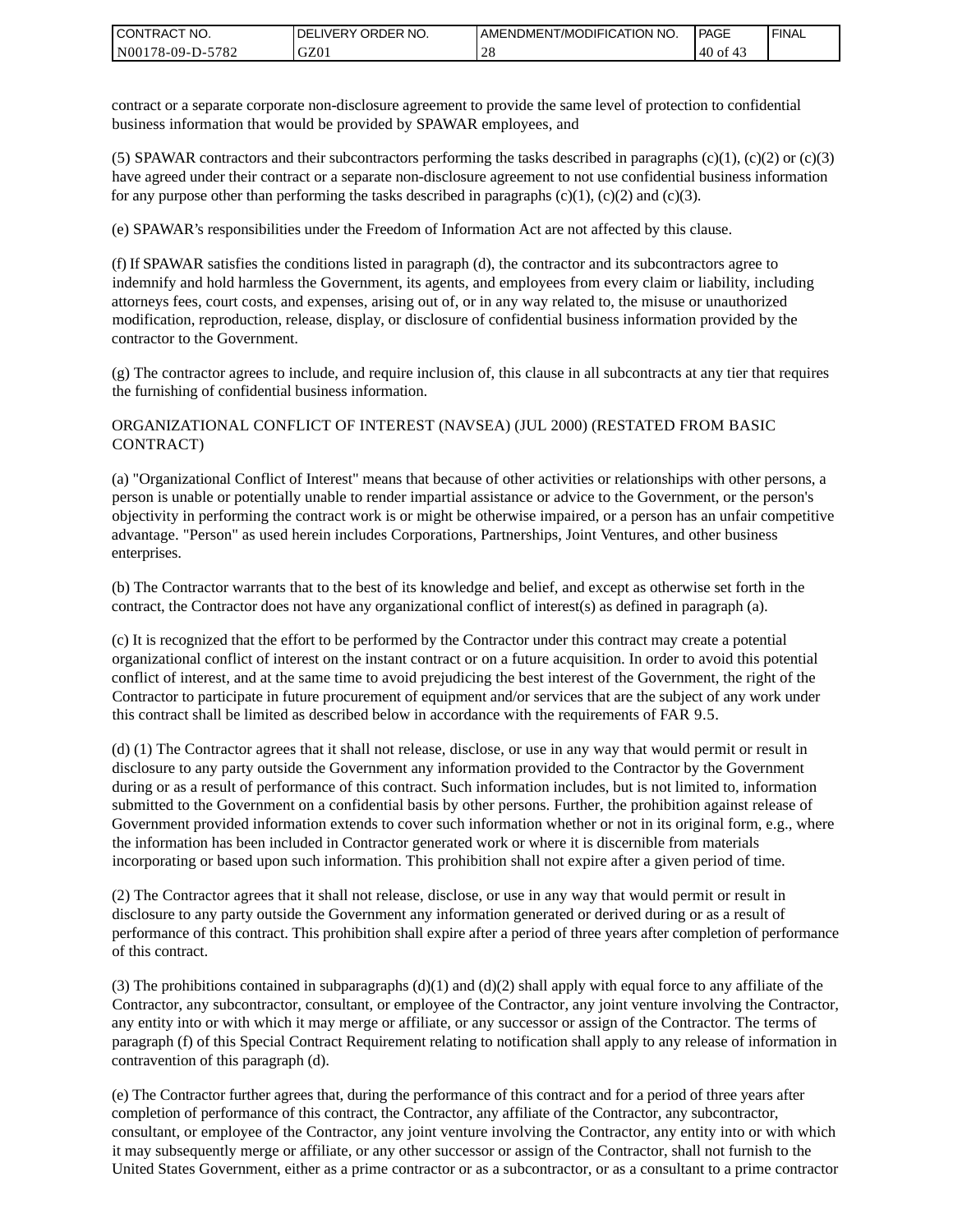| <b>I CONTRACT NO.</b> | <b>IDELIVERY ORDER NO.</b> | AMENDMENT/MODIFICATION NO. | PAGE      | 'FINAL |
|-----------------------|----------------------------|----------------------------|-----------|--------|
| N00178-09-D-5782      | GZ01                       |                            | of<br>'41 |        |

or subcontractor, any system, component or services which is the subject of the work to be performed under this contract. This exclusion does not apply to any recompetition for those systems, components or services furnished pursuant to this contract. As provided in FAR 9.505-2, if the Government procures the system, component, or services on the basis of work statements growing out of the effort performed under this contract, from a source other than the contractor, subcontractor, affiliate, or assign of either, during the course of performance of this contract or before the three year period following completion of this contract has lapsed, the Contractor may, with the authorization of the SeaPort/Task Order Contracting Officer, participate in a subsequent procurement for the same system, component, or service. In other words, the Contractor may be authorized to compete for procurement(s) for systems, components or services subsequent to an intervening procurement.

(f) The Contractor agrees that, if after award, it discovers an actual or potential organizational conflict of interest, it shall make immediate and full disclosure in writing to the SeaPort/Task Order Contracting Officer. The notification shall include a description of the actual or potential organizational conflict of interest, a description of the action which the Contractor has taken or proposes to take to avoid, mitigate, or neutralize the conflict, and any other relevant information that would assist the SeaPort/Task Order Contracting Officer in making a determination on this matter. Notwithstanding this notification, the Government may terminate the contract/Task Orders for the convenience of the Government if determined to be in the best interest of the Government.

(g) Notwithstanding paragraph (f) above, if the Contractor was aware, or should have been aware, of an organizational conflict of interest prior to the award of this contract or becomes, or should become, aware of an organizational conflict of interest after award of this contract and does not make an immediate and full disclosure in writing to the SeaPort/Task Order Contracting Officer, the Government may terminate this contract/task orders for default.

(h) If the Contractor takes any action prohibited by this requirement or fails to take action required by this requirement, the Government may terminate this contract for default.

(i) The SeaPort/Task Order's Contracting Officer's decision as to the existence or nonexistence of an actual or potential organizational conflict of interest shall be final.

(j) Nothing in this requirement is intended to prohibit or preclude the Contractor from marketing or selling to the United States Government its product lines in existence on the effective date of this contract; nor, shall this requirement preclude the Contractor from participating in any research and development or delivering any design development model or prototype of any such equipment. Additionally, sale of catalog or standard commercial items are exempt from this requirement.

(k) The Contractor shall promptly notify the Contracting Officer, in writing, if it has been tasked to evaluate or advise the Government concerning its own products or activities or those of a competitor in order to ensure proper safeguards exist to guarantee objectivity and to protect the Government's interest.

(l) The Contractor shall include this requirement in subcontracts of any tier which involve access to information or situations/conditions covered by the preceding paragraphs, substituting "subcontractor" for "contractor" where appropriate.

(m) The rights and remedies described herein shall not be exclusive and are in addition to other rights and remedies provided by law or elsewhere included in the basic contract or this task order.

(n) Compliance with this requirement is a material requirement of the basic contract and this task order.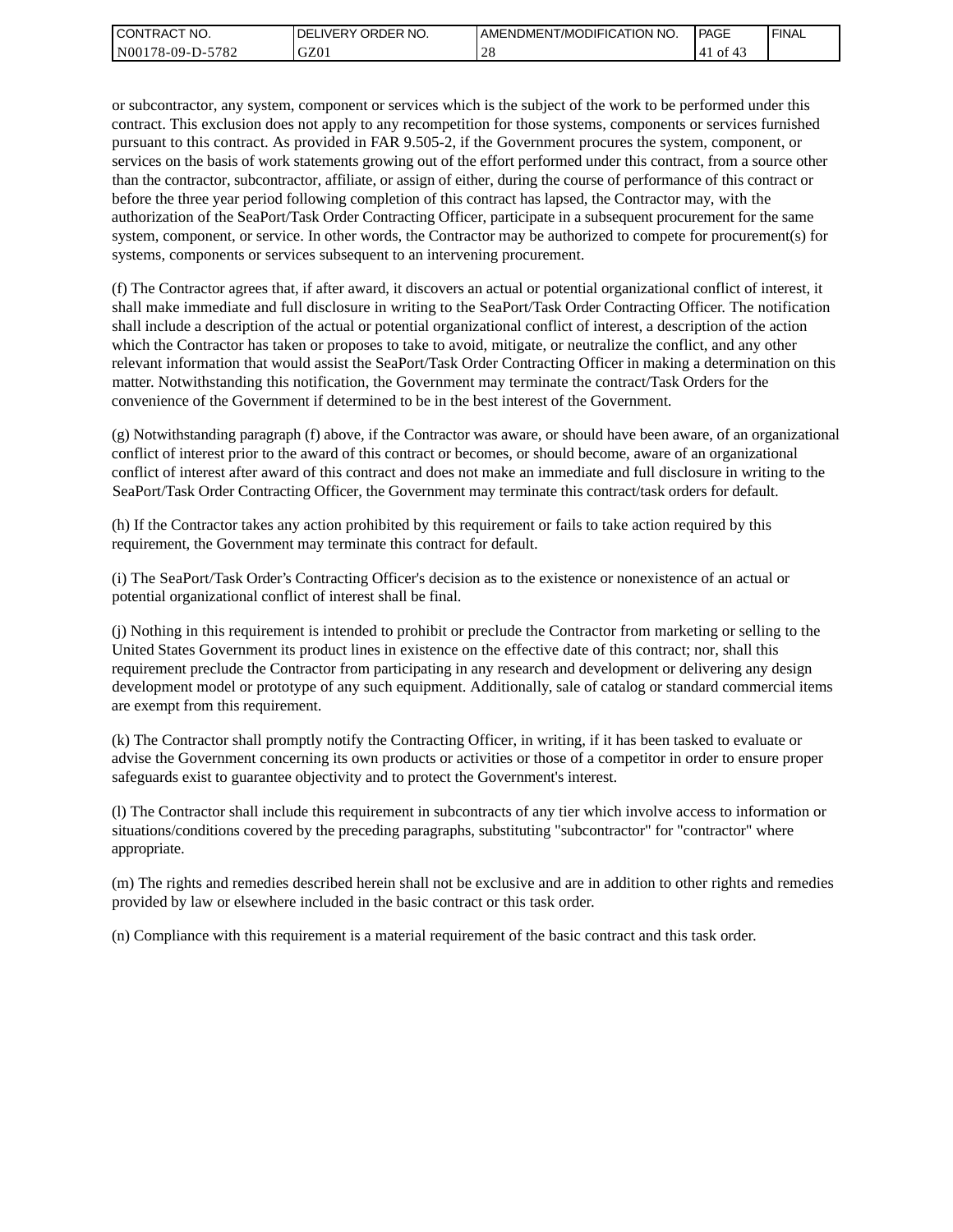| CONTRACT NO.          | NO.<br>ORDER<br><b>DELIVERY</b> | AMENDMENT/MODIFICATION NO. | <b>PAGE</b>    | ' FINAL |
|-----------------------|---------------------------------|----------------------------|----------------|---------|
| N00178-09-D-5<br>5782 | GZ0                             | ∠∪                         | 42<br>ΟĪ<br>41 |         |

## **SECTION I CONTRACT CLAUSES**

52.217-8 Option to Extend Services. (NOV 1999)

The Government may require continued performance of any services within the limits and at the rates specified in the contract. These rates may be adjusted only as a result of revisions to prevailing labor rates provided by the Secretary of Labor. The option provision may be exercised more than once, but the total extension of performance hereunder shall not exceed 6 months. The Contracting Officer may exercise the option by written notice to the Contractor within 60 days.

### 52.217-9 OPTION TO EXTEND THE TERM OF THE CONTRACT (MAR 2000)

(a) The Government may extend the term of this task order by written notice to the Contractor on or before the expiration of the task order; provided, that the Government gives the Contractor a preliminary written notice of its intent to extend at least 60 days before the task order expires. The preliminary notice does not commit the Government to an extension.

(b) If the Government exercises this option, the extended task order shall be considered to include this option clause.

(c) The total duration of this task order, including the exercise of any options under this clause, shall not exceed five years.

### 52.219-14 LIMITATIONS OF SUBCONTRACTING (DEC 1996)

Authorized subcontractors:

Nortel Government Solutions, Inc

Mandex, Inc.

Planned Systems International, Inc.

Dependable global Solutions, Inc

Cyber Squared, Inc.